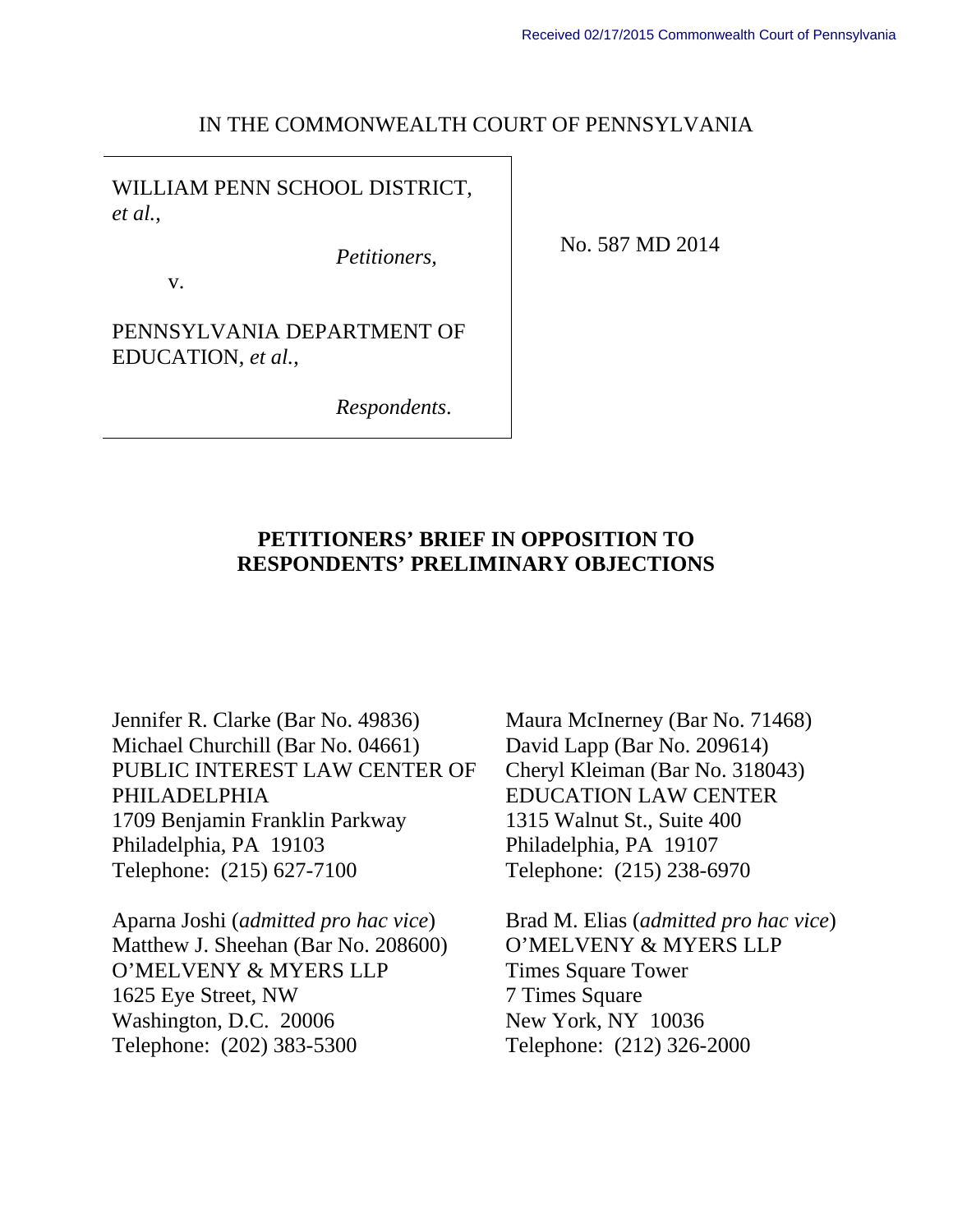### **TABLE OF CONTENTS**

### **Page**

| I. |    |                                                                                                                                                                               |      | <b>RESPONDENTS' OBJECTIONS TO PETITIONERS'</b>                                             |     |
|----|----|-------------------------------------------------------------------------------------------------------------------------------------------------------------------------------|------|--------------------------------------------------------------------------------------------|-----|
|    | A. | This Court Has the Power to Decide Whether Respondents<br>Have Satisfied Their Constitutional Obligations Under the<br>Education Clause, Regardless of the Political-Question |      |                                                                                            |     |
|    |    | 1.                                                                                                                                                                            |      | Petitioners' Claims Are Justiciable Under                                                  |     |
|    |    |                                                                                                                                                                               | i.   | Nothing in the Text of the Pennsylvania<br><b>Constitution Commits Education Funding</b>   |     |
|    |    |                                                                                                                                                                               | ii.  | Judicially Discoverable and Manageable<br><b>Standards Exist for Resolving</b>             |     |
|    |    |                                                                                                                                                                               | iii. | Resolving Petitioners' Claims Will Not Require                                             |     |
|    |    |                                                                                                                                                                               | iv.  | Respondents Concede That None of the Other                                                 |     |
|    |    |                                                                                                                                                                               | V.   | <b>Judicial Abstention Is Not Warranted Because</b>                                        |     |
|    |    | 2.                                                                                                                                                                            |      | Previous Education-Funding Cases Do Not Support                                            |     |
|    |    |                                                                                                                                                                               | i.   | The Supreme Court Reached the Merits of an                                                 |     |
|    |    |                                                                                                                                                                               | ii.  | The Supreme Court Decided Marrero Before the<br>General Assembly Adopted a Standards-Based | .25 |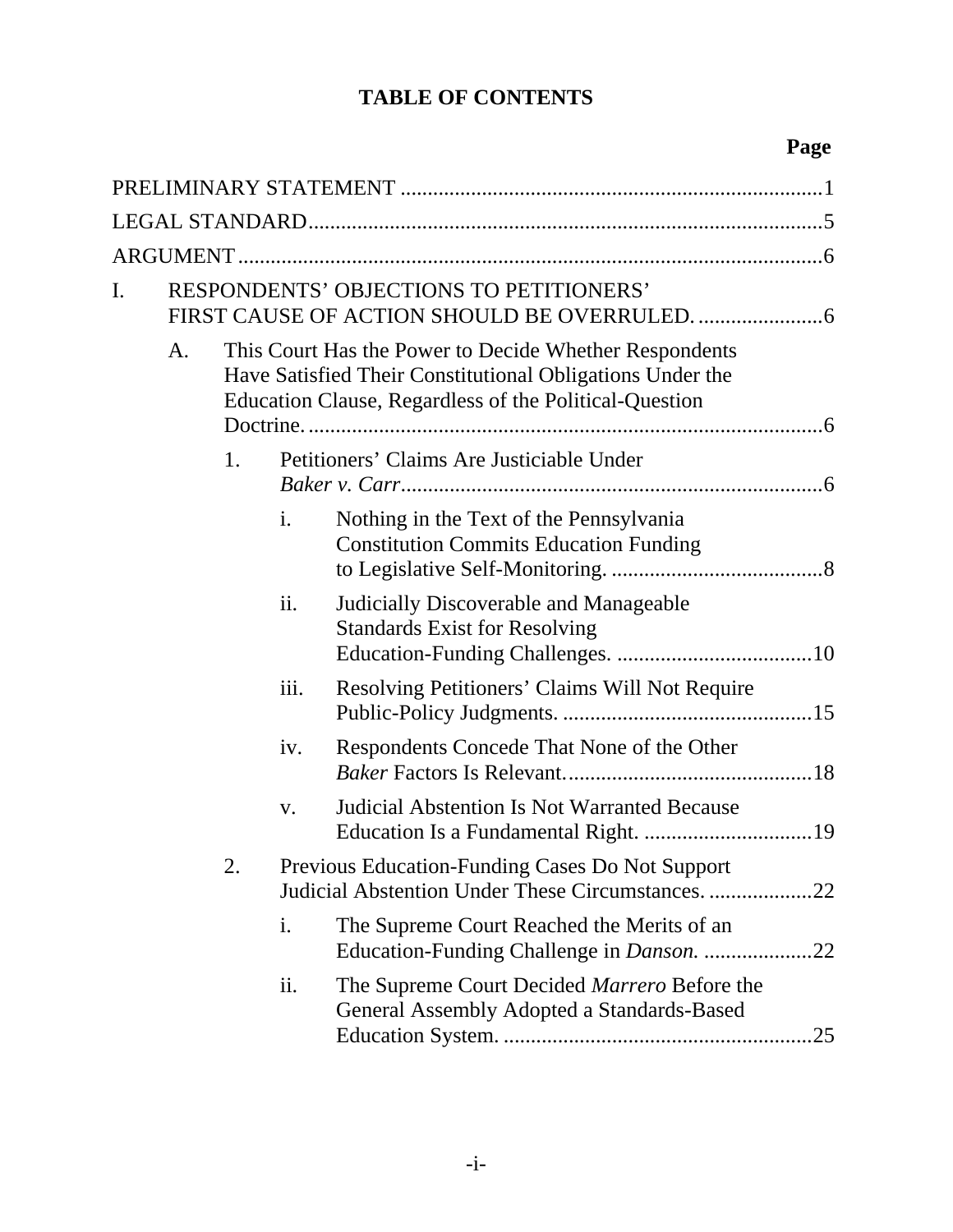### **TABLE OF CONTENTS**

|     |           |    | iii. | The Supreme Court Reached the Merits of a<br>Constitutional Challenge in the Teachers' Tenure                                           |  |
|-----|-----------|----|------|-----------------------------------------------------------------------------------------------------------------------------------------|--|
|     |           | 3. |      | Recent Commonwealth Court Decisions Support a                                                                                           |  |
|     |           | 4. |      | The Vast Majority of States Have Recognized That<br>Education Funding Challenges Are Justiciable32                                      |  |
|     |           | 5. |      | The Pennsylvania Supreme Court Has Grown Reluctant<br>to Apply the Political-Question Doctrine to Deflect                               |  |
|     | <b>B.</b> |    |      | Petitioners Have Alleged Facts Sufficient to State a Claim for                                                                          |  |
| II. |           |    |      | RESPONDENTS' OBJECTIONS TO PETITIONERS'<br>SECOND CAUSE OF ACTION SHOULD BE OVERRULED. 38                                               |  |
|     | A.        |    |      | <b>Equal Protection Challenges to Education-Funding</b>                                                                                 |  |
|     | <b>B.</b> |    |      | Petitioners Have Alleged Facts Sufficient to State an Equal                                                                             |  |
|     |           | 1. |      | The Current Education-Funding Scheme Is<br>Unconstitutional Under Any Level of Scrutiny44                                               |  |
|     |           |    | i.   | Public Education Is a Fundamental Right in                                                                                              |  |
|     |           |    | ii.  | There Is No Rational Basis, Much Less a<br>Compelling Justification, for Denying Students<br>in Low-Wealth Districts the Opportunity to |  |
|     |           | 2. |      | Similar Funding Schemes in Other States Have Been                                                                                       |  |
| Ш.  |           |    |      | PETITIONERS' REQUESTED RELIEF IS NOT BARRED BY<br>SOVEREIGN IMMUNITY                                                                    |  |
|     | A.        |    |      | The Court Has Authority to Declare the Current                                                                                          |  |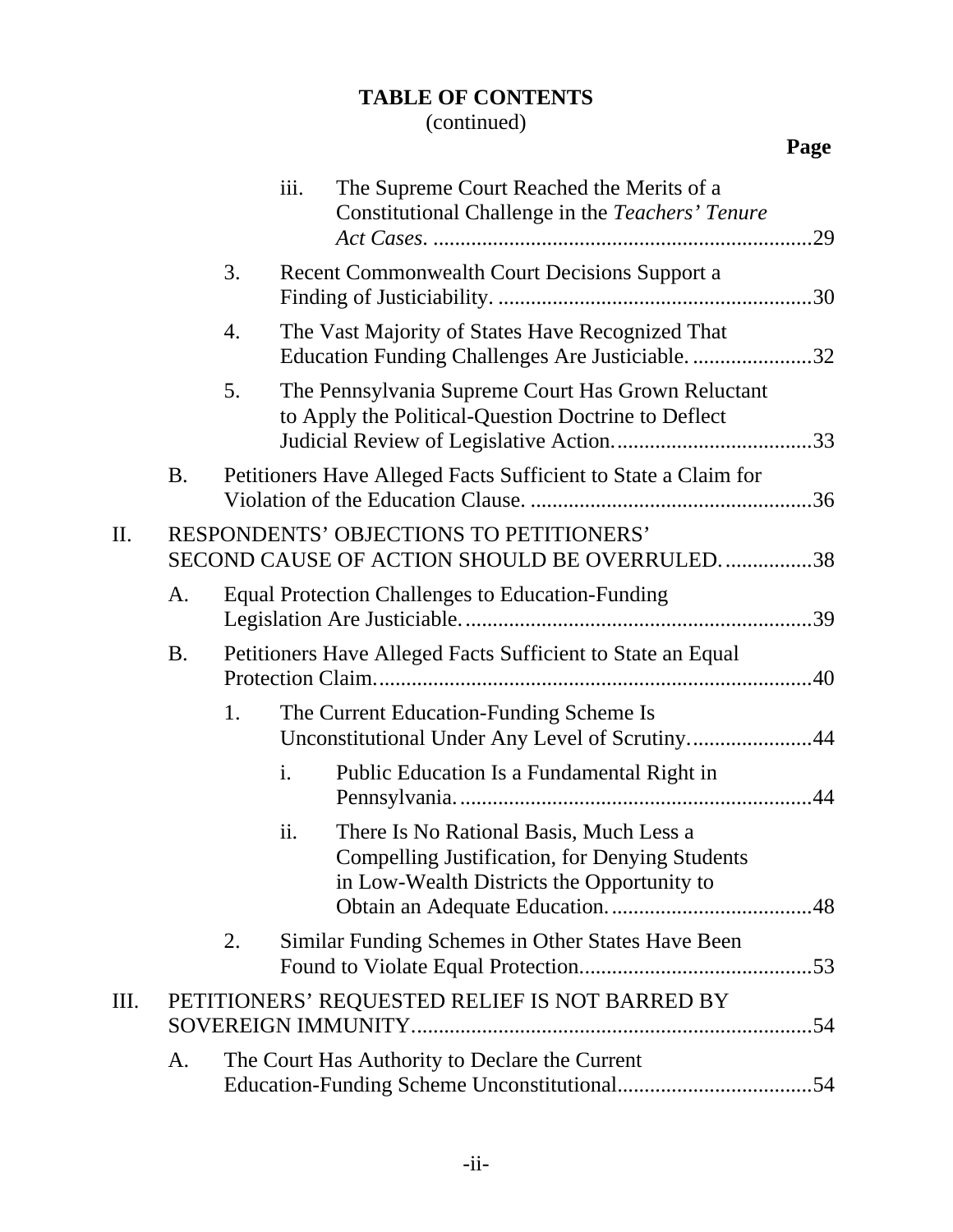### **TABLE OF CONTENTS**

(continued)

## **Page**

| The Court Has Authority to Enter an Injunction Barring |  |
|--------------------------------------------------------|--|
| State Officials From Enforcing an Unconstitutional     |  |
|                                                        |  |
|                                                        |  |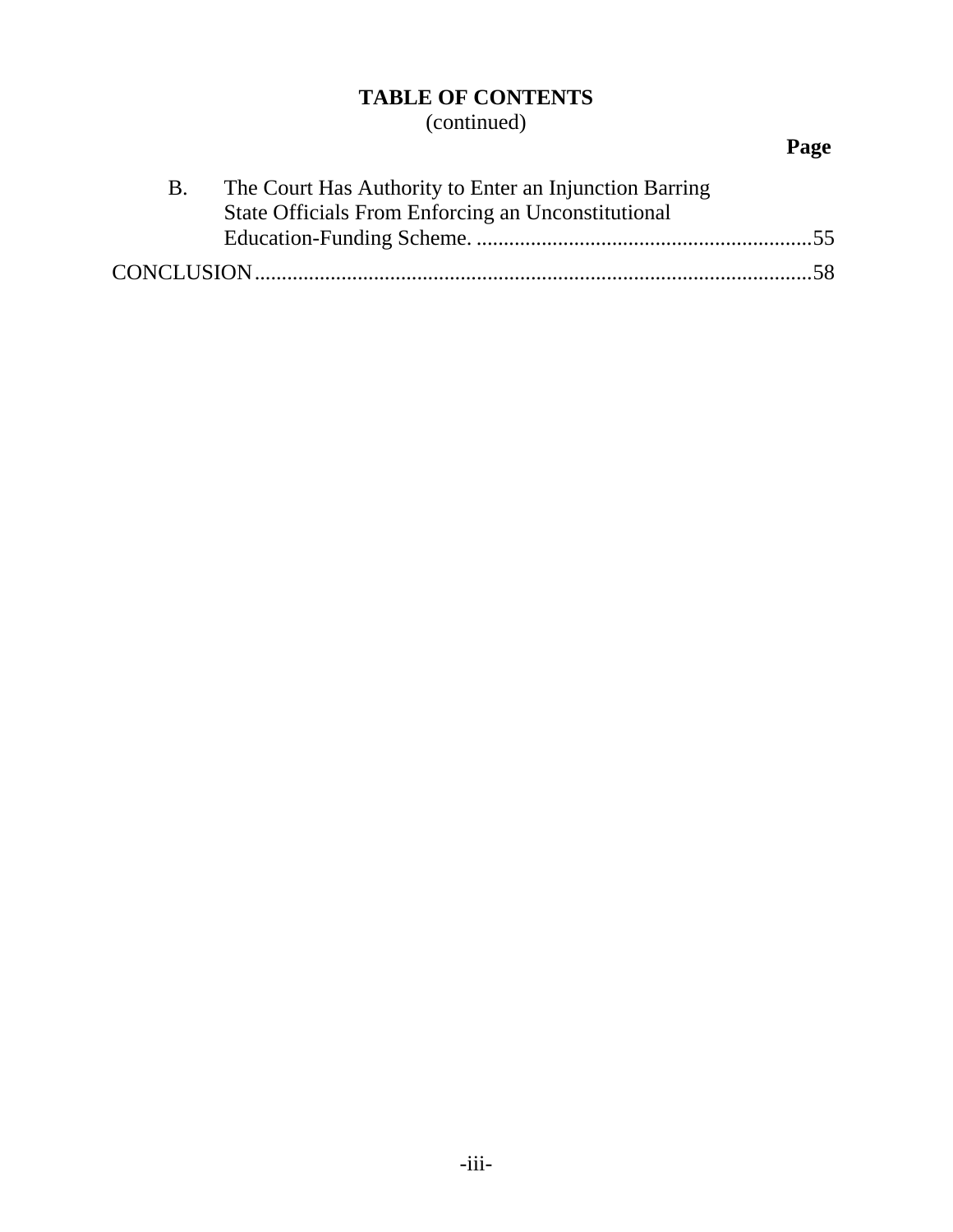### **Cases**

| Abbeville v. South Carolina,                    |
|-------------------------------------------------|
| Baker v. Carr,                                  |
| Bensalem Twp. Sch. Dist. v. Commonwealth,       |
| Bismarck Pub. Sch. Dist. #1 v. State,           |
| Brian B. ex rel. Lois B. v. Pa. Dep't of Educ., |
| Brigham v. Vermont,                             |
| Campbell Cnty. Sch. Dist. v. Wyoming,           |
| Cardella v. Public Sch. Emps. Ret. Bd.,         |
| Chiro-Med Review Co. v. Bur. of Workers' Comp., |
| Claremont Sch. Dist. v. Governor,               |
| Cnty. of Allegheny v. Commonwealth,             |
| Commonwealth ex rel. Carroll v. Tate,           |
| Commonwealth v. Hartman,<br>.30                 |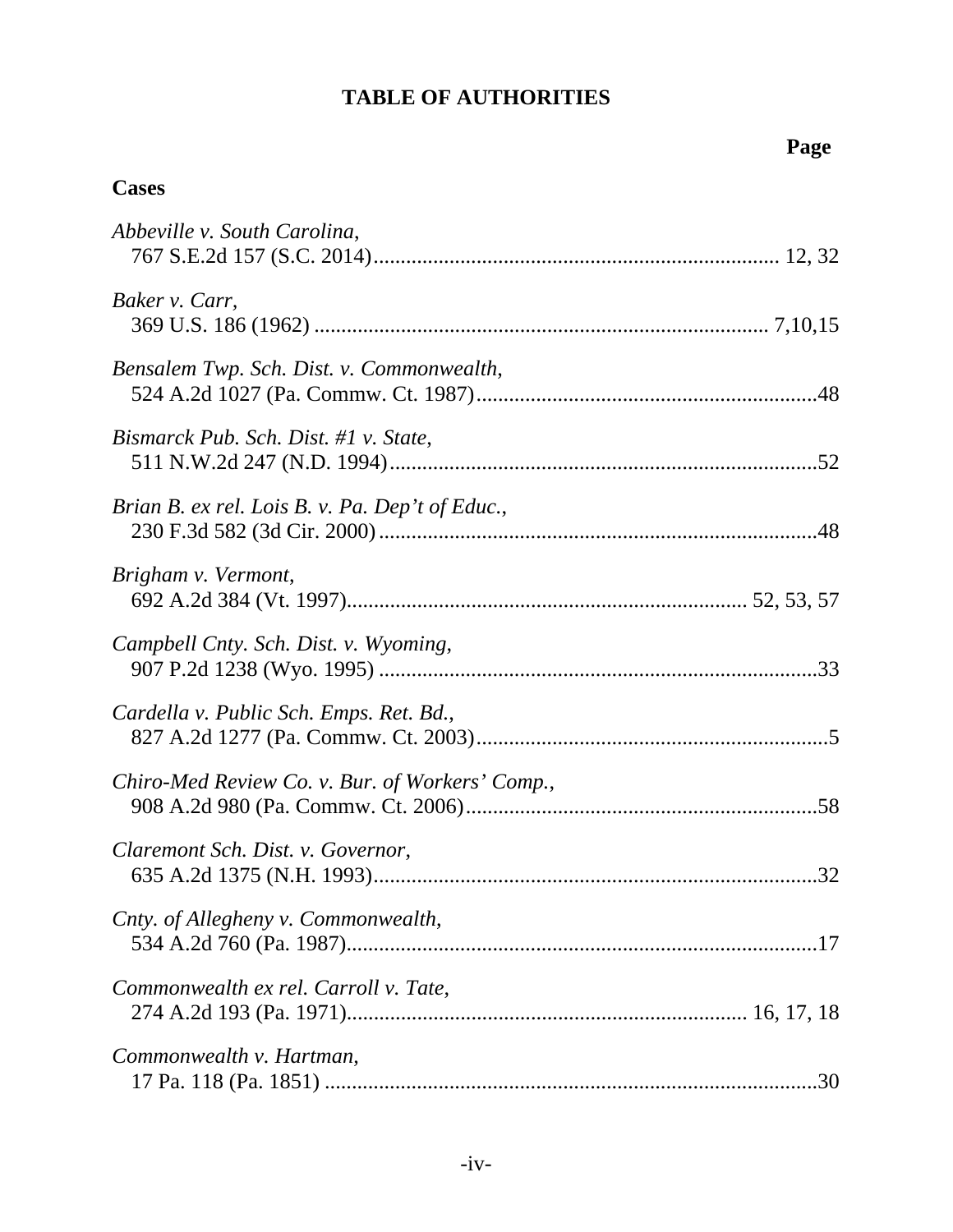| Conn. Coal. for Justice in Educ. v. Rell,                  |
|------------------------------------------------------------|
| Curtis v. Kline,                                           |
| D.C. v. Sch. Dist. of Phila.,                              |
| Danson v. Casey,                                           |
| Danson v. Casey,                                           |
| Davis v. South Dakota,                                     |
| Del. Valley Apartment House Owner's Ass'n v. Commonwealth, |
| DeRolph v. Ohio,                                           |
| Dintzis v. Hayden,                                         |
| Dotterer v. Sch. Dist. of Allentown,                       |
| Dupree v. Alma Sch. Dist.,                                 |
| Ehret v. Sch. Dist. of Borough of Kulpmont,                |
| Fawber v. Cohen,                                           |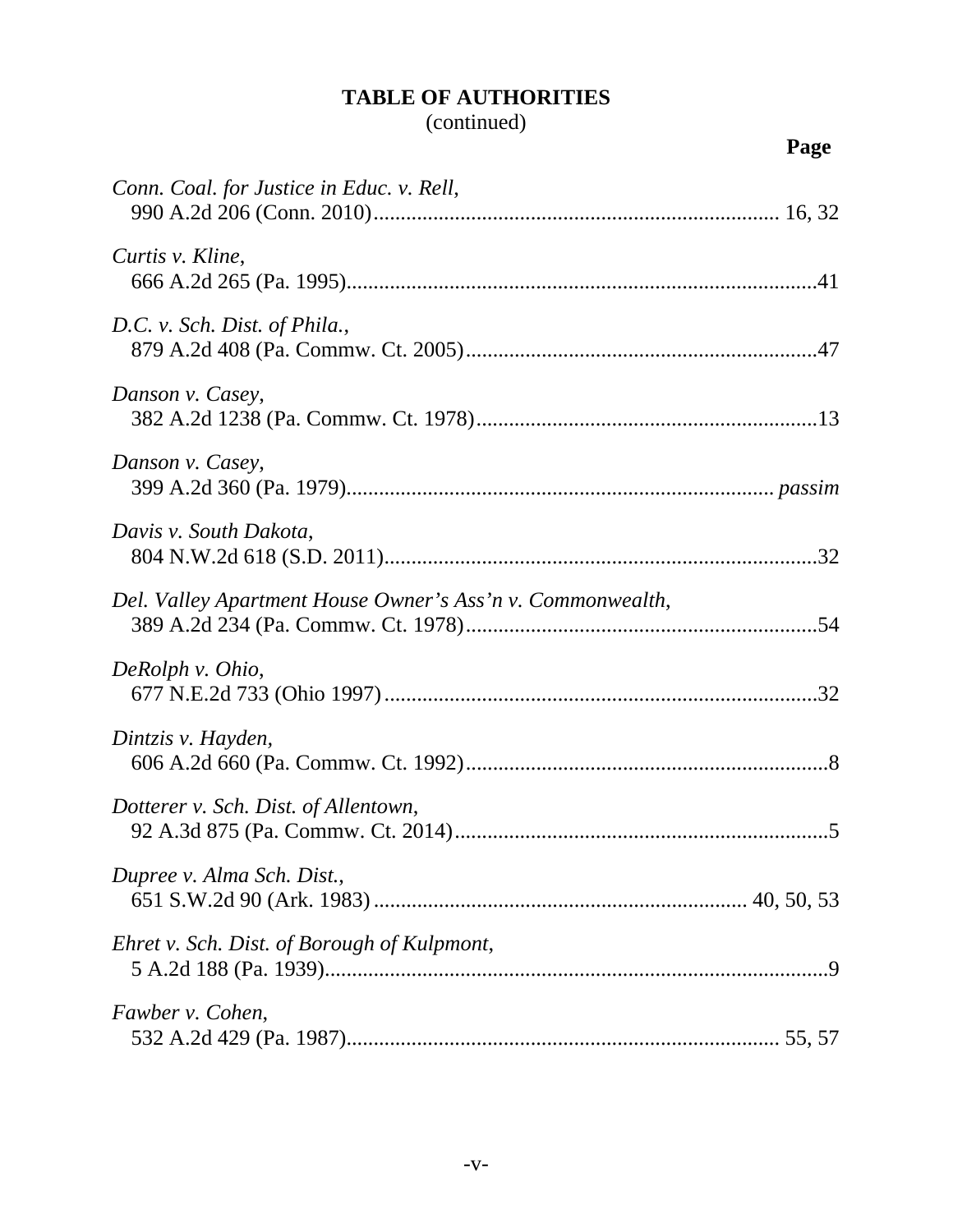### (continued)

**Page**

| Finn v. Rendell,                                        |
|---------------------------------------------------------|
| Gannon v. Kansas,                                       |
| Gondelman v. Commonwealth,                              |
| Goodheart v. Thornburgh,                                |
| Hammond v. Marx,                                        |
| Harrisburg Sch. Dist. v. Zogby,                         |
| Helena Elementary Sch. Dist. No. 1 v. Montana,          |
| Hornbeck v. Somerset Cnty. Bd. of Educ.,                |
| Horton v. Meskill,                                      |
| Hosp. & Healthsys. Ass'n of Pa. v. Commonwealth,        |
| Idaho Sch. for Equal Educ. Opportunity v. Evans,<br>.32 |
| Ins. Adjustment Bureau v. Ins. Comm'r for Pa.,          |
| James v. Southeastern Pa. Trans. Auth.,                 |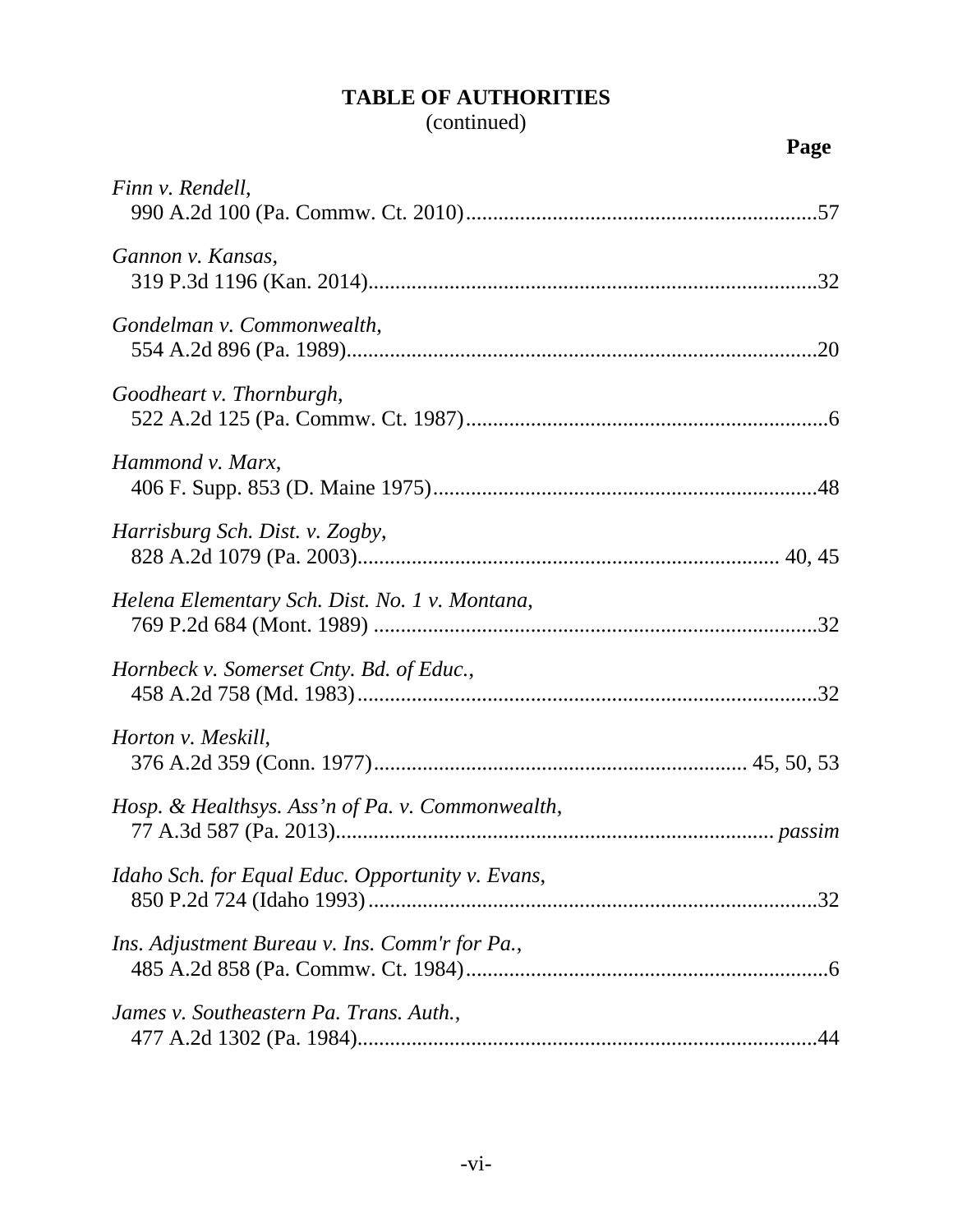| ×<br>I |
|--------|
|--------|

| Jubelirer v. Singel,                                          |
|---------------------------------------------------------------|
| Kremer v. Barbieri,                                           |
| Kukor v. Grover,                                              |
| Lake View Sch. Dist. No. 25 v. Huckabee,                      |
| Leandro v. North Carolina,                                    |
| Legal Capital, LLC v. Med. Prof. Liab. Catastrophe Loss Fund, |
| Lisa H. v. State Bd. of Educ.,                                |
| Lobato v. Colorado,                                           |
| Love v. Stoudsburg,                                           |
| Marrero v. Commonwealth,                                      |
| Marrero v. Commonwealth,                                      |
| McCleary v. Washington,                                       |
| McDaniel v. Thomas,                                           |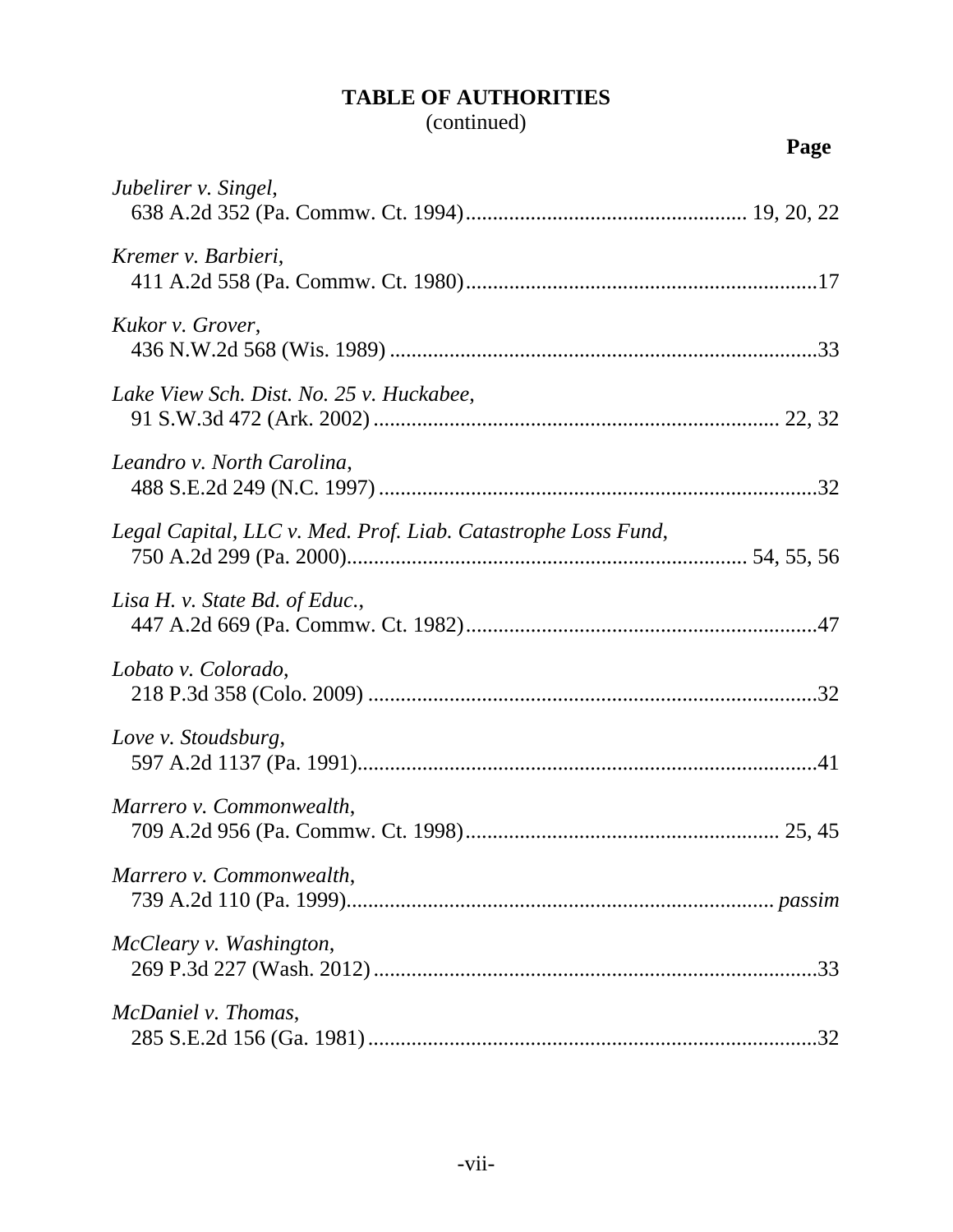| Mental Health Assoc. in Pa. v. Corbett,             |
|-----------------------------------------------------|
| Montoy v. Kansas,                                   |
| Neeley v. W. Orange-Cove Consol. Indep. Sch. Dist., |
| O'Leary v. Wisecup,                                 |
|                                                     |
| Pa. AFL-CIO ex rel. George v. Commonwealth,         |
| Pa. Ass'n of Rural & Small Schs. v. Ridge,          |
| Pa. Ass'n of Rural & Small Schs. v. Ridge,          |
| Pa. Fed'n of Dog Clubs v. Commonwealth,             |
| Pa. Envtl. Def. Found. v. Commonwealth,             |
| Pa. State Troopers Ass'n v. Commonwealth,           |
| Pauley v. Kelly,                                    |
| Phila. Life Ins. Co. v. Commonwealth,               |
| Robinson Twp. v. Commonwealth,                      |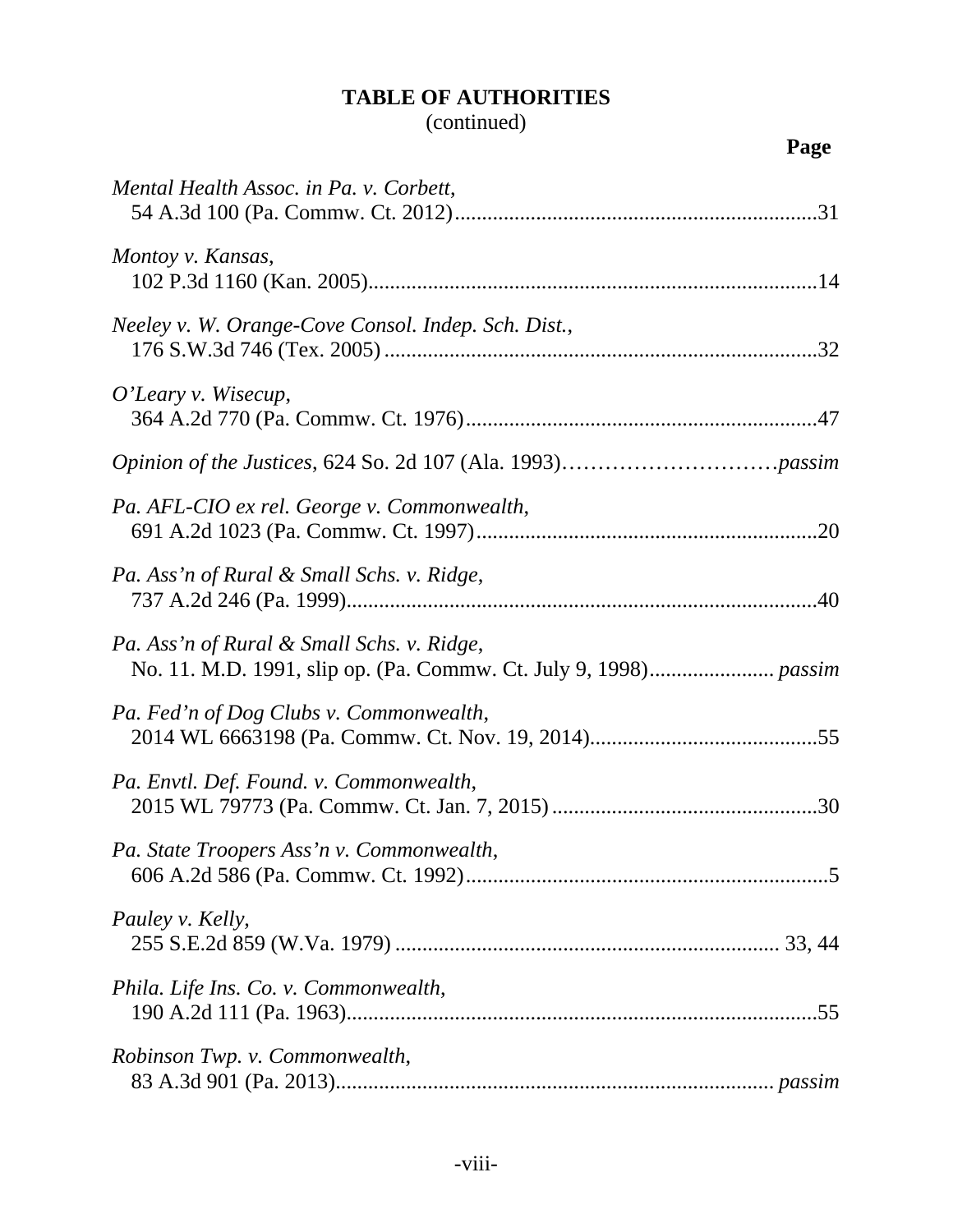| I | ł |
|---|---|
|   |   |

| Robinson v. Cahill,                               |
|---------------------------------------------------|
| Roosevelt Elementary Sch. Dist. No. 66 v. Bishop, |
| Rose v. Council for Better Educ.,                 |
| Sch. Dist. of Phila. v. Twer,                     |
| Serrano v. Priest,                                |
| Skeen v. Minnesota,                               |
| Stackhouse v. Commonwealth,                       |
| Sweeney v. Tucker,                                |
| Swift v. Dep't of Transp.,                        |
| Teachers' Tenure Act Cases,                       |
| Tenn. Small Sch. Sys. v. McWherter,               |
| Thornburgh v. Lewis,                              |
| Twps. of Springdale & Wilkins v. Kane,            |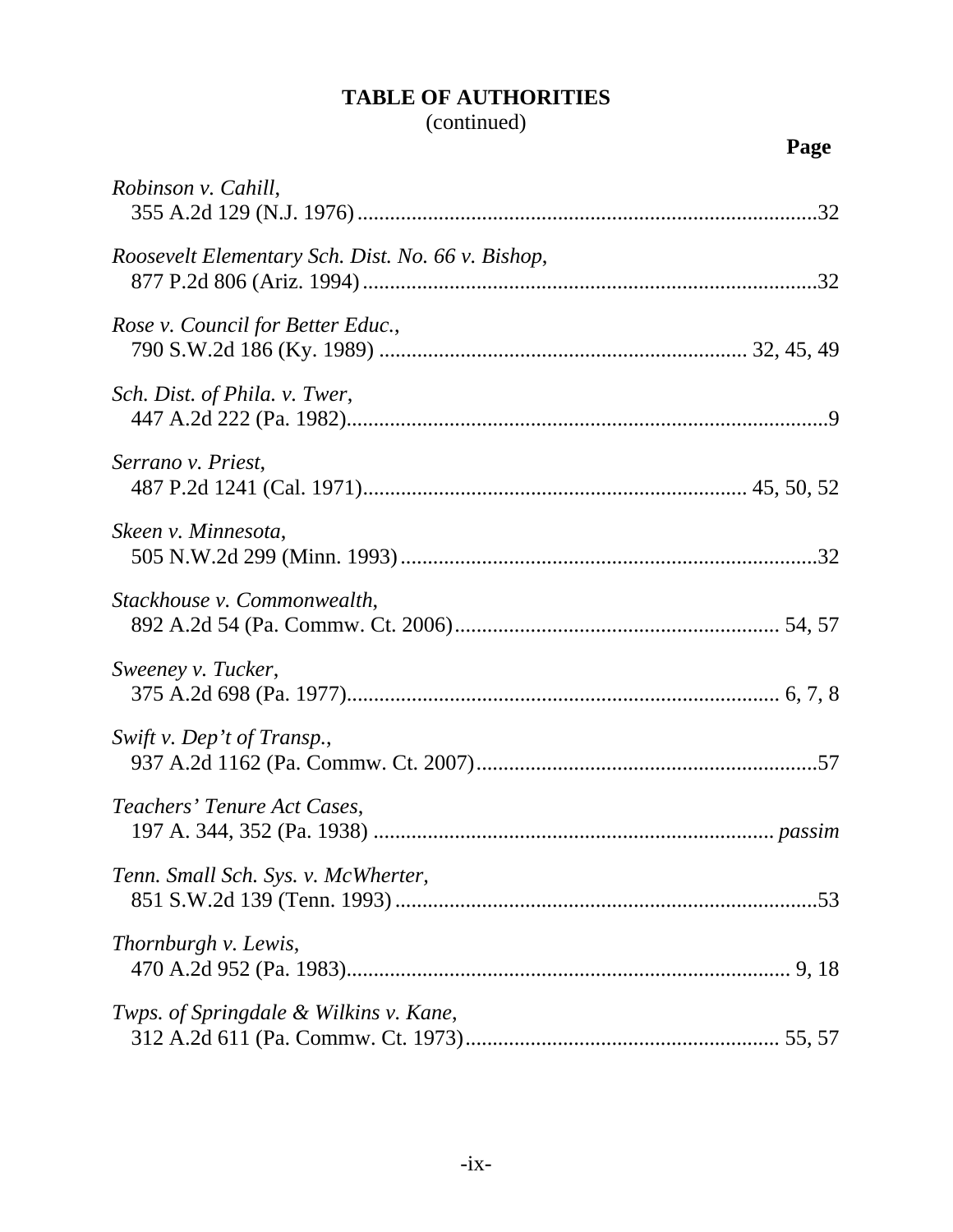| Vieth v. Jubelirer,                                   |
|-------------------------------------------------------|
| Washakie County Sch. Dist. v. Herschler,              |
| Werner v. Zazyczny,                                   |
| Whitewood v. Wolf,                                    |
| Wilkinsburg Educ. Ass'n v. Sch. Dist. of Wilkinsburg, |
| Wilkinsburg Police Officers Ass'n v. Commonwealth,    |
| Wilson v. Phila. Sch. Dist.,                          |
| Zauflik v. Pennsbury Sch. Dist.,                      |
| Zemprelli v. Thornburgh,                              |
| <b>Statutes</b>                                       |
|                                                       |
|                                                       |
|                                                       |
|                                                       |
|                                                       |
|                                                       |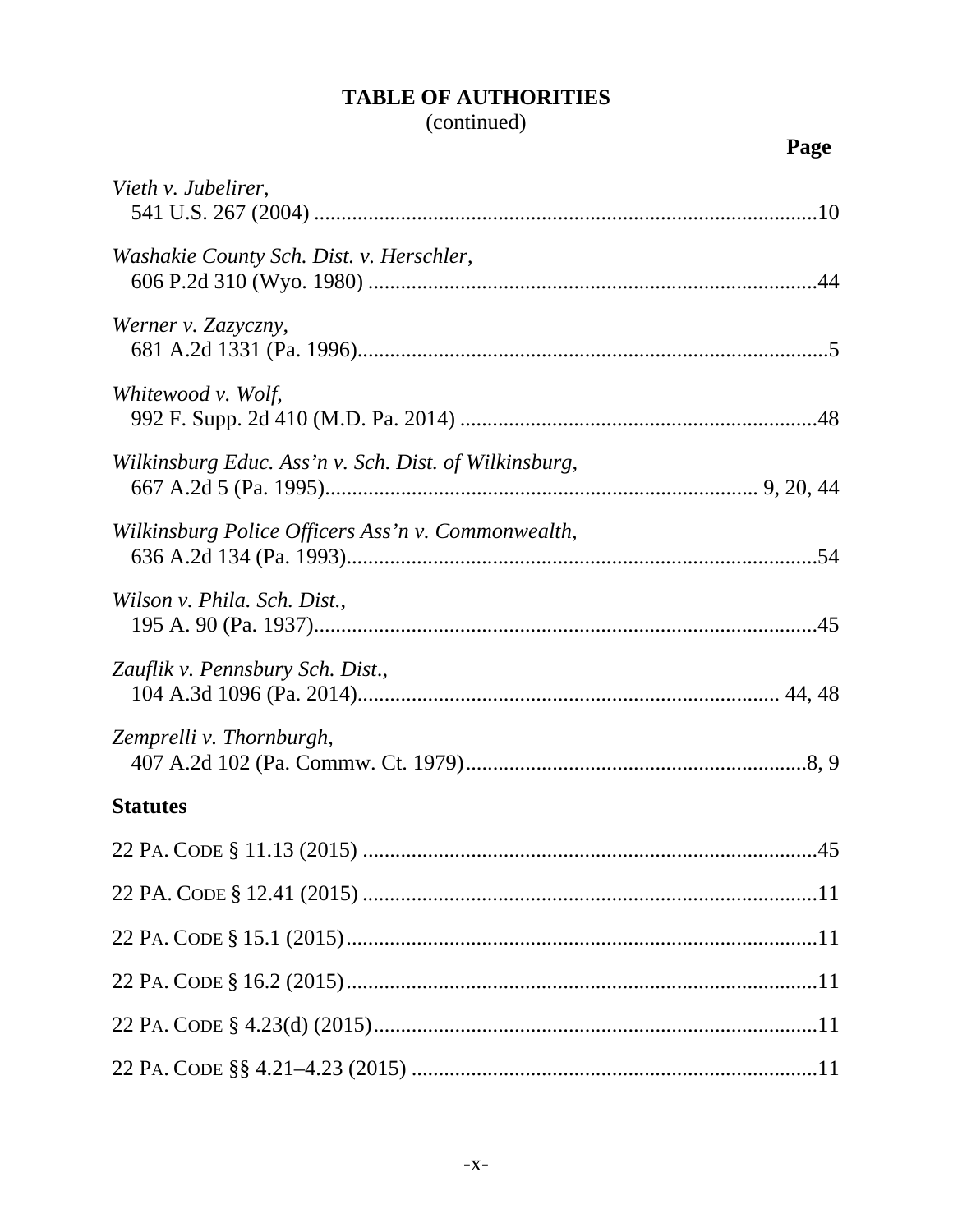## (continued)

### Page

| <b>Constitutional Provisions</b> |  |
|----------------------------------|--|
|                                  |  |
|                                  |  |
|                                  |  |
|                                  |  |
|                                  |  |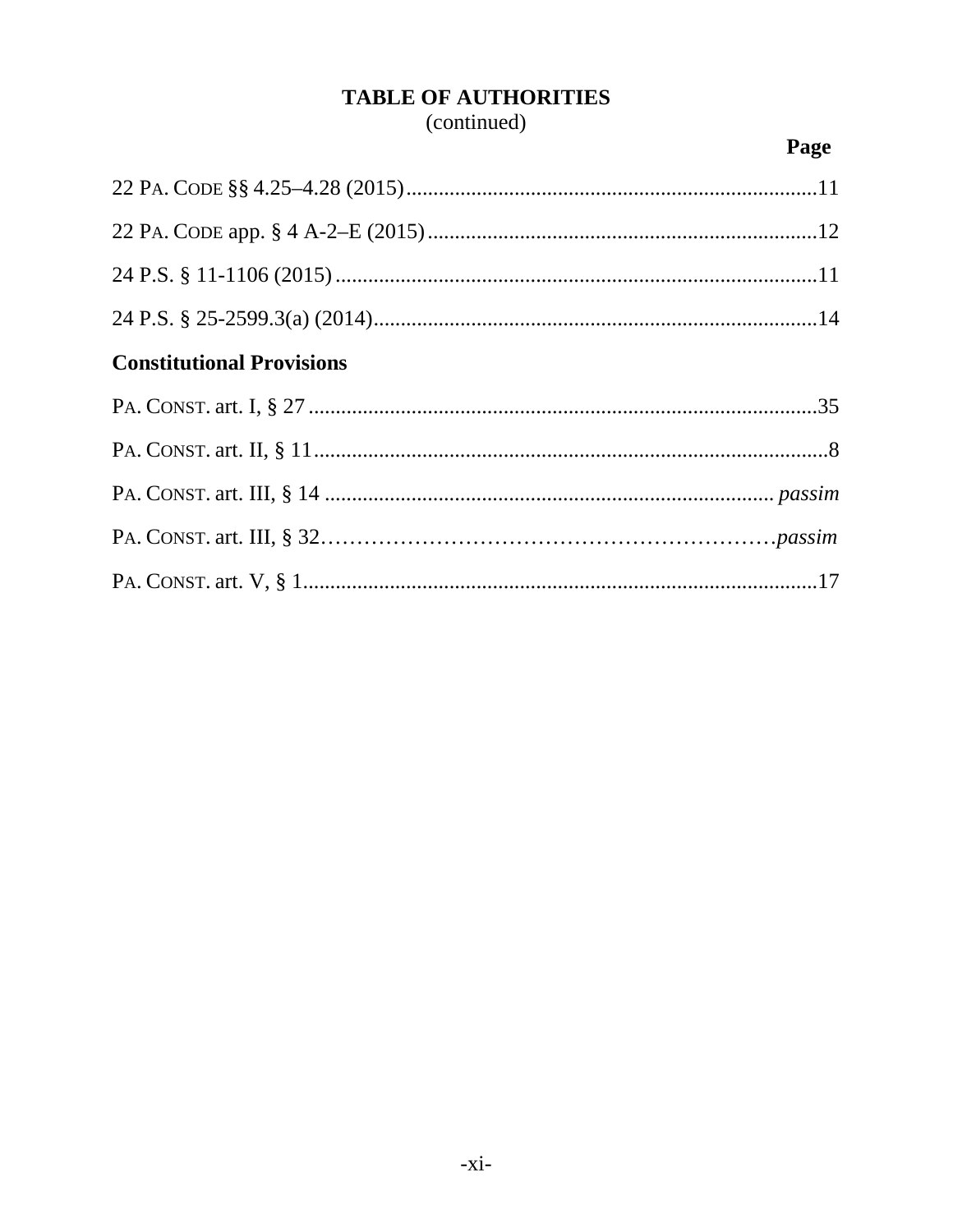#### **PRELIMINARY STATEMENT**

Pennsylvania's public education system has defaulted on its obligations to our children. Hundreds of thousands of students in low-wealth communities across the state are being denied even a basic or adequate education, as measured by the state's own academic standards, because their school districts cannot afford to provide essential services or repair crumbling facilities. Worse, these school districts are powerless to remedy this shameful situation. Many of the communities they serve are already saddled with property tax rates far higher than those of wealthier areas yet raise only a fraction of the revenue. And even if they had the means to increase their tax burden to compensate for inadequate state appropriations, Pennsylvania law restricts these districts from raising more than a *de minimis* amount of additional revenue. As a result, the availability of an adequate education in Pennsylvania is now a function of community wealth rather than a constitutional guarantee.

Unmoved by this dire and deteriorating situation, Respondents contend that the growing chasm in education funding between low-wealth and high-wealth districts is inevitable—"an inherent component of a free market society"—and thus some communities will simply "have more money to spend on the necessities."<sup>1</sup>

l

<sup>&</sup>lt;sup>1</sup> Legislative Respondents' Preliminary Objections to Petition, Dec. 10, 2014 ("Legis. Objs."), at 22. Unless otherwise noted, this Brief omits all internal quotation marks and citations and adds any emphasis reflected in quoted passages.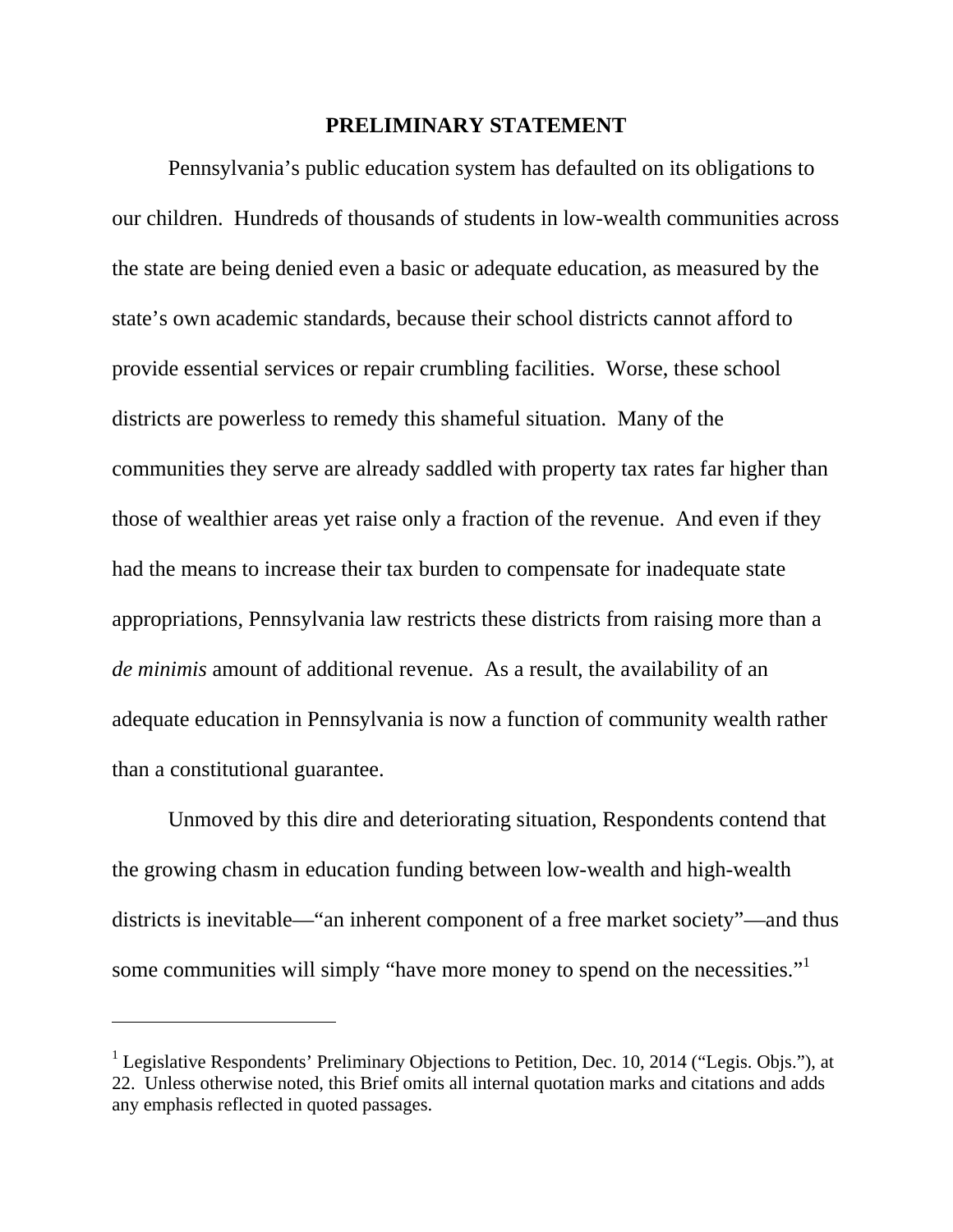But that is precisely what the framers sought to prevent by enshrining the right to a "thorough and efficient system of public education" in the Pennsylvania Constitution. Through this clause they declared that public education is not a product that can be left to the whims of the free market, nor are Pennsylvania's children mere consumers who can be deprived of basic educational necessities based solely on the happenstance of their zip code. Public education is the cornerstone of our society, and it must be treated as such. Yet, as detailed in the Petition, Respondents have forsaken their obligation to "provide for the maintenance and support" of the public education system by adopting an irrational and inequitable funding scheme that drastically underfunds school districts across the state and precludes hundreds of thousands of students from meeting state standards. In doing so, they have violated two pillars of the Pennsylvania Constitution: Article III, Section 14 (the "Education Clause"), and Article III, Section 32 (the "Equal Protection Clause").

 Respondents ask this Court to turn a blind eye to these constitutional violations and immediately dismiss the Petition as non-justiciable under the political-question doctrine. But Respondents' argument—based on the assumption that the Court lacks any means to evaluate Petitioners' claims and would therefore substitute its own judgment for the legislature's—is meritless. First, the Court is not being asked to make public-policy judgments or intrude on an area of law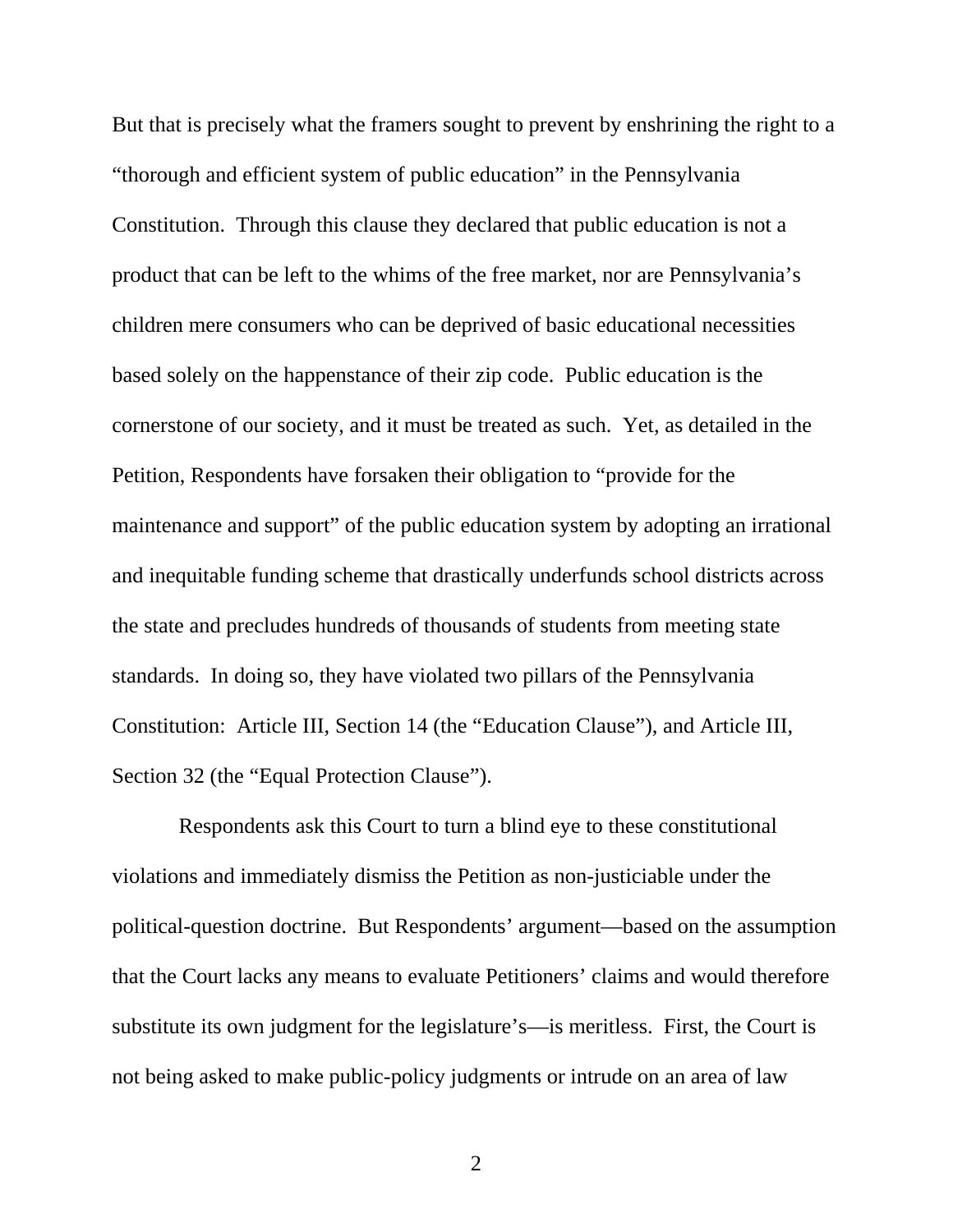committed exclusively to legislative self-monitoring. To the contrary, the Petition describes in detail how the legislature has already made the necessary policy judgments and defined exactly what constitutes a "thorough and efficient system of public education." While those policy judgments may change over time, that does not prevent the Court from determining whether the legislature has complied with its constitutional obligation to "provide for the maintenance and support" of the public education system that exists today. To do otherwise would subvert the Court's important role in protecting constitutional rights and permit Respondents to abandon their constitutional mandate without consequence.

Second, in contrast to the situation when earlier funding cases were decided—including *Marrero v. Commonwealth*, 739 A.2d 110 (Pa. 1999)—there are now judicially manageable standards for assessing Petitioners' claims. Over the past 15 years, the legislature has (i) adopted statewide academic standards defining an adequate education, (ii) implemented statewide assessments to measure and hold students and school districts accountable for meeting those standards, and (iii) commissioned a costing-out study to determine the actual costs of meeting those standards on a district-by-district basis. Thus, the Court now can rely on an objective set of benchmarks for assessing whether Respondents are providing sufficient funding to maintain and support a "thorough and efficient system of public education," as they have defined it.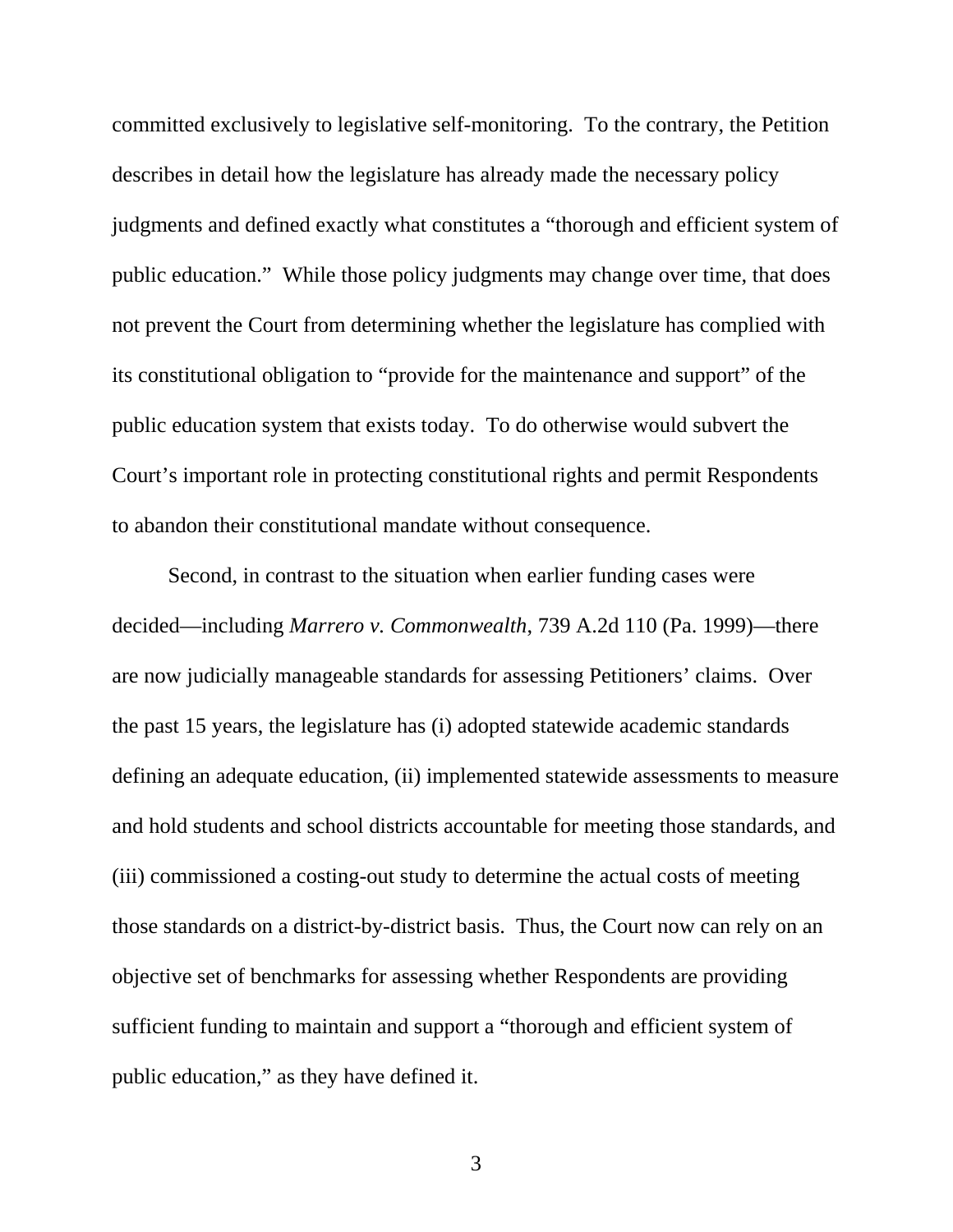The factual allegations here also distinguish this case from earlier funding challenges. This case is not based on an alleged failure to provide a single school district with sufficient funding—it is based on Respondents' failure to support the statewide *system* of public education that they have adopted and deemed necessary to prepare our children for success in today's world. The Petition also includes specific allegations—missing in earlier cases—showing (i) the vast disparities in education funding, (ii) the inability of low-wealth districts to provide basic educational resources, and (iii) the failure of the system as a whole to provide hundreds of thousands of students across the state with an adequate education. Under these circumstances, the Court is not only permitted to hear Petitioners' claims, but obligated to do so.

As a fallback argument, Respondents contend that Petitioners' equal protection claim should be dismissed because any disparities in education funding are justified by the state's interest in maintaining local control over education. But there is no state interest that can justify a funding scheme that denies a generation of students in low-wealth districts the opportunity to obtain even a basic or adequate education. And even if there were, the current funding scheme is not rationally related to advancing any such interest because rather than encourage local control, it denies low-wealth districts *any control* over the amount they spend on education. This is because many low-wealth districts cannot raise sufficient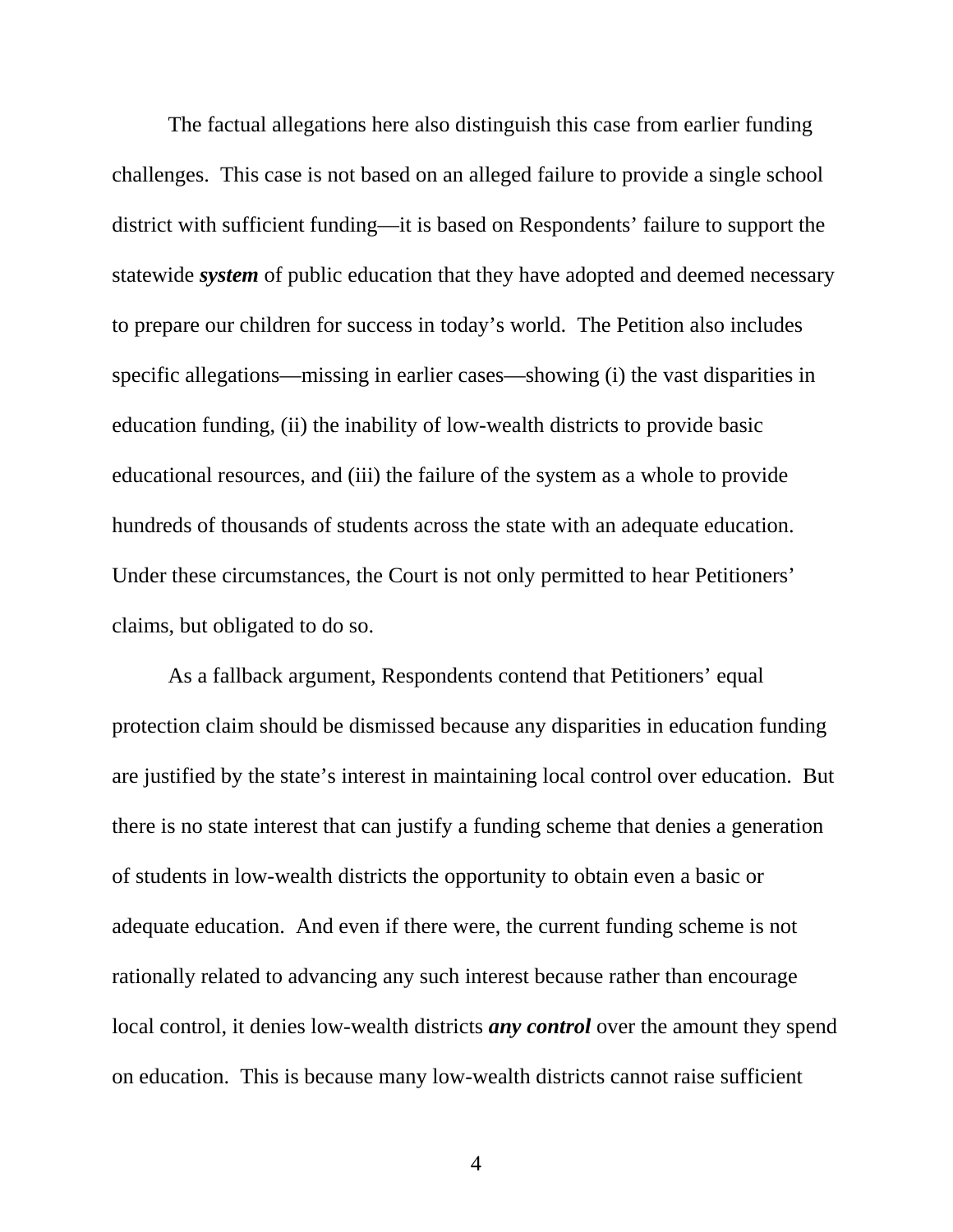funds locally to fill the gap between the state education funds they receive and the amount it costs to provide their students with basic educational resources and an opportunity to meet state standards. In other words, low-wealth districts spend everything they can, but still come up short. For these districts, the mantra of local control is a cruel illusion—not a rational basis for providing them with a fraction of the resources available to wealthier districts and turning the availability of an adequate education into an accident of geography.

#### **LEGAL STANDARD**

Preliminary objections must be overruled unless "it is *clear and free from doubt* that the facts pled are legally insufficient to establish a right to relief." *Dotterer v. Sch. Dist. of Allentown*, 92 A.3d 875, 880 (Pa. Commw. Ct. 2014). "[W]here any doubt exists as to whether the preliminary objections should be sustained, that doubt should be resolved by a refusal to sustain them." *Pa. State Troopers Ass'n v. Commonwealth*, 606 A.2d 586, 587 (Pa. Commw. Ct. 1992). The "Court must consider as true all the well-pleaded material facts set forth in [the] petition for review and all reasonable inferences that may be drawn from those facts," *Werner v. Zazyczny*, 681 A.2d 1331, 1335 (Pa. 1996), and "no testimony or other evidence outside of the [petition] may be considered to dispose of the legal issues presented." *Cardella v. Public Sch. Emps. Ret. Bd.*, 827 A.2d 1277, 1282 (Pa. Commw. Ct. 2003). The merits of a claim are also not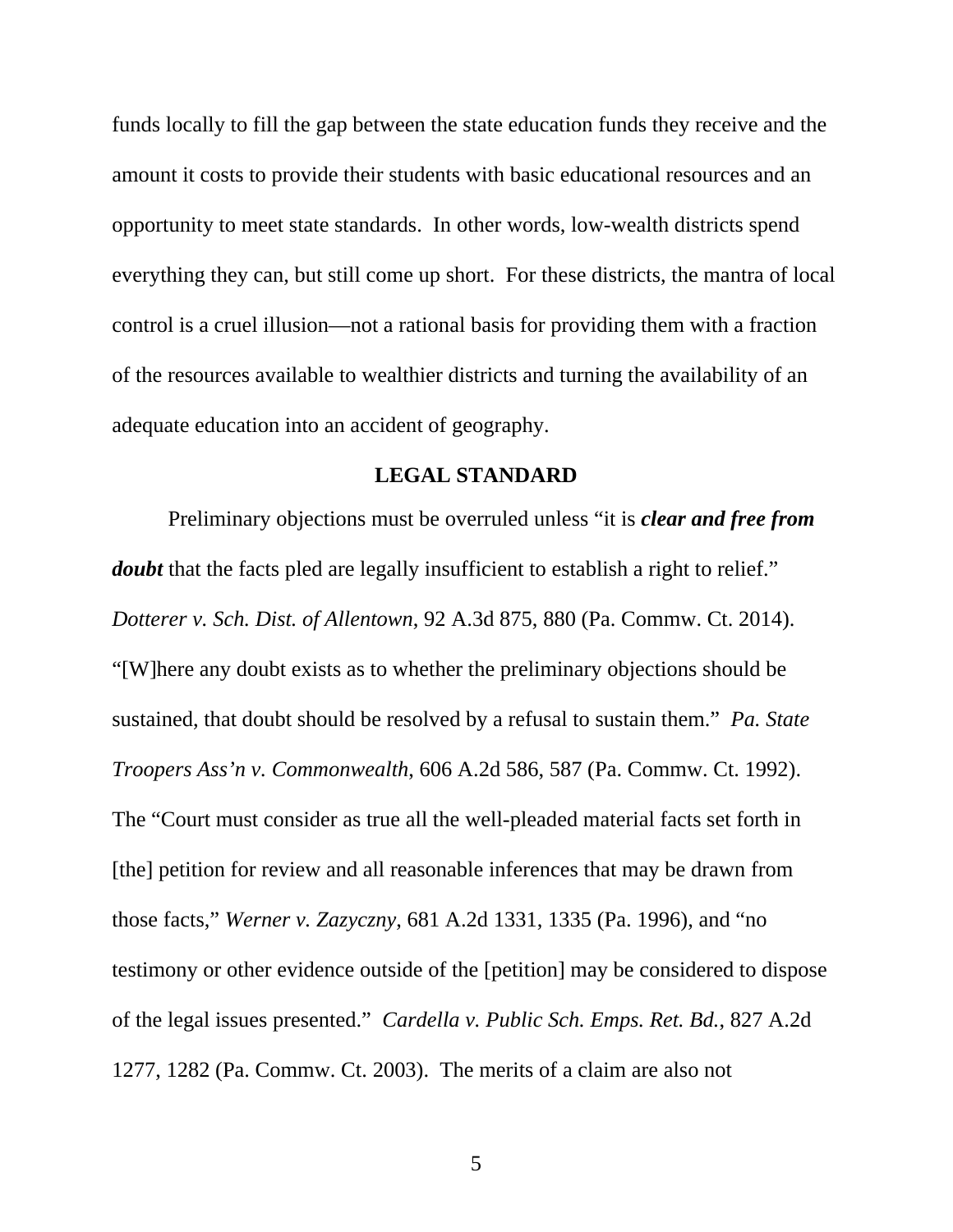considered—the inquiry is limited to whether any valid claim has been alleged.

*Ins. Adjustment Bureau v. Ins. Comm'r for Pa.*, 485 A.2d 858, 860 (Pa. Commw.

Ct. 1984). And if "any theory of law would support a claim, preliminary

objections are not to be sustained." *Goodheart v. Thornburgh*, 522 A.2d 125, 128

(Pa. Commw. Ct. 1987), *on remand*, 545 A.2d 399 (Pa. Commw. Ct. 1988)

(permitting equal protection claim to survive preliminary objections).

#### **ARGUMENT**

### **I. RESPONDENTS' OBJECTIONS TO PETITIONERS' FIRST CAUSE OF ACTION SHOULD BE OVERRULED.**

Respondents raise two objections to Petitioners' first cause of action for violation of the Education Clause: (i) the claim is non-justiciable under the political-question doctrine; and (ii) the allegations in the Petition are insufficient to state a claim. Both of these objections are meritless and should be overruled.

**A. This Court Has the Power to Decide Whether Respondents Have Satisfied Their Constitutional Obligations Under the Education Clause, Regardless of the Political-Question Doctrine.** 

### **1. Petitioners' Claims Are Justiciable Under** *Baker v. Carr***.**

The Pennsylvania Constitution "should be construed, when possible, to

permit . . . review of legislative action alleged to be unconstitutional." *Sweeney v.* 

*Tucker*, 375 A.2d 698, 711 (Pa. 1977). Respondents' assertion that the political-

question doctrine nevertheless precludes this Court from exercising its authority to

review the constitutionality of education-funding legislation must be rejected.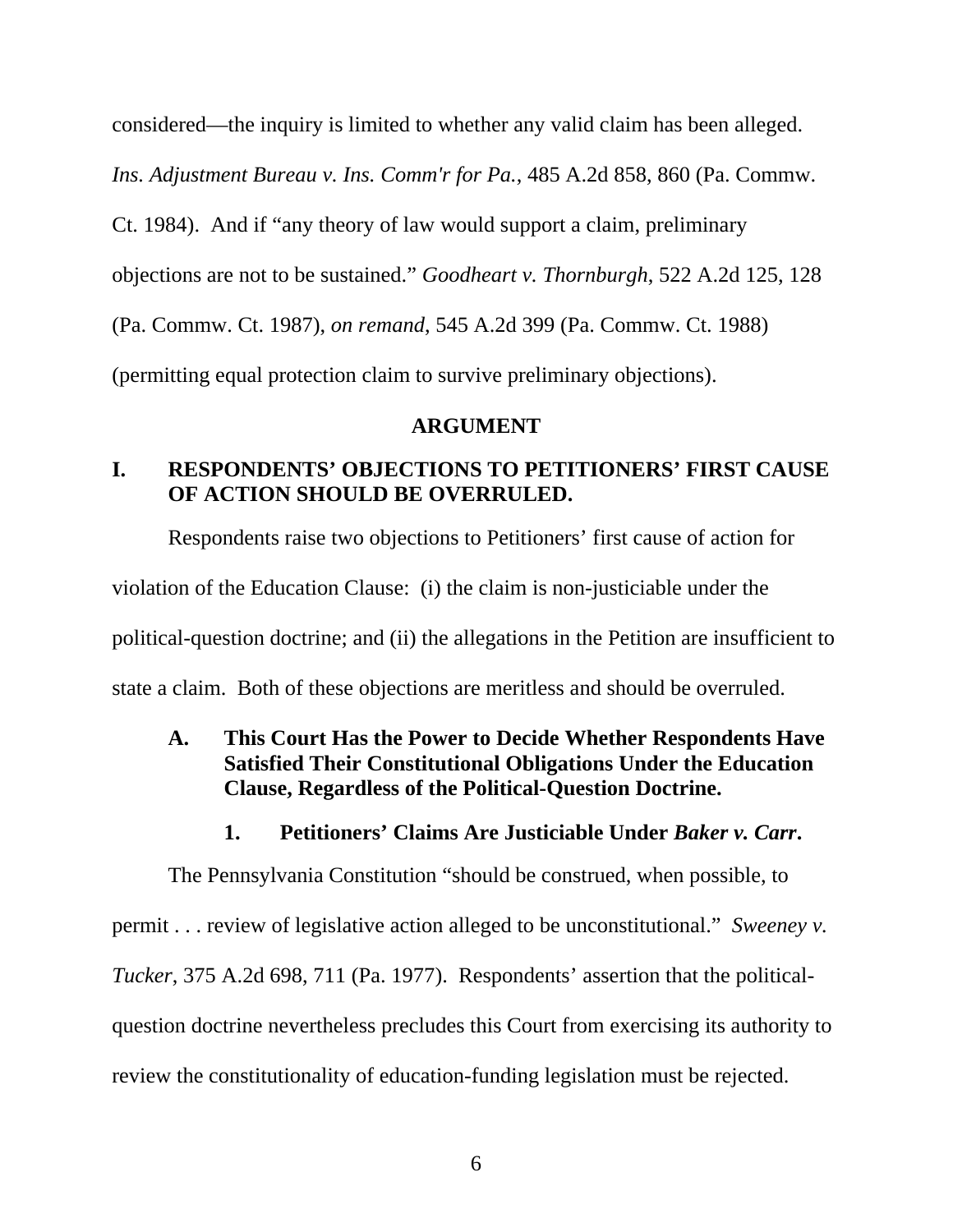The political-question doctrine is a narrow exception to the governing rule and permits a court to abstain from reviewing the actions of another branch of government only where that branch has been granted the power to "self-monitor" the constitutionally of its actions. *See id.* at 706. The doctrine is "disfavored," however, when a "claim is made that individual liberties have been infringed." *Id.*  at 709; *see also Robinson Twp. v. Commonwealth*, 83 A.3d 901, 928 (Pa. 2013) (finding need to enforce constitutional requirements "particularly acute where the interests or entitlements of individual citizens are at stake").

In deciding whether to abstain under the political-question doctrine,

Pennsylvania courts consider the factors enunciated by the U.S. Supreme Court in

*Baker v. Carr,* 369 U.S. 186 (1962):

A textually demonstrable constitutional commitment of the issue to a coordinate political department; a lack of judicially discoverable and manageable standards for resolving it; the impossibility of deciding without an initial policy determination of a kind clearly for nonjudicial discretion; the impossibility of a court's undertaking independent resolution without expressing lack of the respect due coordinate branches of government; an unusual need for unquestioning adherence to a political decision already made; and the potentiality of embarrassment from multifarious pronouncements by various departments on one question.

*Baker*, 369 U.S. at 217; *see also Robinson*, 83 A.3d at 928 (adopting federal

political-question framework); *Sweeney*, 375 A.2d at 706 (Pa. 1977) (same). Here,

none of the *Baker* factors supports judicial abstention.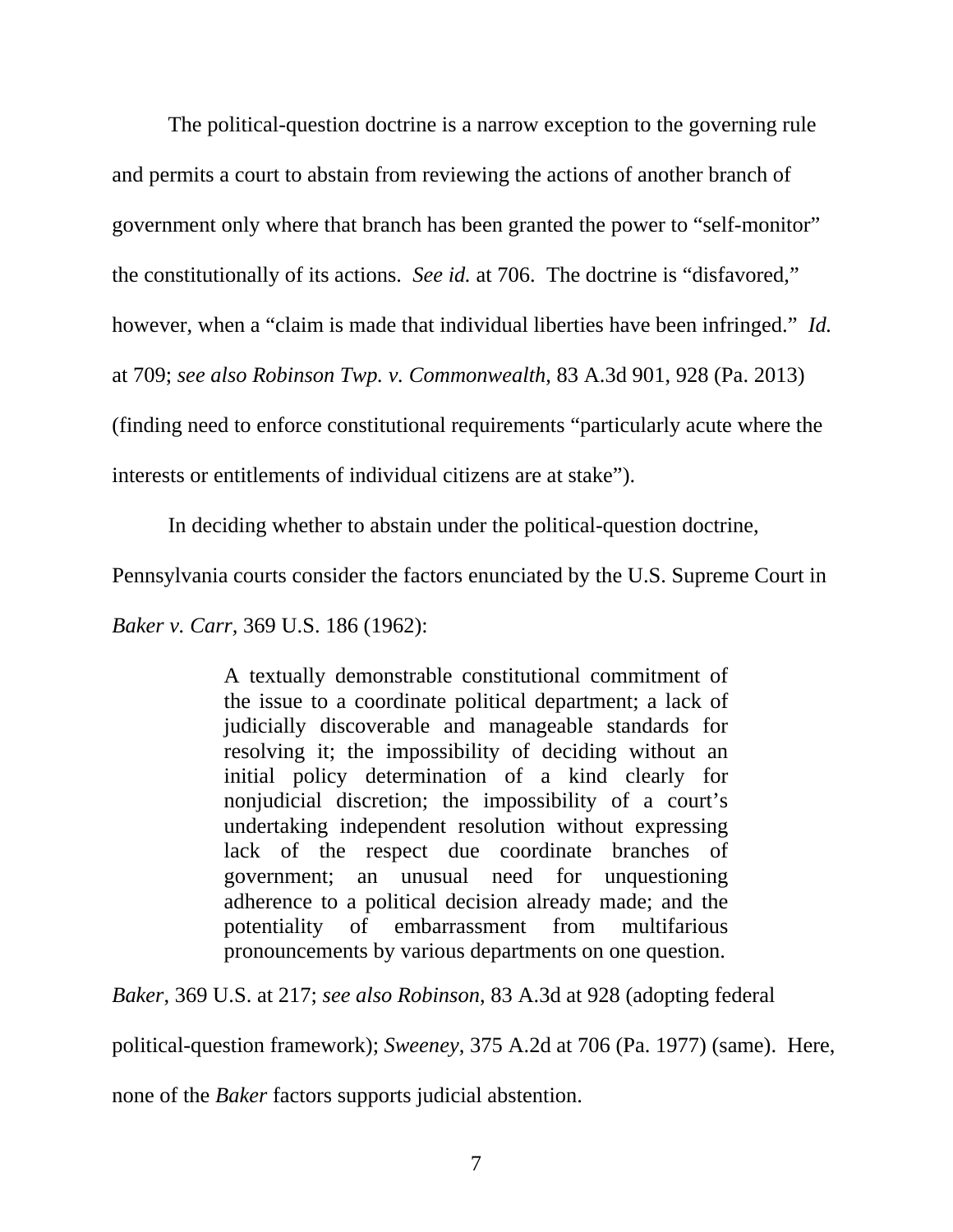#### **i. Nothing in the Text of the Pennsylvania Constitution Commits Education Funding to Legislative Self-Monitoring.**

The first *Baker* factor supports abstention only in the rare circumstance where the text of the Pennsylvania Constitution entrusts the legislature with the power to self-monitor the constitutionality of its own actions. *See Robinson*, 83 A.3d at 928 (quoting *Sweeney*, 375 A.2d at 706) (finding that abstention under first *Baker* factor is appropriate only where the constitutional determination "has been entrusted *exclusively* and *finally* to the political branches of government for self-monitoring"); *Zemprelli v. Thornburgh*, 407 A.2d 102, 106 (Pa. Commw. Ct. 1979) (holding that constitutional provision requiring Governor to fill state vacancies did not support judicial abstention because it "contains no explicit suggestion of commitment in any exclusive sense for self-monitoring"). $^{2}$ 

That standard is not satisfied here because Respondents have identified *no language* in the Pennsylvania Constitution granting them such power. *See Robinson*, 83 A.3d at 929 (refusing to apply political-question doctrine in part because "Commonwealth [could] not identify any provision of the Constitution which grants it authority to adopt non-reviewable statutes"). While the Education

 $2^2$  By contrast, Pennsylvania courts will not intrude into the General Assembly's rulemaking process or internal procedures because Article II, Section 11, of the Pennsylvania Constitution provides that "each House *shall have power* to determine the rules of its proceedings." PA. CONST. art. II § 11; *Dintzis v. Hayden,* 606 A.2d 660, 662 (Pa. Commw. Ct. 1992) ("Article II Section 11 indicates a 'textually demonstrable constitutional commitment . . . to a coordinate political department.'").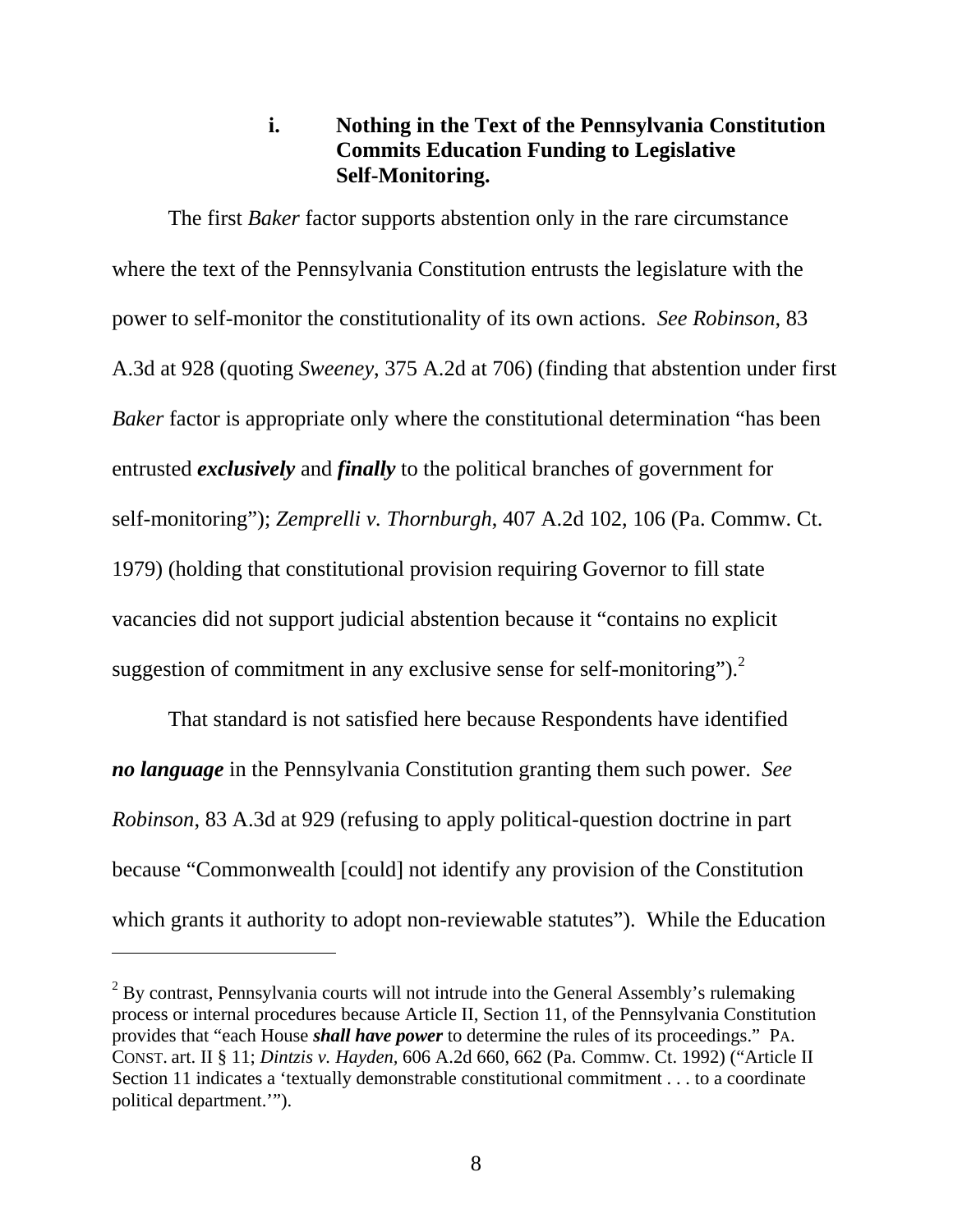Clause obligates the legislature to "provide for the maintenance and support of a thorough and efficient system of public education," it says nothing about whether the legislature has the power to self-monitor its compliance with that obligation. Absent such an express grant in the constitutional text, it is for the judiciary to interpret the Education Clause and decide whether the legislature is satisfying its constitutional obligations. *See id.*; *Zemprelli*, 407 A.2d at 106; *Thornburgh v. Lewis*, 470 A.2d 952, 955 (Pa. 1983) ("It is the province of the Judiciary to determine whether the Constitution or laws of the Commonwealth require or prohibit the performance of certain acts. That our role may not extend to the ultimate carrying out of those acts does not reflect upon our capacity to determine the requirements of the law.").

Pennsylvania courts have repeatedly recognized their right to intervene if the legislature fails to fulfill those obligations. *See Wilkinsburg Educ. Ass'n v. Sch. Dist. of Wilkinsburg*, 667 A.2d 5, 13 (Pa. 1995) ("[T]his court has consistently examined problems related to schools in the context of [the] fundamental right [to education]."); *Sch. Dist. of Phila. v. Twer*, 447 A.2d 222, 225 (Pa. 1982) ("[A]ny interpretation of legislative pronouncements relating to the public educational system must be reviewed in context with the General Assembly's responsibility to provide for a 'thorough and efficient system' for the benefit of our youth."); *Ehret v. Sch. Dist. of Borough of Kulpmont*, 5 A.2d 188, 190 (Pa. 1939) (judiciary can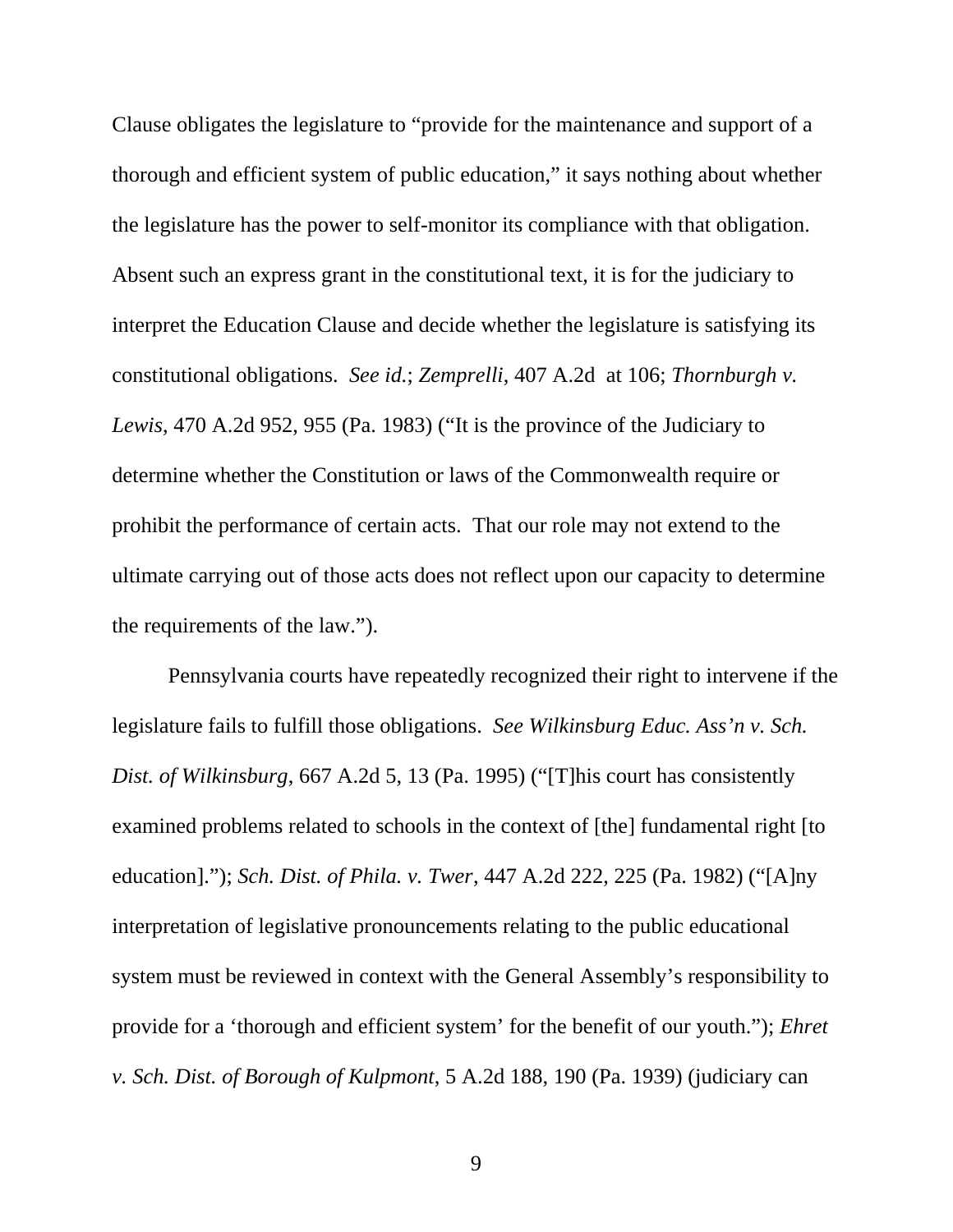interfere with legislature's control of school system as long as "constitutional limitations" so require); *Teachers' Tenure Act Cases*, 197 A. 344, 352 (Pa. 1938) (judiciary can determine whether legislation "has a reasonable relation to the purpose" of the Education Clause). Thus, there is no basis in the text of the Pennsylvania Constitution or the relevant precedent to conclude that the judiciary is barred from reviewing legislative action taken under the Education Clause.

#### **ii. Judicially Discoverable and Manageable Standards Exist for Resolving Education-Funding Challenges.**

The second *Baker* factor supports abstention only where there is a lack of judicially discoverable and manageable standards for resolving the petitioners' claims. *See* 369 U.S. at 217. The need for such standards derives from the principle that judicial action must be governed by standards and rules that produce case law that is consistent, principled, reasoned, and rational. *See Vieth v. Jubelirer*, 541 U.S. 267, 278 (2004) (Scalia, J.) (plurality opinion). Respondents' position here that there are no judicially manageable standards for resolving Petitioners' Education Clause claim is demonstrably false. (*See* Legis. Br. 24–30; Exec. Br. 10–11, 14–15.<sup>3</sup>) As the Petition describes in detail, legislation and regulations enacted over the past 15 years have defined both the "inputs" and

 $3$  Legislative Respondents' Brief in Support of Preliminary Objections, Jan. 16, 2015 ("Legis. Br."); Brief in Support of Executive Branch Respondents' Preliminary Objections to the Petition for Review, Jan. 16, 2015 ("Exec. Br.").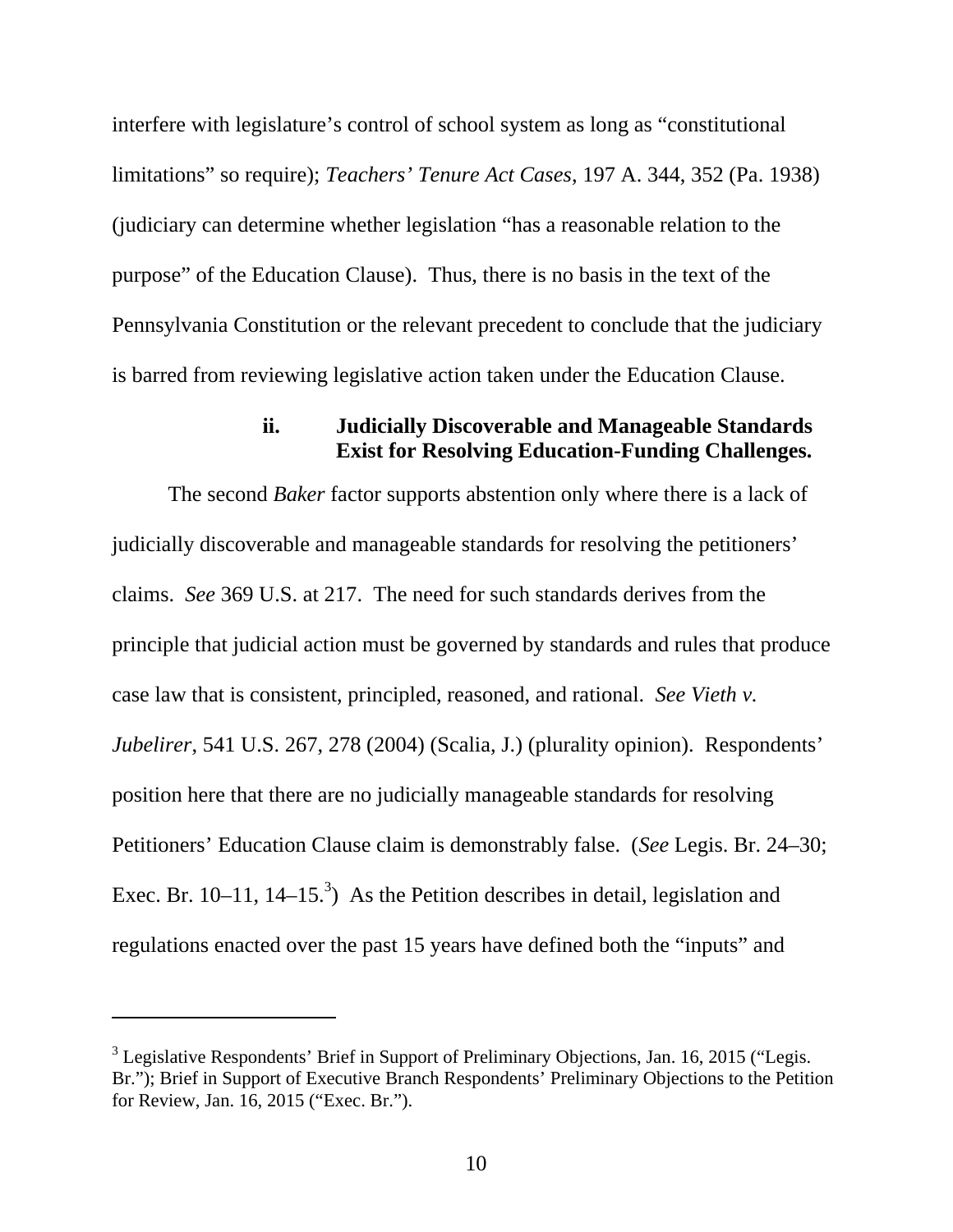"outputs" of a "thorough and efficient system of public education" and provided an objective and manageable basis to evaluate the adequacy of education funding.

First, the Pennsylvania School Code defines specific inputs of a thorough and efficient system of public education by mandating that school districts provide certain basic services and resources to students. (*See* Pet.  $\P\P$  116–18.<sup>4</sup>) The School Code requires, for example, that each school district have sufficient numbers of qualified professional employees, substitutes, and temporary professional employees to enforce the curriculum requirements set forth in Chapter Four of the Pennsylvania Code. *See* 24 P.S. § 11-1106 (2015); (Pet. ¶ 117). Each school district must also provide: (i) active learning experiences for every grade level in the arts and physical education, (ii) programs for English-language learners, (iii) developmental services, (iv) handicap and other disability services and accommodations, and (v) special education. *See, e.g.*, 22 PA. CODE §§ 4.21–4.23, 4.25–4.28, 12.41, 15.1, 16.2 (2015); (Pet. ¶ 118). High school students must also be provided instruction in world languages, technology, and vocational training. 22 PA. CODE § 4.23(d); (Pet. ¶ 118). The Court can therefore *look to whether schools have sufficient funds to hire qualified employees and provide statutorily required programs and services* to determine if Respondents are satisfying their

<sup>&</sup>lt;sup>4</sup> Petition for Review in the Nature of an Action for Declaratory and Injunctive Relief, Nov. 10, 2014 ("Pet.").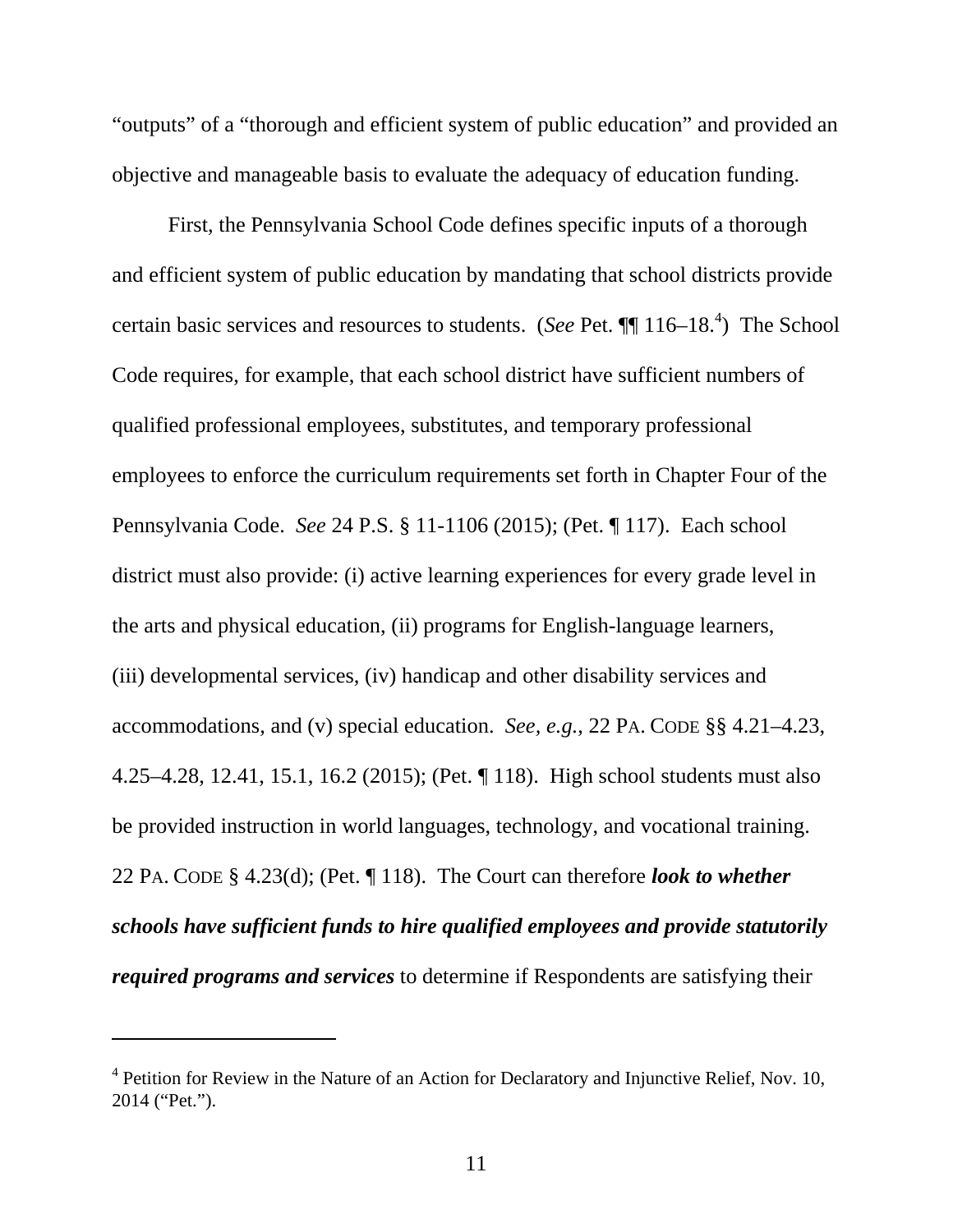constitutional obligation to support a "thorough and efficient system of public education." (*See* Pet. ¶¶ 171–229, 247–48.) As described in the Petition, school districts across the Commonwealth are unable to provide those basic programs and services under the current funding scheme, and students are being denied an adequate education as a result. (Pet. ¶¶ 169–299.)

Second, the statewide academic standards adopted since 1999 provide the Court with objective benchmarks regarding the outputs of a thorough and efficient system of public education—*i.e.*, what students should be learning at each grade level to prepare them to succeed in today's society.<sup>5</sup> (*See* Pet. ¶ 98–106.) The accompanying statewide assessments, including the Keystone Exams, are designed to determine whether students and school districts are meeting those standards and whether the public education system is functioning properly. (*See* Pet. ¶¶ 98, 107– 119.) The Court can therefore *look to student test scores* to determine whether school districts are providing students an opportunity to meet state standards and receive an adequate education. (*See* Pet. ¶¶ 153–68); *see Abbeville v. South Carolina*, 767 S.E.2d 157, 168 (S.C. 2014) (considering test scores a "substantive measure of student performance in assessing whether the inputs afford students their mandated opportunity"). As described in the Petition, those test scores show

<sup>&</sup>lt;sup>5</sup> These standards are not vague or unstructured; they span hundreds of pages and detail exactly what students are expected to know and accomplish by the end of select grade levels. *See* 22 PA. CODE app. § 4 A-2–E (2015); (Pet. ¶ 106.)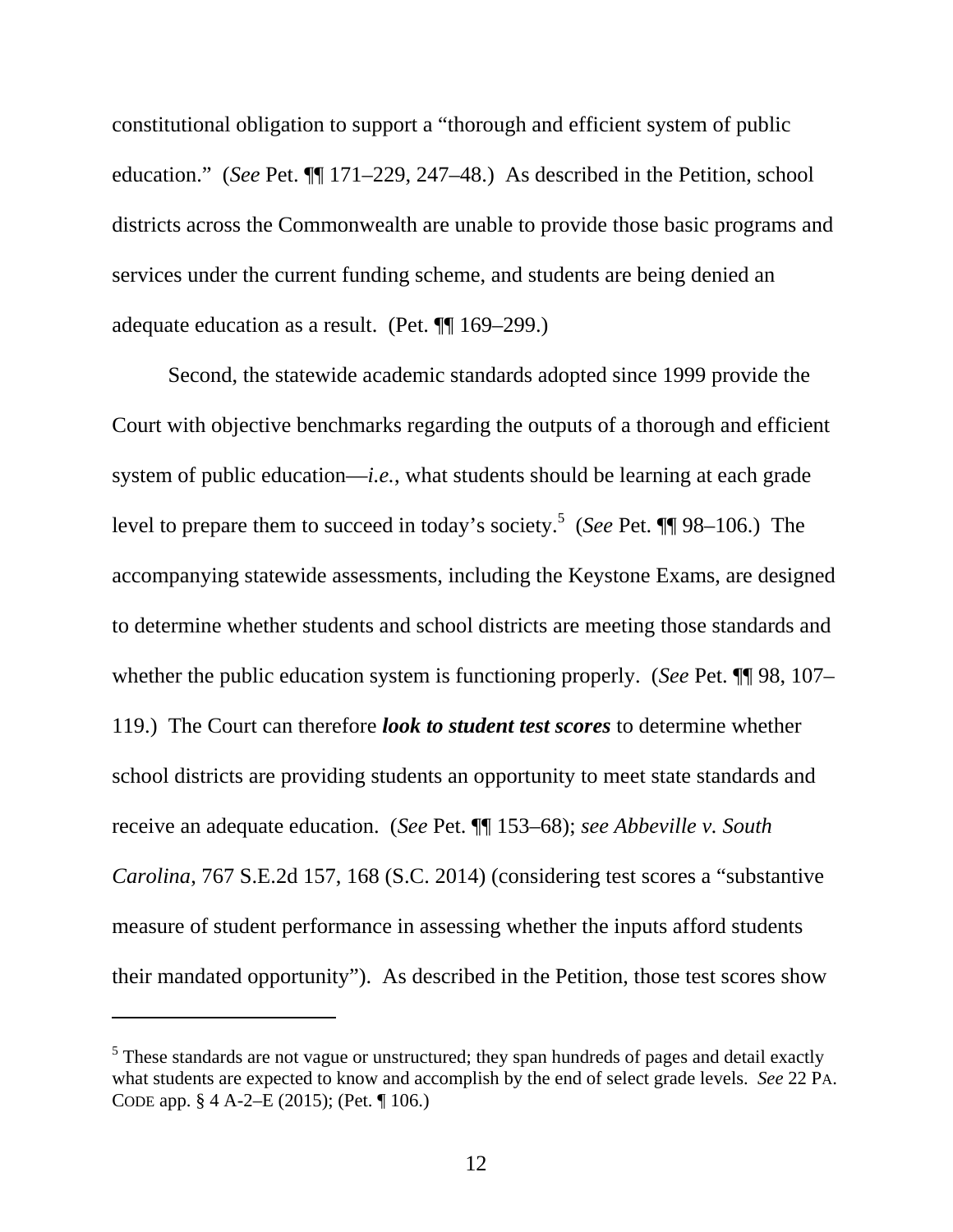that the public education system is failing hundreds of thousands of students who are unable to meet state standards and, therefore, unlikely to graduate high school. (Pet. ¶¶ 154–168.)

While Respondents argue that the Pennsylvania Constitution does not require them to provide all students with an education that satisfies "current" academic standards (Legis. Br. 26), they miss the point articulated by the Commonwealth Court in *Danson v. Casey*, 382 A.2d 1238 (Pa. Commw. Ct. 1978): The School Code and other legislative enactments "establish a thorough and efficient system of public education, and every child has a right thereto." *Id.* at 1245. In other words, by adopting a standards-based education system and mandating that students receive certain educational resources, Respondents themselves have defined what currently constitutes a "through and efficient system of public education." It does not matter that these requirements are of "recent vintage" (Legis. Br. 26)—they are what legislators have decided are necessary to meet the Commonwealth's needs. *See Teachers' Tenure Act Cases*, 197 A. at 352 ("[T]he cause of public education . . . must evolute or retrograde with succeeding generations as the times prescribe."). The Pennsylvania Constitution obligates Respondents to provide sufficient financial resources to maintain and support the system of education they have currently adopted to prepare students for success in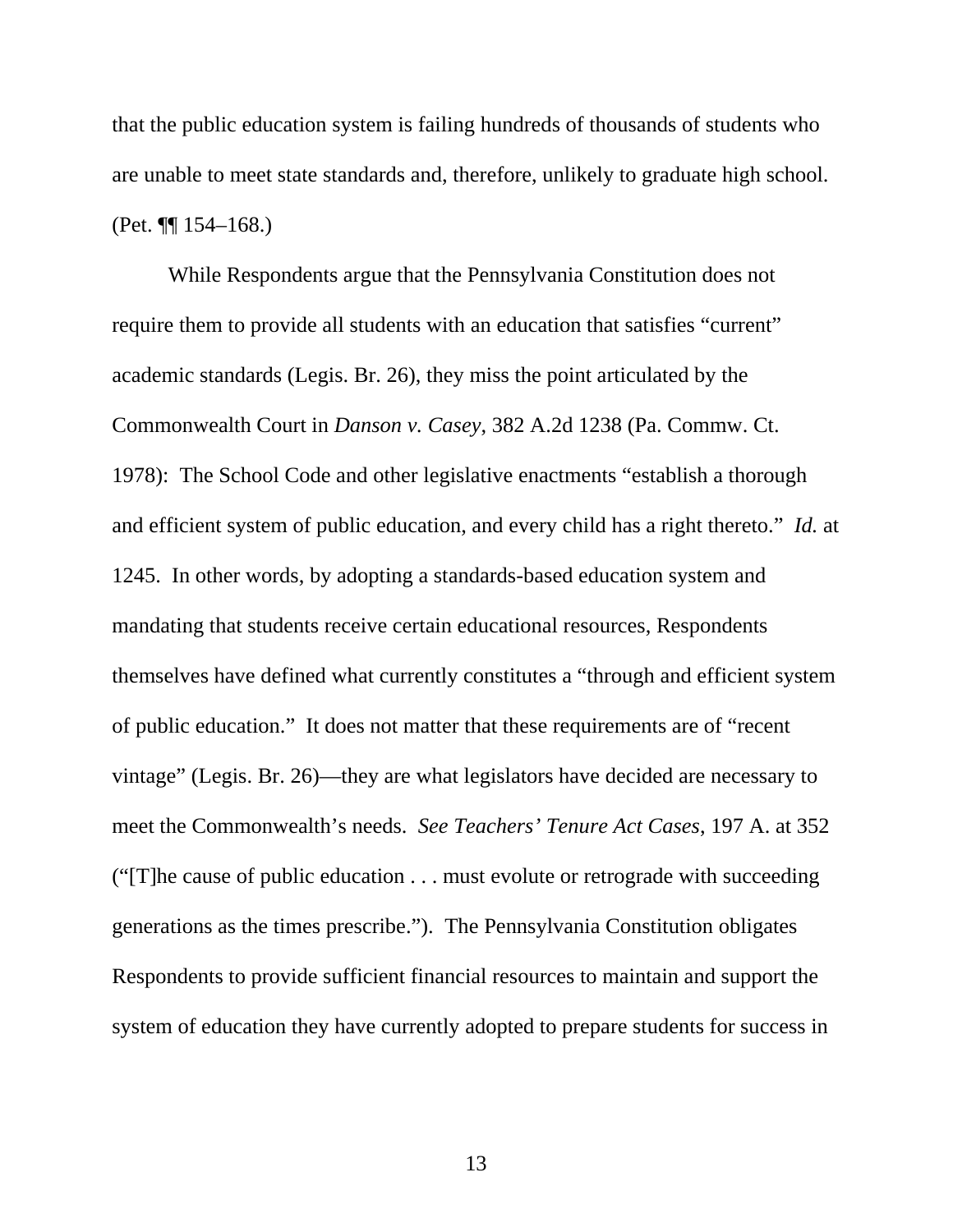*today's* world—regardless of whether existing standards and regulations may change in the future.

Third, the General Assembly commissioned the 2007 costing-out study to objectively determine, based on reliable and accepted scientific methods, "the basic cost per pupil to provide an education that will permit a student to meet the State's academic standards and assessments." 24 P.S. § 25-2599.3(a) (2014); (Pet. ¶¶ 120–25.) Calculating the necessary funding by district, the study concluded that the vast majority of districts had significant spending shortfalls. (*See* Pet. ¶¶ 126– 28.) It also concluded that the revenue needed to close the funding gaps must come from the state—to reduce the inequities caused by the current heavy reliance on local sources. (*Id.*) That the study was conducted eight years ago does not make it obsolete; the cost of educating students has only risen since 2007, further widening the gap between the funds available to school districts and the funds they need. (*See* Pet. ¶¶ 135–42, 151–52.) Thus, the Court can *look to the costing-out study* as a benchmark for determining whether the current education-funding scheme is denying students an opportunity to obtain an adequate education, as defined by current state standards. (*See* Pet. ¶¶ 120–29, 152); *see also Montoy v. Kansas*, 102 P.3d 1160, 1164 (Kan. 2005) (finding Kansas's costing-out study, prepared by same consultants as Pennsylvania's, to be "substantial competent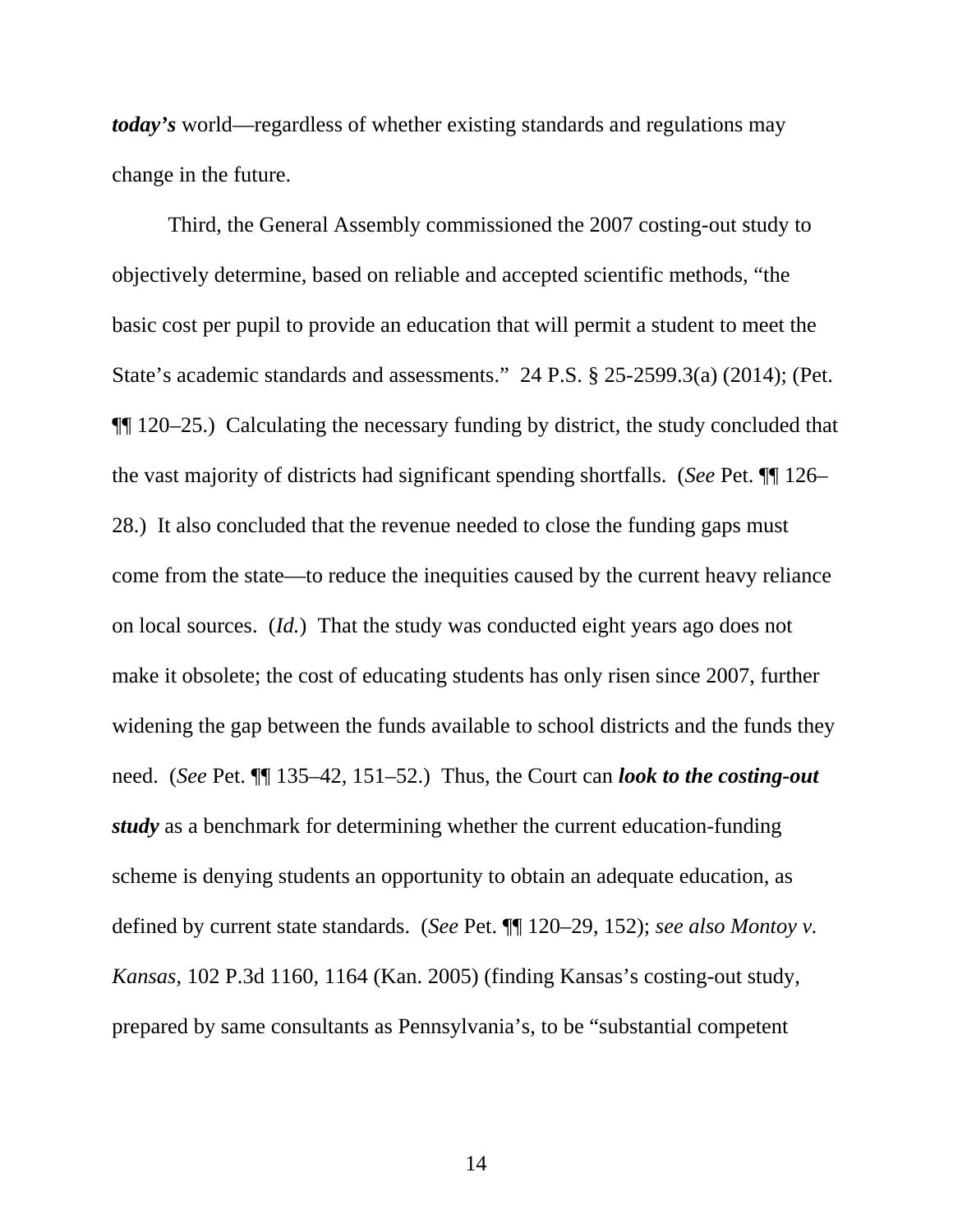evidence . . . establishing that 'suitable' education, as that term is defined by the legislature, is not being provided").

Petitioners are not asking the Court to order the legislature to fund education at the precise levels identified in the costing-out study or to dictate how the legislature fulfills its constitutional obligation. (*See* Pet. ¶¶ 312–24.) Nor are Petitioners seeking uniform funding across school districts. (*See* Legis. Br. 22.) Petitioners *are* asking the Court to declare the existing funding scheme unconstitutional because, as evidenced by Respondents' own study, it fails to reasonably support the public education system that Respondents adopted.

#### **iii. Resolving Petitioners' Claims Will Not Require Public-Policy Judgments.**

The third *Baker* factor supports abstention only where it is "impossibile]" to decide the petitioners' claims without making an initial public-policy determination of the kind reserved for the legislature. 369 U.S. at 217. Respondents' assertion here that adjudicating Petitioners' Education Clause claim would require this Court to make public-policy judgments is completely unfounded. (*See* Legis. Br. 19–21, 23–24; *see also* Exec. Br. 10.) Petitioners seek only to hold Respondents accountable to financially supporting the system that *they independently created and mandated*. Deciding Petitioners' claims will not, for example, require the Court to make a policy decision on what qualifies as an adequate education—the legislature has already established statewide academic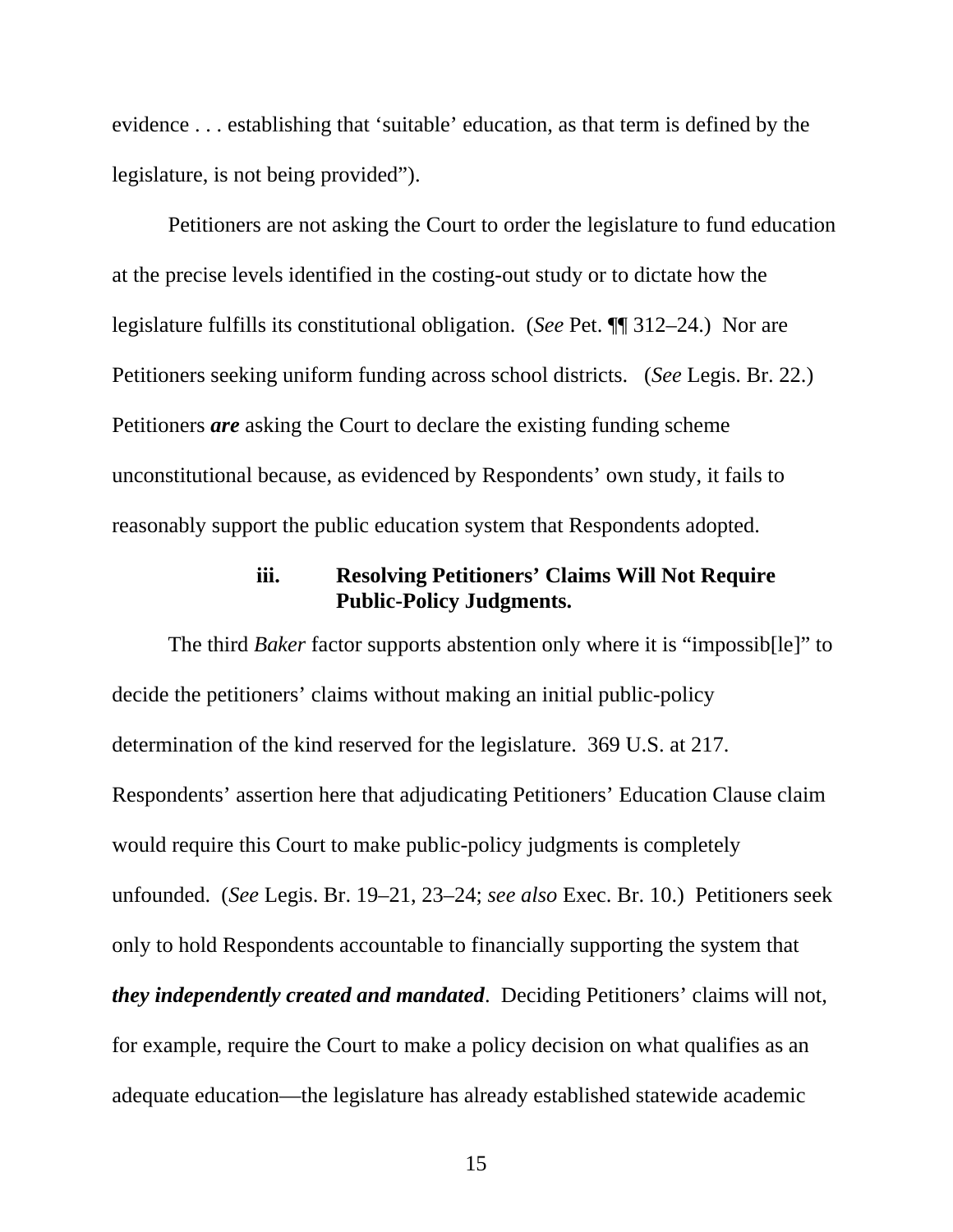standards and imposed consequences on students and school districts that fall short. (*See* Pet. ¶¶ 98–115.) Nor will it require the Court to articulate maximum class sizes, textbook requirements, or appropriate course offerings. *See Conn. Coal. for Justice in Educ. v. Rell*, 990 A.2d 206, 224 (Conn. 2010) (finding funding-scheme challenge justiciable in part because court was not required to articulate policies such as "maximum class sizes or minimal technical specifications for classroom computers"). While Respondents contend that they are already providing sufficient funding to meet their constitutional mandate (s*ee* Legis. Br. 44–45; Exec. Br. 7, 15–16), their opinion is irrelevant: The "political question doctrine does not exist to remove a question of law from the Judiciary's purview merely because another branch has stated its own opinion of the salient legal issue." *Hosp. & Healthsys. Ass'n of Pa. v. Commonwealth*, 77 A.3d 587, 598 (Pa. 2013).

The Supreme Court's decision in *Commonwealth ex rel. Carroll v. Tate*, 274 A.2d 193 (Pa. 1971), is instructive. There, the Supreme Court addressed the power of the judiciary to inquire into whether the executive and legislative branches were adequately funding the courts. *See id.* at 195. In rejecting the argument that court funding is a public-policy issue falling within the exclusive purview of the legislature, the Supreme Court reasoned that "the Judiciary must possess the inherent power to determine and compel payment of those sums of money which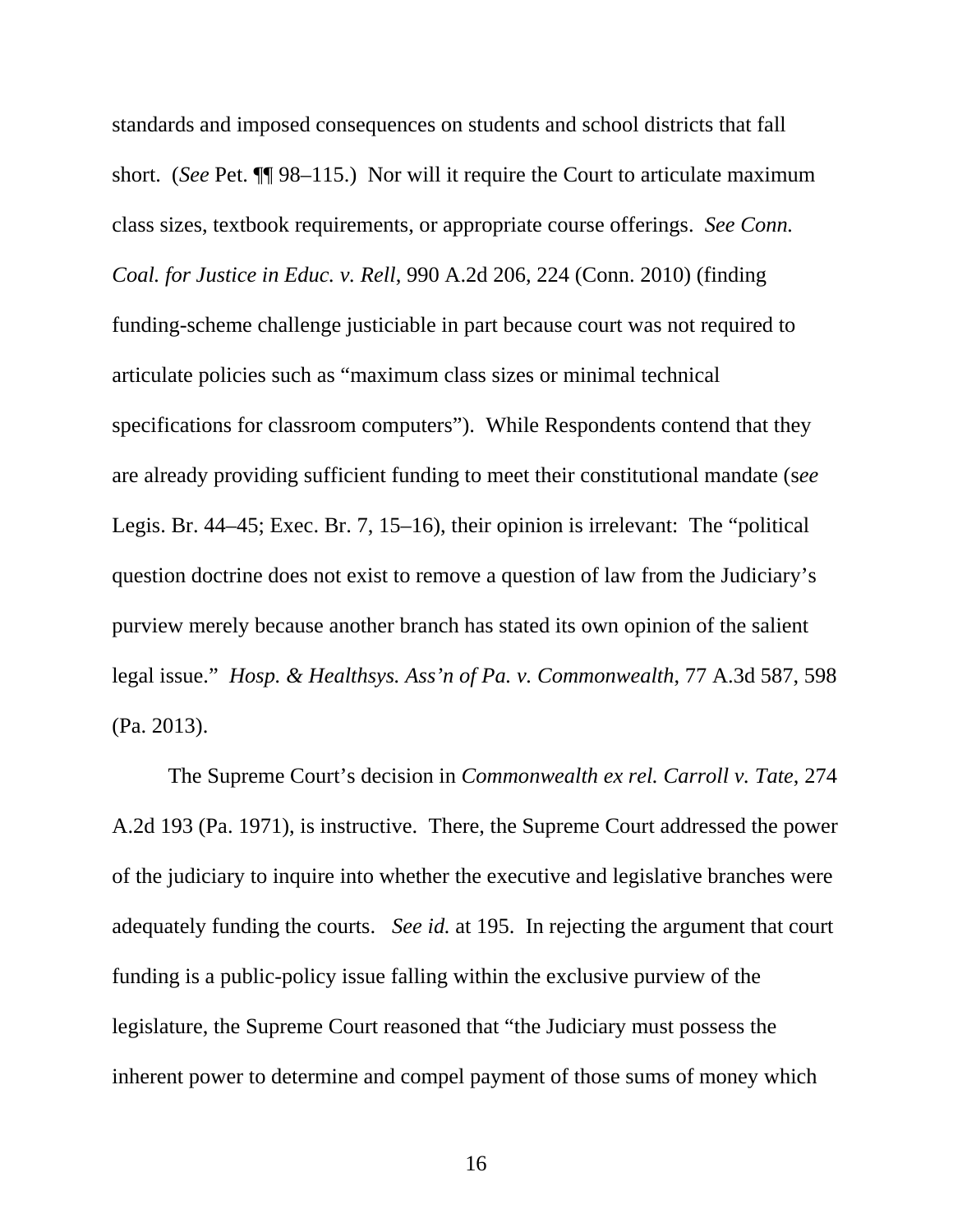are *reasonable and necessary* to carry out its *mandated responsibilities*, and its powers and duties to administer justice, if it is to be in reality a co-equal, independent Branch of our Government." *Id.* at 196. The Supreme Court recognized, of course, that it "does not have unlimited power to obtain from the City whatever sums it would like or believes it needs for its proper functioning or adequate administration. Its wants and needs must be proved by it to be '*reasonably necessary*' for its proper functioning and administration, and this is *always subject to Court review*." *Id.* at 199. Such review is necessary because the "[l]egislature has the power of life and death over all the Courts and over the entire Judicial system," and "[u]nless the [l]egislature can be compelled by the Courts to provide the money which is reasonably necessary for the proper functioning and administration of the Courts, our entire Judicial system could be extirpated."<sup>6</sup> *Id.*

The logic of *Tate* applies equally here. Just as the legislature must provide the financial support "reasonably necessary" for the proper functioning of the court system that it established under Article V, Section I, of the Pennsylvania Constitution, the legislature must provide the financial support "reasonably necessary" for the proper functioning of the "thorough and efficient system of

 $6$  Subsequent decisions have repeatedly affirmed that challenges to judicial funding are justiciable*. See Cnty. of Allegheny v. Commonwealth*, 534 A.2d 760 (Pa. 1987) (holding that statutory scheme for county funding of common pleas courts violated constitutional provision requiring single unified judicial system); *Kremer v. Barbieri*, 411 A.2d 558 (Pa. Commw. Ct. 1980) (en banc) (per curiam).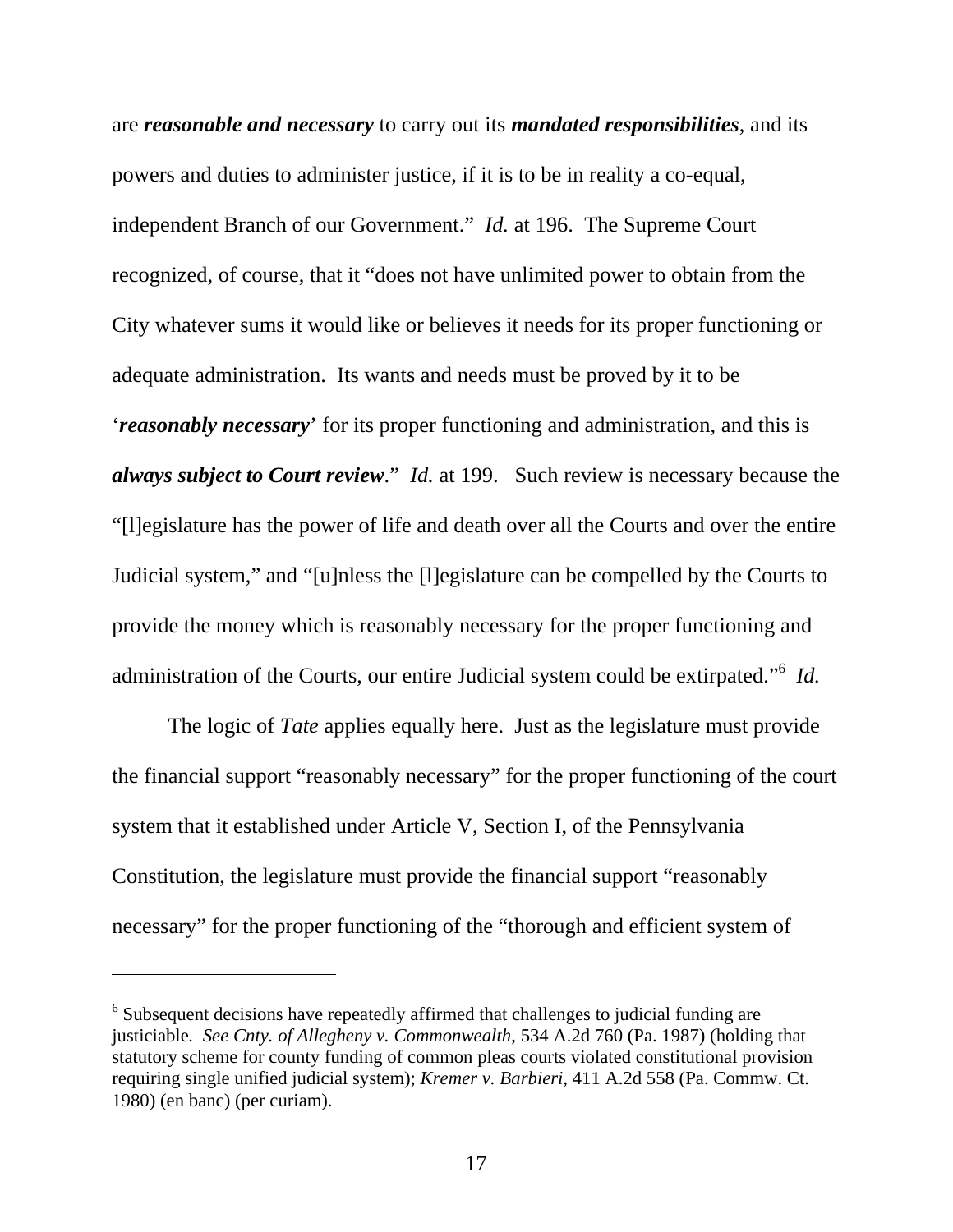public education" that it established under the Education Clause. *See Danson v. Casey*, 399 A.2d 360, 367 (Pa. 1979) (quoting *Teachers' Tenure Act Cases*, 197 A. at 352) ("As long as the legislative scheme for financing public education 'has a reasonable relation' to '[providing] for the maintenance and support of a thorough and efficient system of public schools,' the General Assembly has fulfilled its constitutional duty to the public school students."). Judicial review of the education-funding scheme is also required because the legislature has the same "power of life and death" over the schools that it has over the courts. *Tate*, 274 A.2d at 199. Indeed, this lawsuit arises from legislative decisions denying many school districts the resources necessary to perform their most basic (and mandated) functions. (*See* Pet. ¶¶ 120–29, 135–289.) If this Court does not have the power to intervene under even these circumstances, then the Education Clause will be rendered meaningless.

#### **iv. Respondents Concede That None of the Other** *Baker* **Factors Is Relevant.**

Respondents have not raised any of the remaining *Baker* factors as a basis to preclude judicial review of Pennsylvania's education-funding scheme. *See Thornburgh*, 470 A.2d at 955–57 (considering only those *Baker* factors briefed by respondents). Nor have previous courts found those factors relevant in educationfunding cases. *See, e.g.*, *Marrero*, 739 A.2d at 113. Pennsylvania courts generally do not give those factors much weight. *See Robinson*, 83 A.3d at 928–29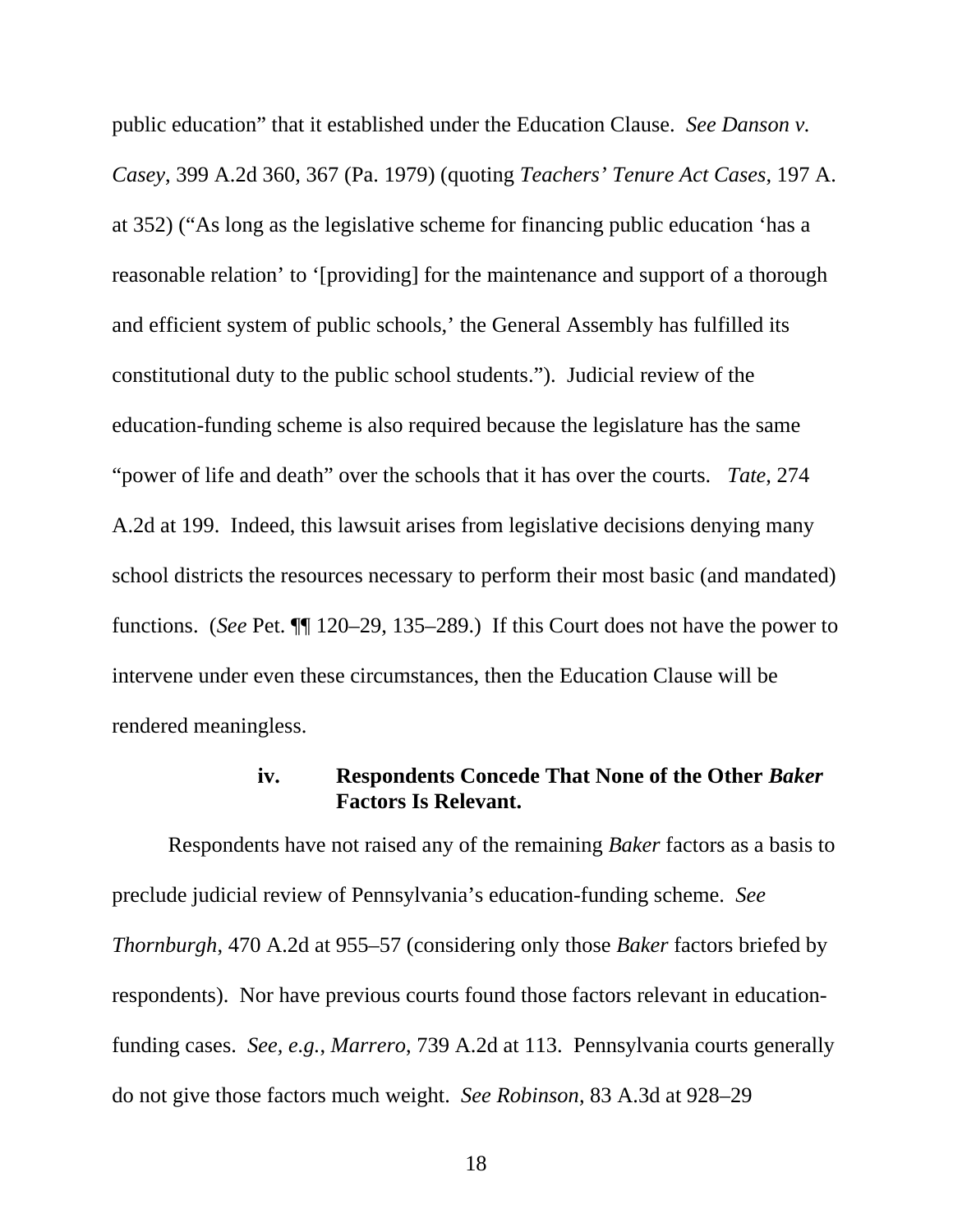(spending little to no time on the remaining factors); *see also Hosp. & Healthsys.*, 77 A.3d at 598 & n.12 (same); *Marrero*, 739 A.2d at 113 (same).

In any event, none of the remaining factors is present in this matter. The Court can resolve Petitioners' claims without "disrespecting" the legislative branch or creating "potential embarrassment from multifarious announcements on one question." If that were the case, the judiciary could never rule on the constitutionality of legislative or executive action. *See Hosp. & Healthsys.*, 77 A.3d at 598 n.12 ("[A] judicial finding that Congress has passed an unconstitutional law . . . cannot be sufficient to create a political question. If it were, every judicial resolution of a constitutional challenge . . . would be impermissible."). Nor do Petitioners' claims present an unusual need for the Court's unquestioning adherence to a political decision already made. To the contrary, there is an urgent need for this Court to enforce Respondents' constitutional mandate.

#### **v. Judicial Abstention Is Not Warranted Because Education Is a Fundamental Right.**

Even if the *Baker* factors indicate that an issue might warrant judicial abstention, the inquiry does not end. Because "the legitimacy of the abstention is dependent upon the situation presented," the Court must consider the Petition's allegations and determine whether deference to a coequal branch of government is warranted given the specific rights at issue. *Jubelirer v. Singel*, 638 A.2d 352, 358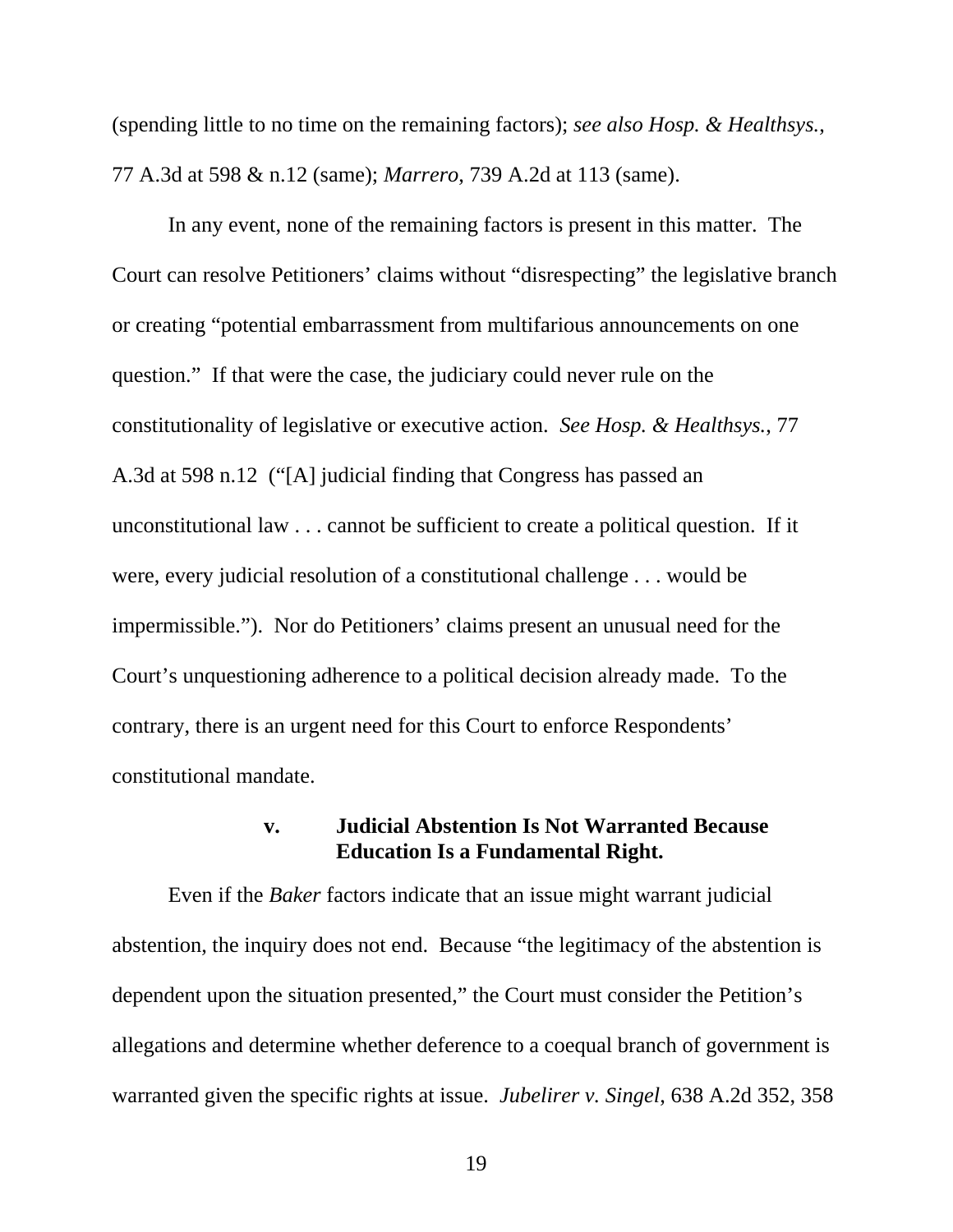(Pa. Commw. Ct. 1994). Here, abstention is not warranted because public education is a fundamental right guaranteed by the Pennsylvania Constitution. *See Wilkinsburg*, 667 A.2d at 12–13 ("[P]ublic education in Pennsylvania is a fundamental right . . . [and] this court has consistently examined problems related to schools in the context of that fundamental right."). As the Supreme Court observed in *Gondelman v. Commonwealth*, 554 A.2d 896, 899 (Pa. 1989), "[a]ny concern for a functional separation of powers is, of course, overshadowed if the [statute] impinges upon the exercise of a fundamental right." This Court reached a similar conclusion in *Jubelirer v. Singel*, finding that though the first *Baker* factor was satisfied, "we will not abdicate our responsibility to insure that government functions within the bounds of constitutional prescription . . . under the guise of deference to a co-equal branch of government." 638 A.2d at 358; *see also Pa. AFL-CIO ex rel. George v. Commonwealth*, 691 A.2d 1023, 1033 (Pa. Commw. Ct. 1997).

While it is well established that the courts should not intrude in the affairs of another branch of government, assessing whether Respondents have complied with their constitutional mandate is not a usurpation of power or an intrusion into legislative affairs. If it is for the legislature to determine what constitutes a "thorough and efficient system of public education" in today's world, it is for the courts to determine whether the legislature has satisfied its constitutional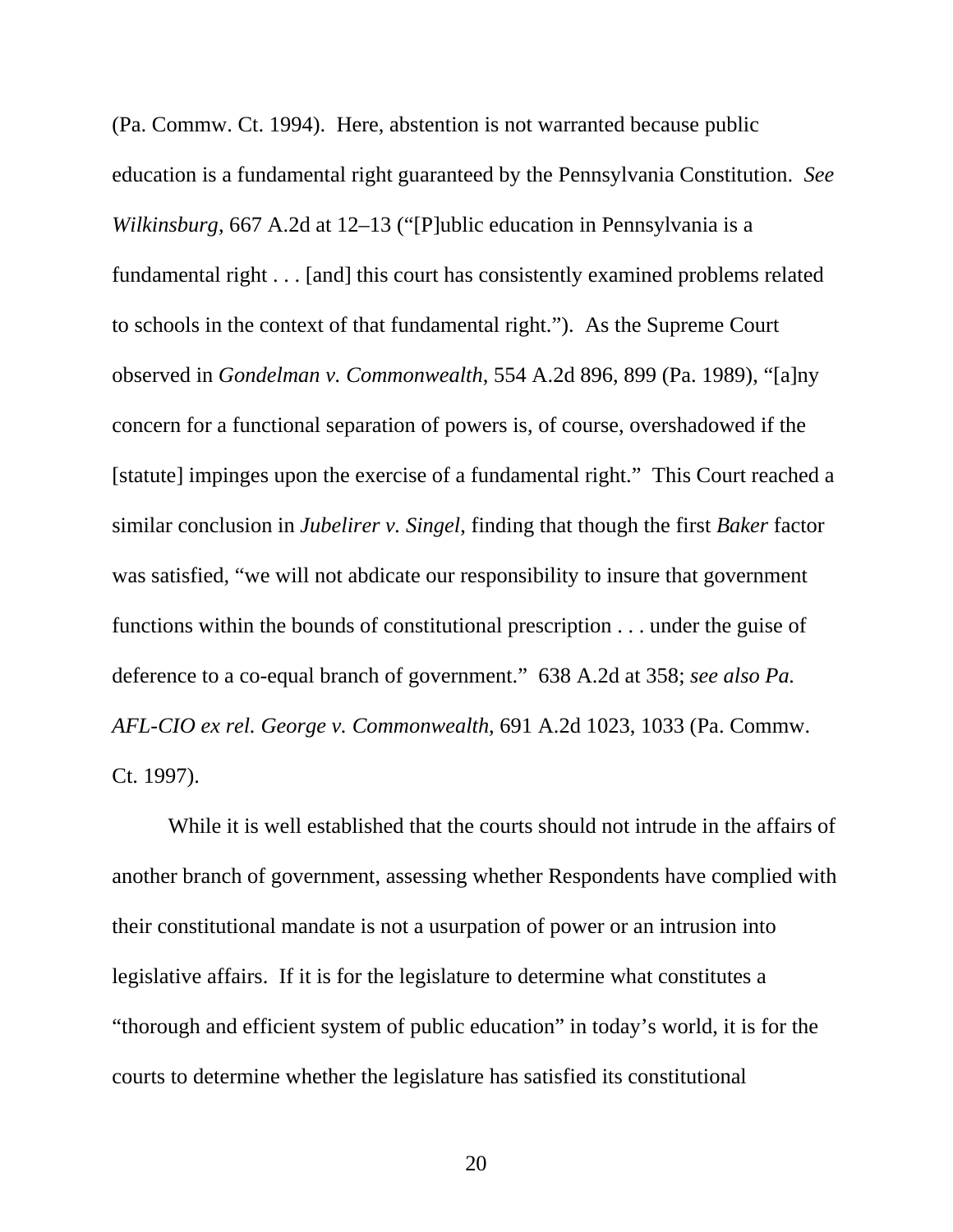obligation to implement a funding scheme that is reasonably related to supporting that system. *See Danson*, 399 A.2d at 367. Absent such oversight by the courts, education would cease to be a right, much less a fundamental one, and the legislature's duty could be avoided without consequence, no matter how extreme the dereliction.

That is what is happening right now. The Petition documents how Pennsylvania's public education system is failing not only the Individual Petitioners but children all across the state. (*See* Pet. ¶¶ 23–74, 153–299.) It also documents how the perilously underfunded system has left many school districts unable to provide even basic educational resources mandated by the School Code, much less the resources necessary for students to meet state academic standards. (See Pet. ¶¶ 16–22, 152–299.) As a result, hundreds of thousands of children are currently unable to pass the Keystone Exams and thus at risk of not graduating high school. By failing to provide the funding necessary to fix this dysfunctional system—even after their own costing-out study confirmed the extent of the problem—Respondents have violated their constitutional obligations under the Education Clause and infringed on the fundamental right of Pennsylvania's children to "a thorough and efficient system of public education," as defined by Respondents themselves. This Court should not ignore this clear constitutional violation or abandon its duty to "insure that government functions within the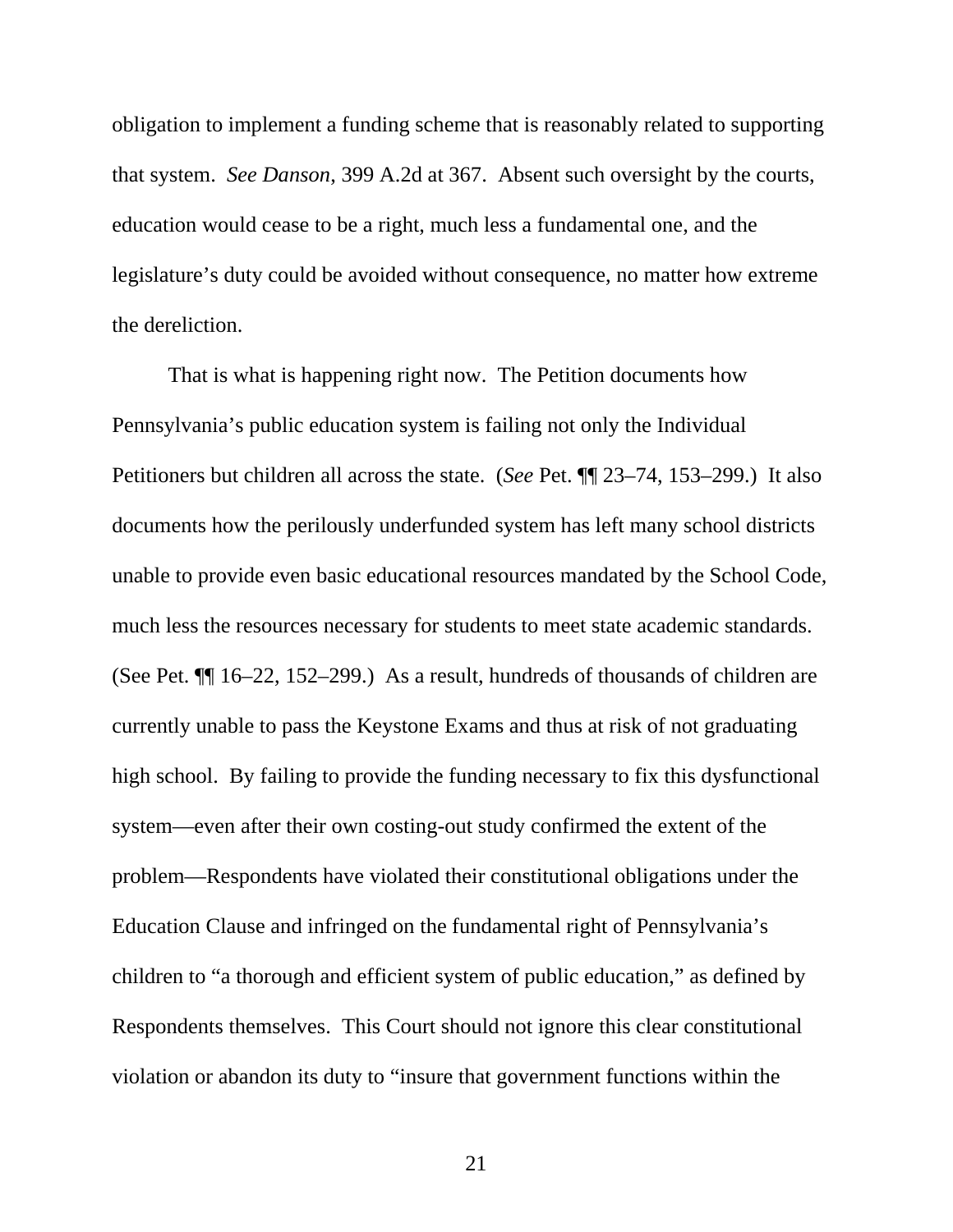bounds of constitutional prescription." *Jubelirer*, 638 A.2d at 358; *accord Lake View Sch. Dist. No. 25 v. Huckabee*, 91 S.W.3d 472, 484 (Ark. 2002) ("We refuse to close our eyes or turn a deaf ear to claims of a dereliction of duty in the field of education.").

#### **2. Previous Education-Funding Cases Do Not Support Judicial Abstention Under These Circumstances.**

Respondents largely avoid the *Baker* analysis and instead rely on education funding cases that were decided decades ago. But those cases are legally and factually distinguishable, and none supports abstention under the circumstances presented here.

#### **i. The Supreme Court Reached the Merits of an Education-Funding Challenge in** *Danson.*

Although Respondents repeatedly cite *Danson*, that decision does not support their non-justiciability argument. (*See, e.g.*, Legis. Br. 10–14; Exec. Br. 10–11.) In *Danson*, the Supreme Court *did not abstain* from hearing an educationfunding challenge on political-question grounds. *See* 399 A.2d at 363. To the contrary, without mentioning the political-question doctrine or the *Baker* factors, the Supreme Court dismissed the petition for lack of standing and failure to state a claim.<sup>7</sup> *See id*. The Supreme Court found that the petitioners failed to allege "any

<sup>7</sup> The respondents-appellees in *Danson* challenged only the School District of Philadelphia's standing. *See* 399 A.2d at 363 ("Appellees filed preliminary objections . . . on the grounds that appellants had failed to state a cause of action and that the School District of Philadelphia was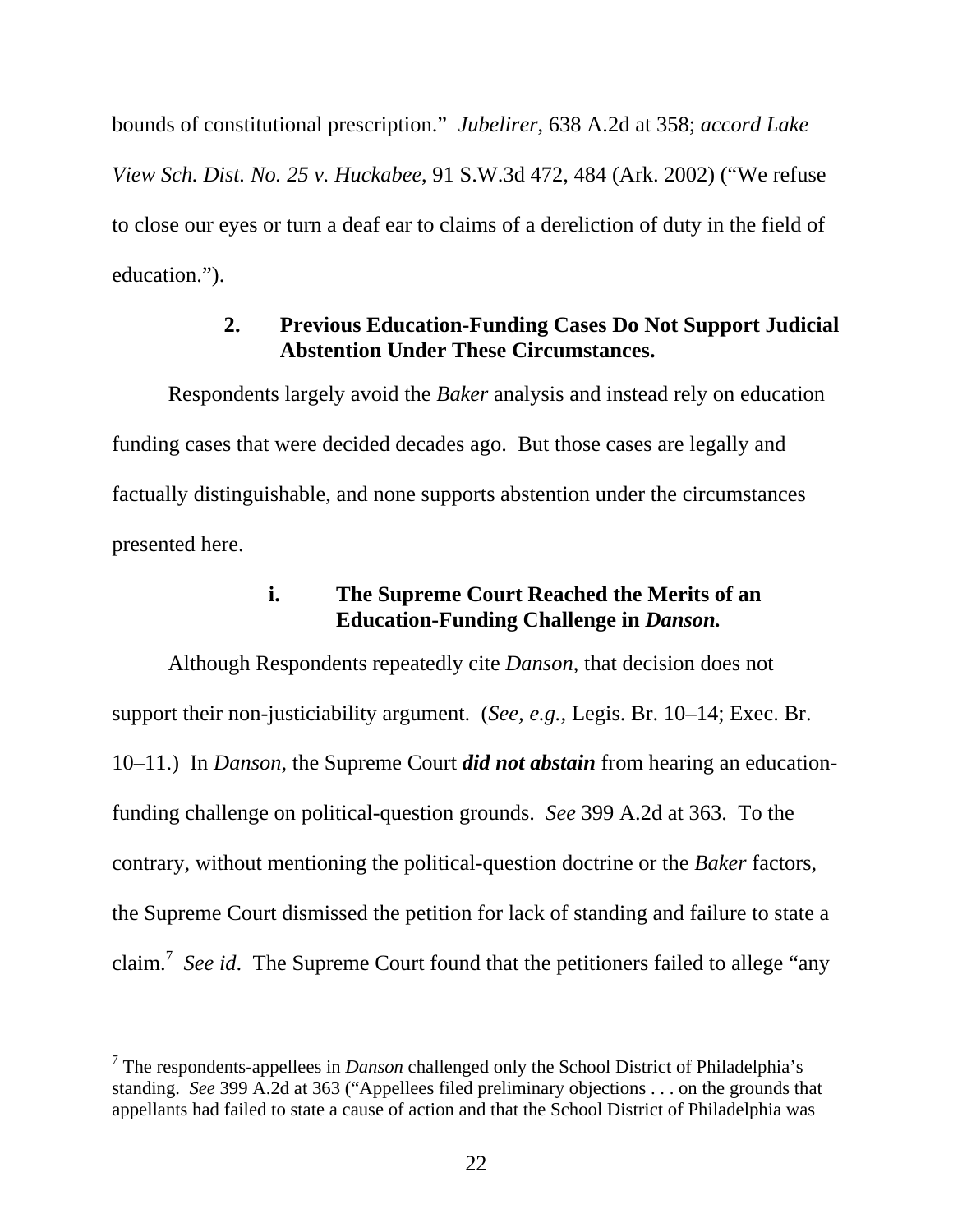legal injury as a result of the operation of the state financing scheme" because they did not allege that any Philadelphia student was "being denied an 'adequate,' 'minimum,' or 'basic' education." *Id.* at 365. Instead, the petitioners alleged only that the lack of uniformity in Pennsylvania's education funding forced the School District of Philadelphia to offer a "truncated and uniquely limited program of educational services" that was less than a "normal" program. *Id*. The Supreme Court rejected that argument, finding that there is no "constitutionally required 'normal' program of educational services" in Pennsylvania and that the legislature must be free "to adopt a changing program to keep abreast of educational advances." *Id*. at 366. It also rejected the petitioners' call for uniformity in funding, finding that the framers "took notice of the right of local communities to utilize local tax revenues to expand educational programs subsidized by the state." *Id.* at 367.

By contrast, the Petition here does not seek to enforce a constitutional right to a "normal" program of education services or uniformity in education funding. Rather, it alleges a *systemic failure* to provide students with an *adequate* education, as defined by Respondents. (*See* Pet. ¶¶ 23–74, 135–299.) It further

without standing."). Respondents here, by contrast, have not challenged the standing of any Petitioner. In any event, such an objection would be futile given that the Petitioner School Districts allege that they are being held to state standards and face state-imposed consequences for failing to meet them, even as they are being denied the financial support necessary to do so. (*See* Pet. ¶¶ 179–261.)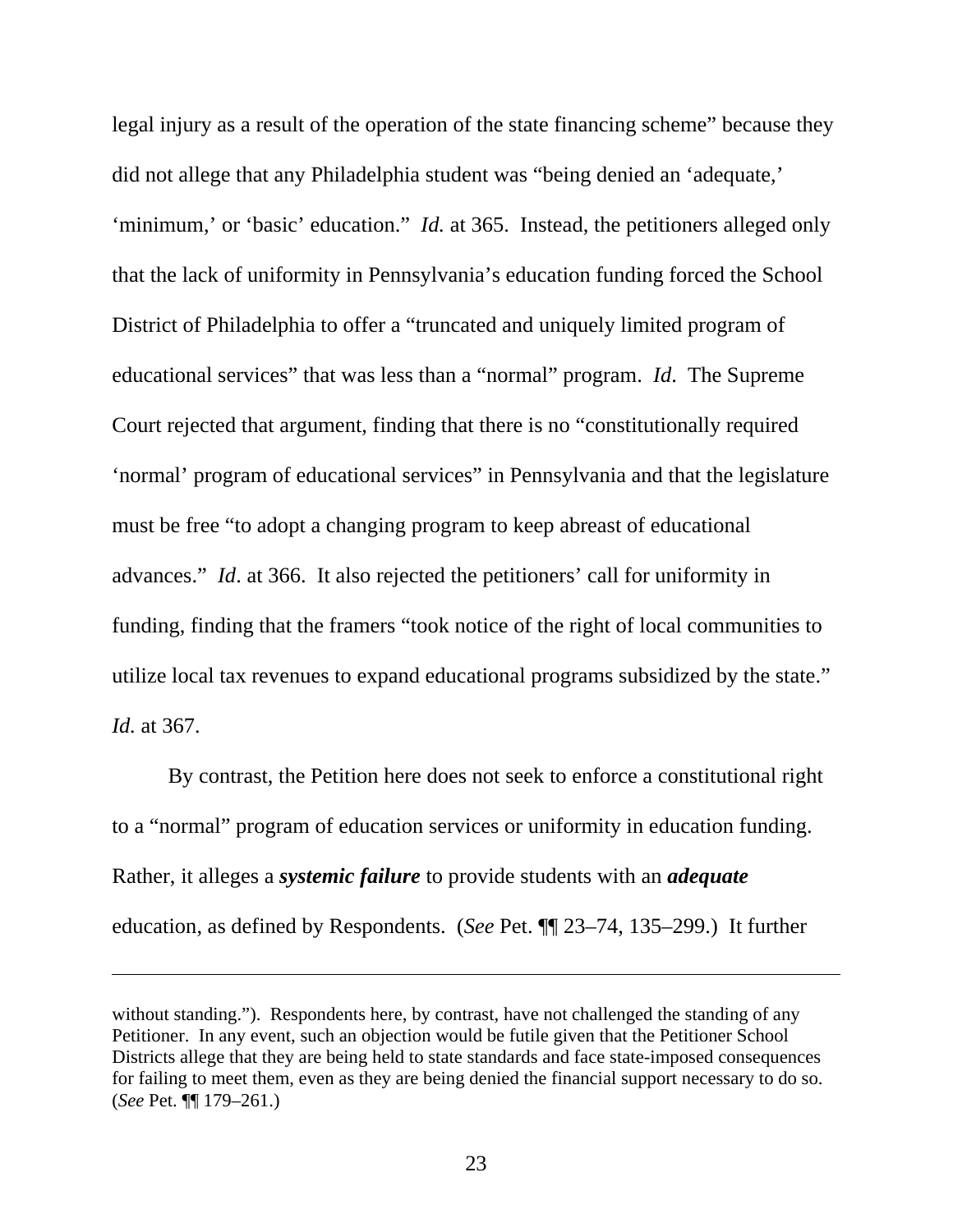alleges that the current education-funding scheme bears no relation, much less a "reasonable relation," to supporting the system of public education that Respondents have implemented by statute and deemed necessary to educate today's youth. (Pet. ¶¶ 290–99); *see Danson,* 399 A.2d at 367 (requiring funding scheme to have "reasonable relation" to supporting public education system). These distinctions are not merely "creative drafting"—as Respondents argue—but are fundamentally different allegations from those in *Danson*, and more than sufficient to state a claim for relief. (*See* Legis. Br. 2.)

Moreover, unlike the draconian remedy sought in *Danson*—which would have restrained the legislature from making payments to any other school district until the Philadelphia schools received sufficient funds to provide a "normal" program of services—Petitioners here seek a declaration that the current funding scheme is unconstitutional. Respondents would then have to develop a funding scheme that falls within constitutional bounds. The Court need not "inquire into the reason, wisdom, or expediency" of the legislature's policy choices for what constitutes an adequate education. *Teachers' Tenure Act Cases*, 197 A. at 352; (*see* Legis. Br. 11). Nor is the Court being asked to make those policy choices permanent, impose uniformity across school districts, or eliminate local control of education. (Legis. Br. 13, 22, 27–29, 33–40; Exec. Br. 10–11, 14–15.) Consistent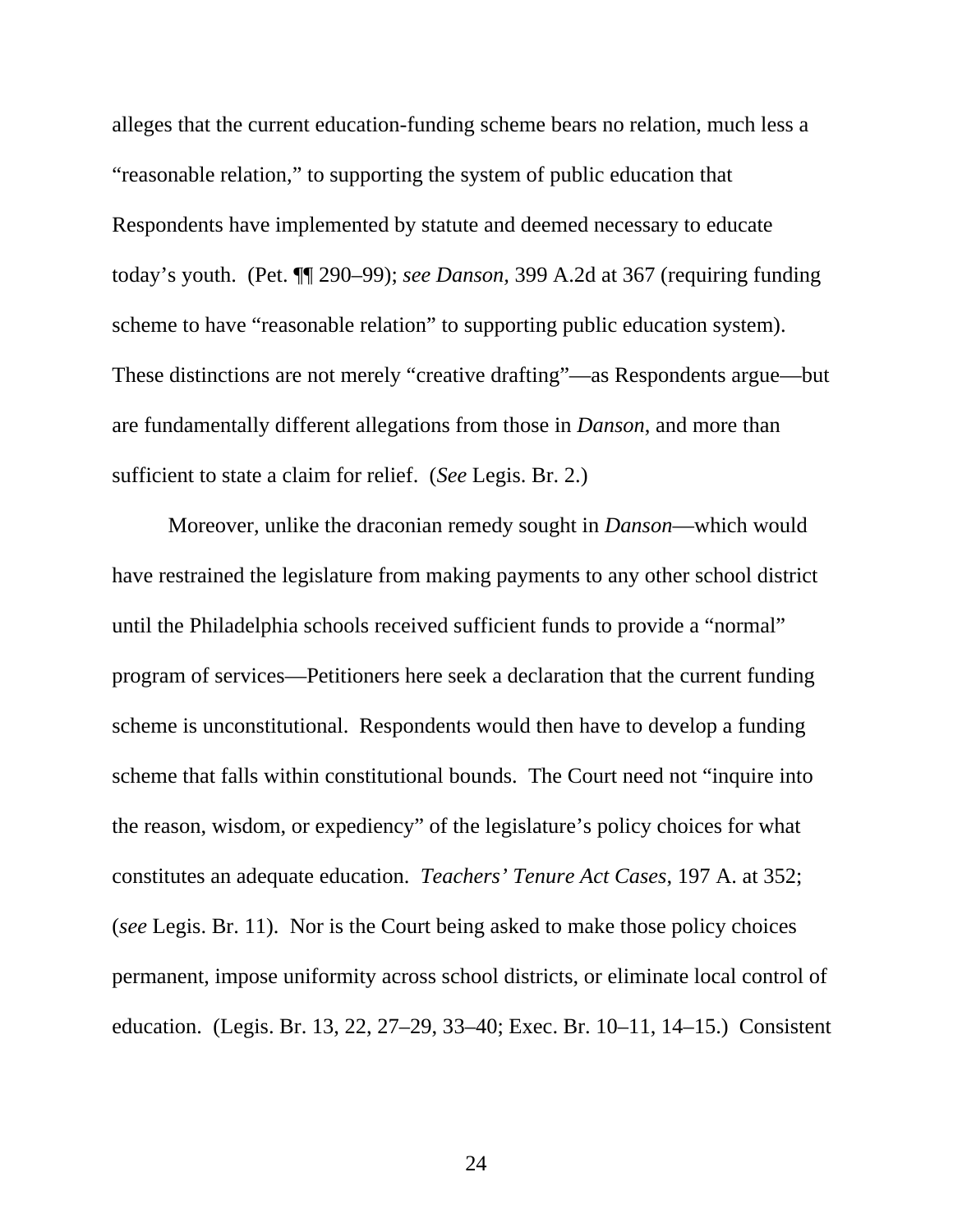with *Danson*, the Court is being asked only to perform a fundamental duty: to keep the legislature functioning within constitutional bounds.

### **ii. The Supreme Court Decided** *Marrero* **Before the General Assembly Adopted a Standards-Based Education System.**

Respondents' reliance on *Marrero* is similarly misplaced. (Legis. Br. 10, 14–16; Exec. Br. 11–12.) While the Supreme Court abstained from hearing an education-funding challenge in *Marrero* on political-question grounds, it did so under different legal and factual circumstances and did not foreclose the possibility that future funding challenges could be successful if the legislature failed to satisfy its constitutional mandate.

The petitioners in *Marrero* alleged that the respondents did "not provide the School District [of Philadelphia] with adequate funding . . . and its students [were] thereby deprived of an adequate education." *Marrero v. Commonwealth*, 709 A.2d 956, 958 (Pa. Commw. Ct. 1998), *aff'd*, 739 A.2d 110 (Pa. 1999). The Commonwealth Court sustained the respondents' preliminary objection under the political-question doctrine, holding that it could not judicially define what constitutes an adequate education and that "it would be impossible to resolve the claims without making an initial policy determination of a kind which is clearly of legislative, and not judicial, discretion." *Id.* at 966. The Supreme Court affirmed, finding that it, too, was "unable to judicially define what constitutes an 'adequate'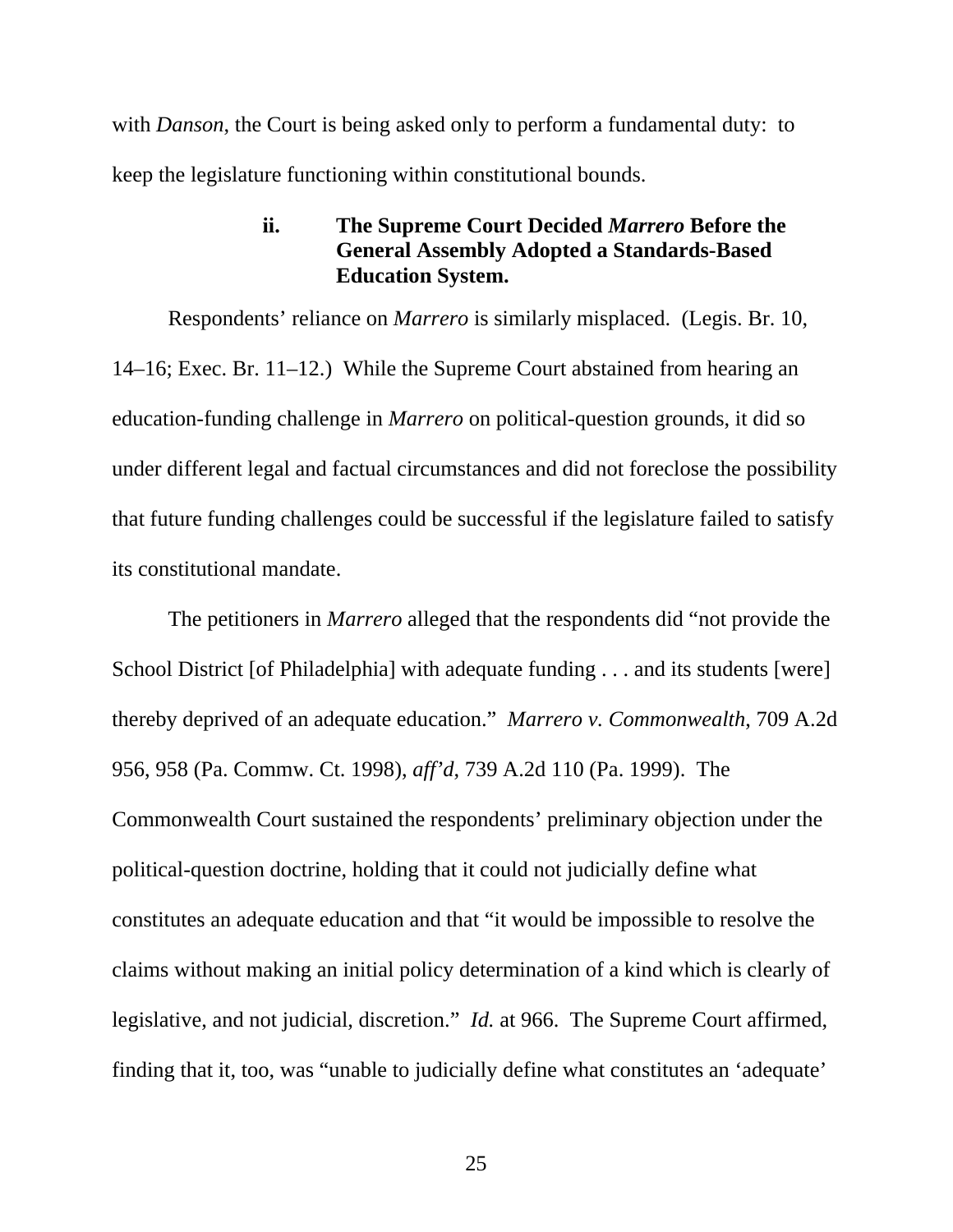education or what funds are 'adequate' to support such a program." *Marrero,* 739 A.2d. at 113–14. In doing so, however, the Supreme Court did not suggest that every education-funding challenge would be non-justiciable. Instead, it quoted with approval the standard set forth in *Danson* that "the legislative scheme for financing public education" must have a "reasonable relation" to "[providing] for the maintenance and support of a thorough and efficient system of public schools." *Id.* at 113 (modification in original).<sup>8</sup>

Petitioners' claims here meet that standard and are readily distinguishable from those found non-justiciable in *Marrero*. First, unlike in *Marrero*, Petitioners here are not asking the Court to define as a matter of public policy what constitutes an "adequate" education. Respondents have already done this. (*See* Pet. ¶¶ 95– 119.) In the 15 years since *Marrero*, the legislature has made important publicpolicy decisions on the inputs and outputs of a "thorough and efficient system of public education." The School Code mandates that public schools provide students with a variety of educational resources, as described above. (Pet.  $\P$ [118.) The legislature has also adopted detailed academic standards defining the subject matter that students should be learning at each grade level. (*Id.* ¶¶ 98–106.) And it has adopted statewide assessments to hold students accountable for achieving those

-

<sup>&</sup>lt;sup>8</sup> For the reasons set forth herein, Petitioners believe that a decision to hear this case is consistent with *Marrero*. To the extent the Court disagrees, Petitioners ask that *Marrero* be overturned and expressly preserve that argument for appeal.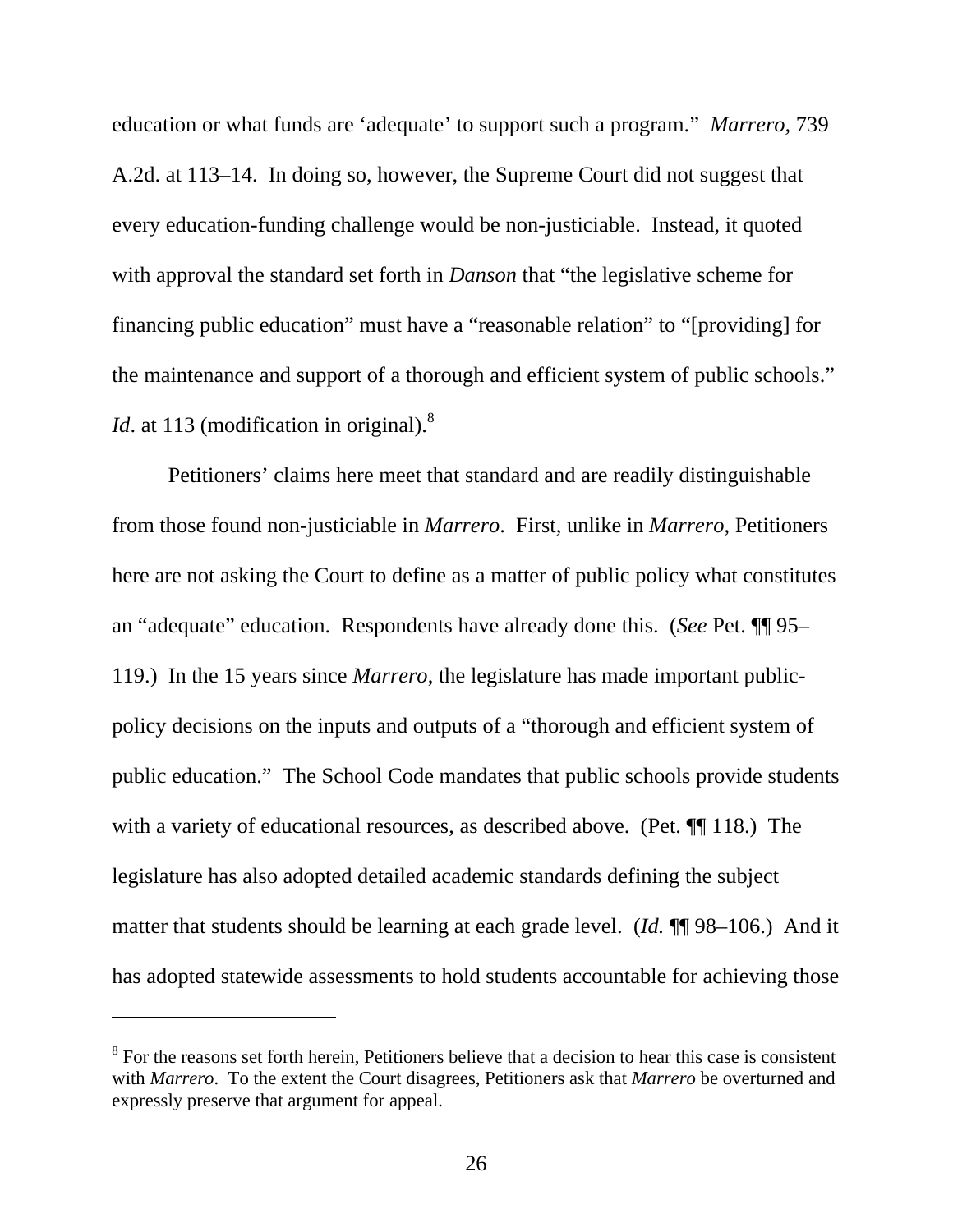standards and school districts accountable for providing an adequate education. (*Id.* ¶¶ 107–15.) While all of these public-policy decisions are subject to revision by future legislatures, they nonetheless constitute the legislature's current pronouncement of what a "thorough and efficient system of public education" entails—a pronouncement that did not exist when *Marrero* was decided in 1999.

Second, the legislative enactments since *Marrero* have created judicially manageable standards for determining whether the legislature is satisfying its constitutional obligation to provide sufficient funding to support the public education system. As described in Section I.A.1.ii above, the Court can readily determine whether school districts are receiving sufficient funds by looking to (i) their ability to afford basic educational resources mandated by the School Code, (ii) the ability of their students to meet state academic standards, and (iii) the costing-out study. (*See* Pet ¶¶ 95–261.) As the Petition makes clear, there is overwhelming evidence that current funding levels are insufficient. (*See* Pet. ¶¶ 169–261.) Petitioner Shenandoah Valley School District, for example, has been forced to cut art, physical education, music, and after-school tutoring, all while student performance on the Keystone Exams predicts a high-school graduate rate of just *36%* in 2017—and that poor prognosis is the *highest* among all Petitioner School Districts. (Pet. ¶¶ 156, 196, 224.) Given these and other reliable data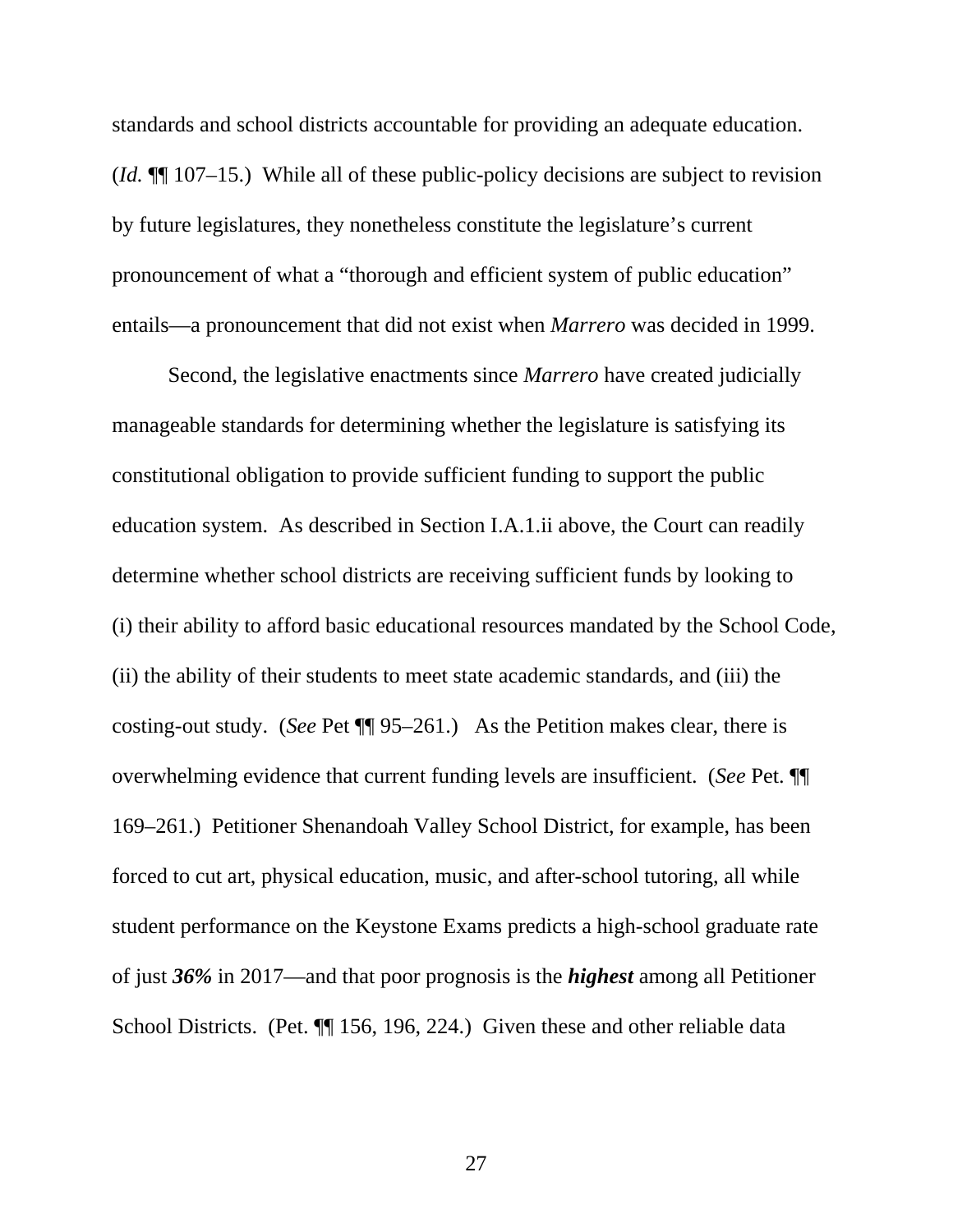points for assessing the adequacy of education funding, *Marrero* is consistent with hearing Petitioners' claims.<sup>9</sup>

Third, Petitioners are not asking this Court to recognize or enforce an individual constitutional right to a "particular level or quality of education." *Marrero,* 739 A.2d. at 112. Petitioners are seeking to enforce the Education Clause's unambiguous mandate that the legislature "provide for the *maintenance* and *support* of a thorough and efficient *system* of public education." PA. CONST. art. III, § 14. Both *Danson* and *Marrero* authorize such an action when the legislative funding scheme lacks a "reasonable relation" to maintaining and supporting the public education system. *See Marrero,* 739 A.2d. at 113; *Danson*, 399 A.2d at 367. The allegations in the Petition easily satisfy that standard, as they show that Pennsylvania's current funding scheme is irrational and not reasonably calculated to provide even basic educational resources to students in many parts of the Commonwealth or give them an opportunity to meet state standards. (*See* Pet. ¶¶ 290–99.)

l

<sup>9</sup> While Respondents also cite *Pa. Ass'n of Rural & Small Schs. v. Ridge*, No. 11. M.D. 1991, slip op. (Pa. Commw. Ct. July 9, 1998) (attached as Exhibit A to Legis. Br.), *aff'd*, 737 A.2d 246 (Pa. 1999), the Court there merely applied *Marrero* to an Education Clause claim brought by a different association of schools. Judge Pellegrini held that he was "constrained to follow *Marrero*" and dismiss the petitioners' claims as non-justiciable, even though he "believe<sup>[d]</sup> a challenge to the constitutionality of the current educational funding scheme is not a political question and is justiciable." *Id.* at 13, 109.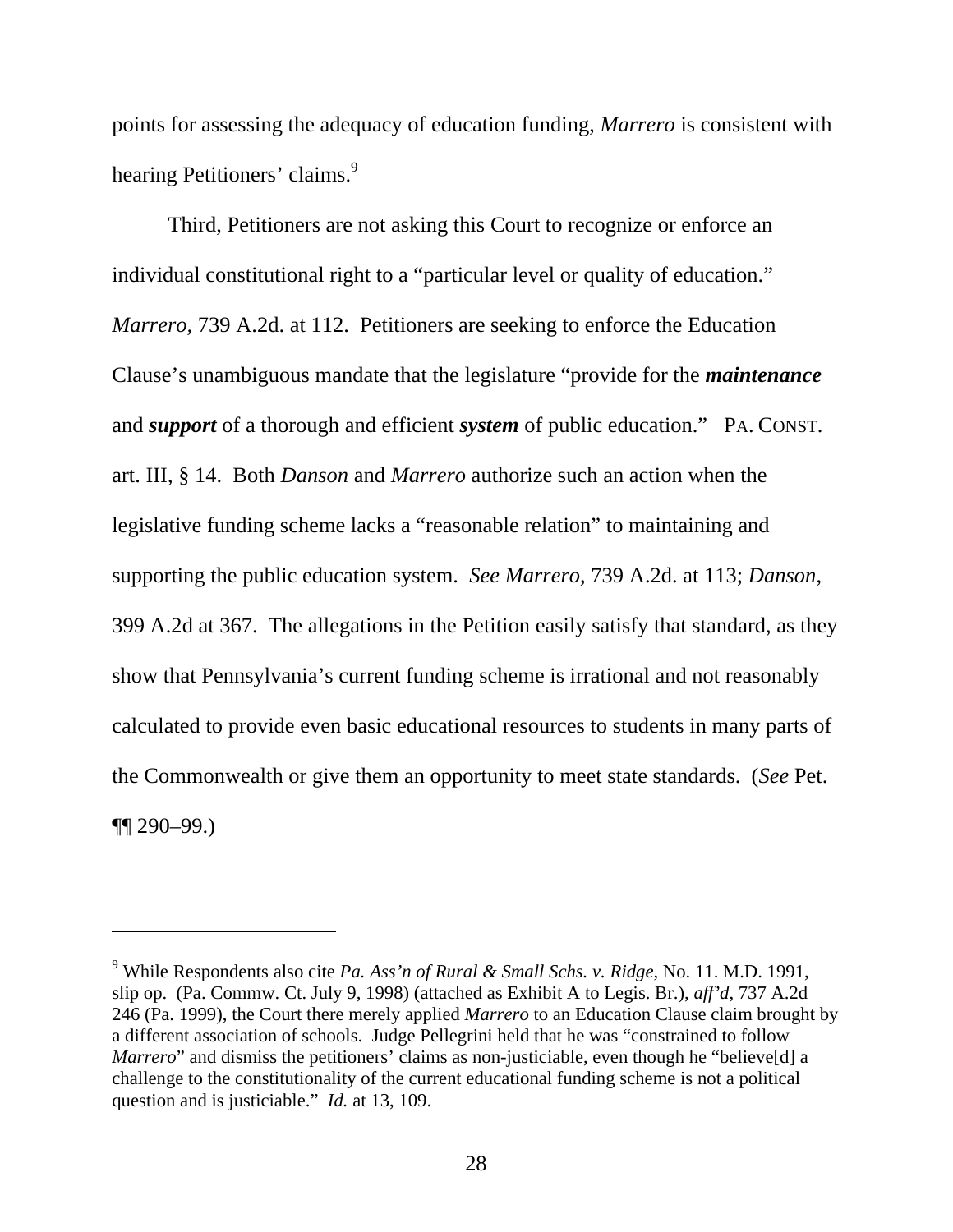## **iii. The Supreme Court Reached the Merits of a Constitutional Challenge in the** *Teachers' Tenure Act Cases***.**

The *Teachers' Tenure Act Cases*, 197 A. 344 (Pa. 1938), also show that Petitioners' claims are justiciable. There, the Supreme Court did not mention the political-question doctrine and decided the underlying constitutional issues *without abstaining*. *Id.* at 355 ("The Act does not violate the sections of the Constitution referred to."). While the Court observed that "everything directly related to the maintenance of a 'thorough and efficient system of public schools,' must at all times be subject to future legislative control" such that "[o]ne legislature cannot bind the hands of a subsequent one," it did not suggest that school-funding legislation is immune from constitutional challenge. *Id*. at 352. Indeed, the language partially quoted by Respondents shows that the Supreme Court contemplated a role for itself and believed there is a constitutional line over which the legislature may not step:

> In considering laws relating to the public school system, courts will not inquire into the reason, wisdom or expediency of the legislative policy with regard to education, but whether the legislation has a *reasonable relation* to the purpose expressed in Article X, Section 1, and whether *the fruits or effects* of such legislation impinge the Article by circumscribing it, or *abridging its exercise* by future legislatures within the field of "a thorough and efficient system of public schools."

*Id*.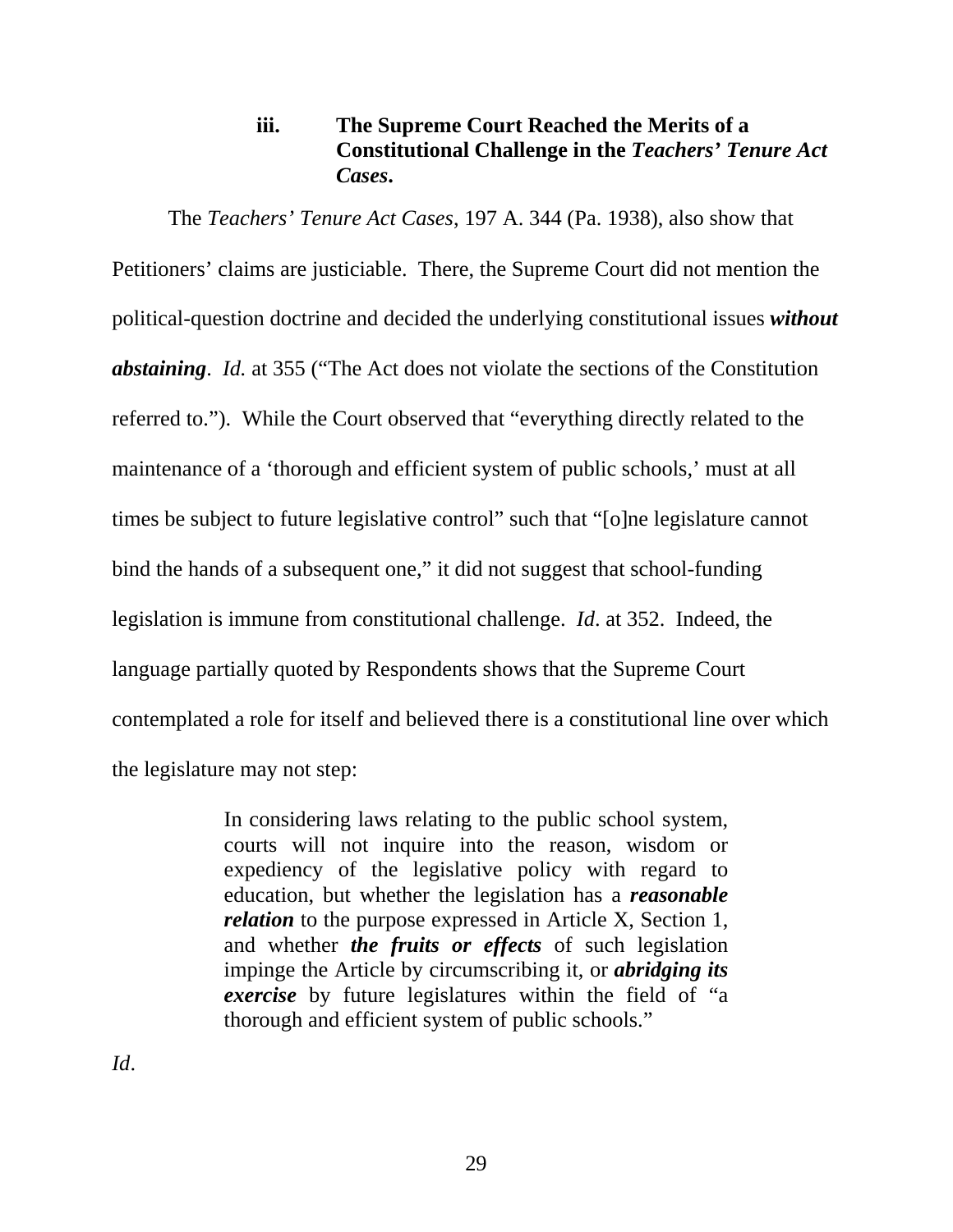Here, Petitioners do not seek to "bind the hands" of future legislatures or institute the legislature's current articulation of a "thorough and efficient system of public education" as a fixed constitutional requirement. Petitioners seek only to enforce the legislature's constitutional obligation to provide sufficient funding for the "maintenance and support" of the public education system that the legislature has prescribed through the School Code and other enactments, all of which may evolve over time.<sup>10</sup>

### **3. Recent Commonwealth Court Decisions Support a Finding of Justiciability.**

Despite contending that Petitioners' arguments in this case are "cut from the same cloth as those rejected" in recent Commonwealth Court decisions (*see* Legis.

Br. 19–21), Respondents cite only inapposite cases. In *Pennsylvania* 

-

*Environmental Defense Foundation v. Commonwealth*, 2015 WL 79773 (Pa.

Commw. Ct. Jan. 7, 2015), the court held that it "need not . . . reach the question of whether the adequacy of funding . . . is justiciable" because there was "no evidence that the current funding . . . is inadequate." *Id.* at \*22. Here, in contrast, the evidence is overwhelming. The Petition explains in detail how school districts

<sup>10</sup> Respondents also rely on *Commonwealth v. Hartman*, 17 Pa. 118 (Pa. 1851) (Legis. Br. 4, 19, 22)—a case decided 22 years before the current Education Clause was added to the Constitution and 125 years before the modern political-question analysis was adopted. The provision at issue in *Hartman* also contained entirely different language from the current Education Clause, requiring only the establishment of free schools, and therefore has no applicability here. *Id*. at 119.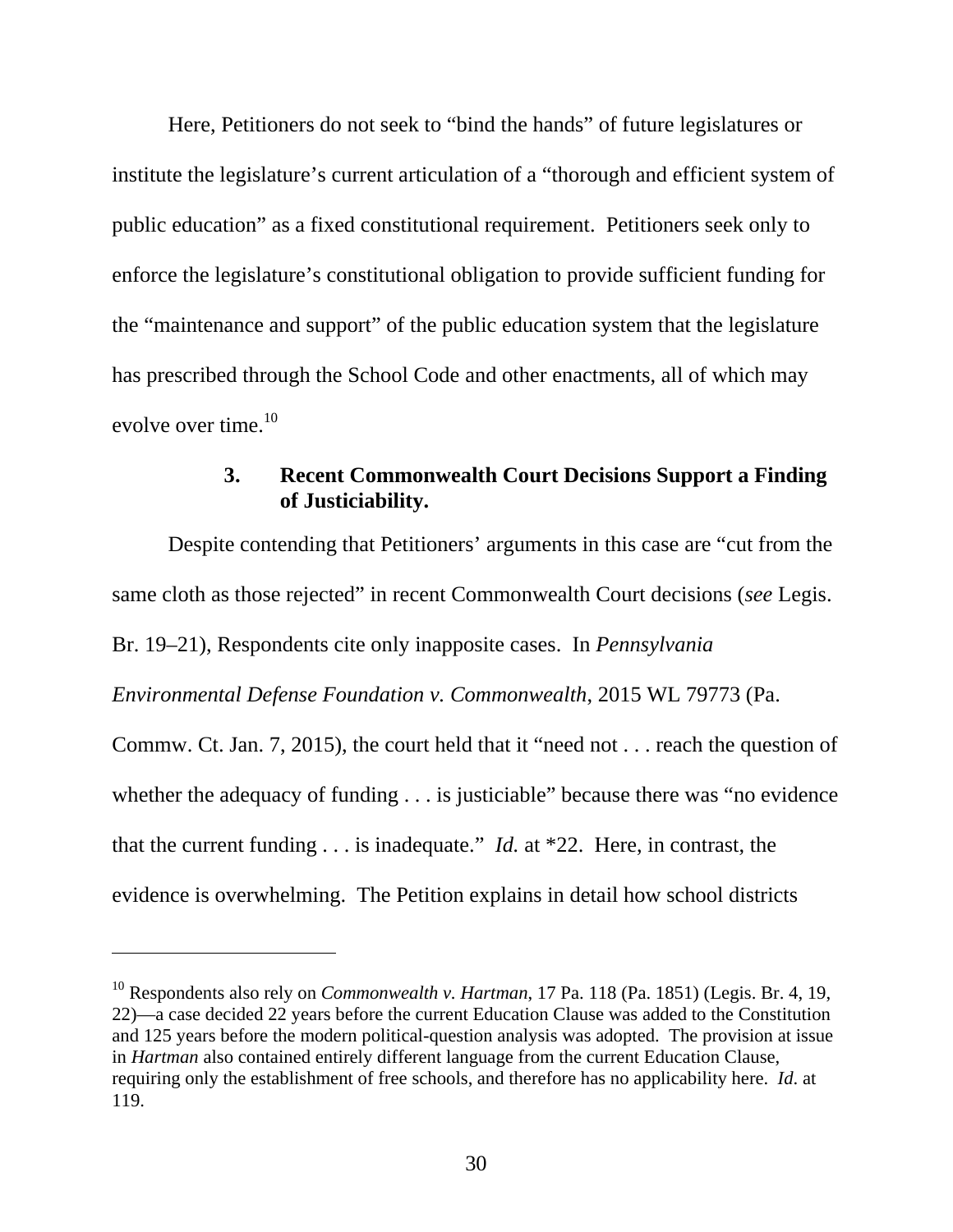across the Commonwealth are being denied sufficient funding and hundreds of thousands of children are being deprived of an opportunity to obtain an adequate education. (*See* Pet. ¶¶ 120–29, 135–289.)

*Mental Health Association in Pennsylvania v. Corbett*, 54 A.3d 100 (Pa. Commw. Ct. 2012), is similarly irrelevant. There, the question was whether the Governor had acted within his constitutional powers when he submitted a budget to the General Assembly proposing a 20% reduction in funding for mental health services and a change in how mental health funds were distributed.<sup>11</sup> *Id.* at 103– 05. In concluding that he had, the Court observed that it could not "direct the Governor how to speak to the legislature" and that "the General Assembly . . . ultimately determines how statutory budget obligations will be satisfied." *Id.* at 105. The Court therefore refused under the political-question doctrine to "insert itself" into the budgeting process. *Id.* at 105–06. Here, by contrast, Petitioners are not asking the Court to interfere with the budgeting process or give the Governor direction—they are asking the Court to determine whether the General Assembly has met its constitutional obligations. Nothing in *Mental Health Association* suggests that the Court should abstain from performing this core judicial function.

-

<sup>&</sup>lt;sup>11</sup> The plaintiffs in *Mental Health Association* did not sue the General Assembly or any of its members for failing to provide a state agency with sufficient funding to satisfy its constitutional obligation.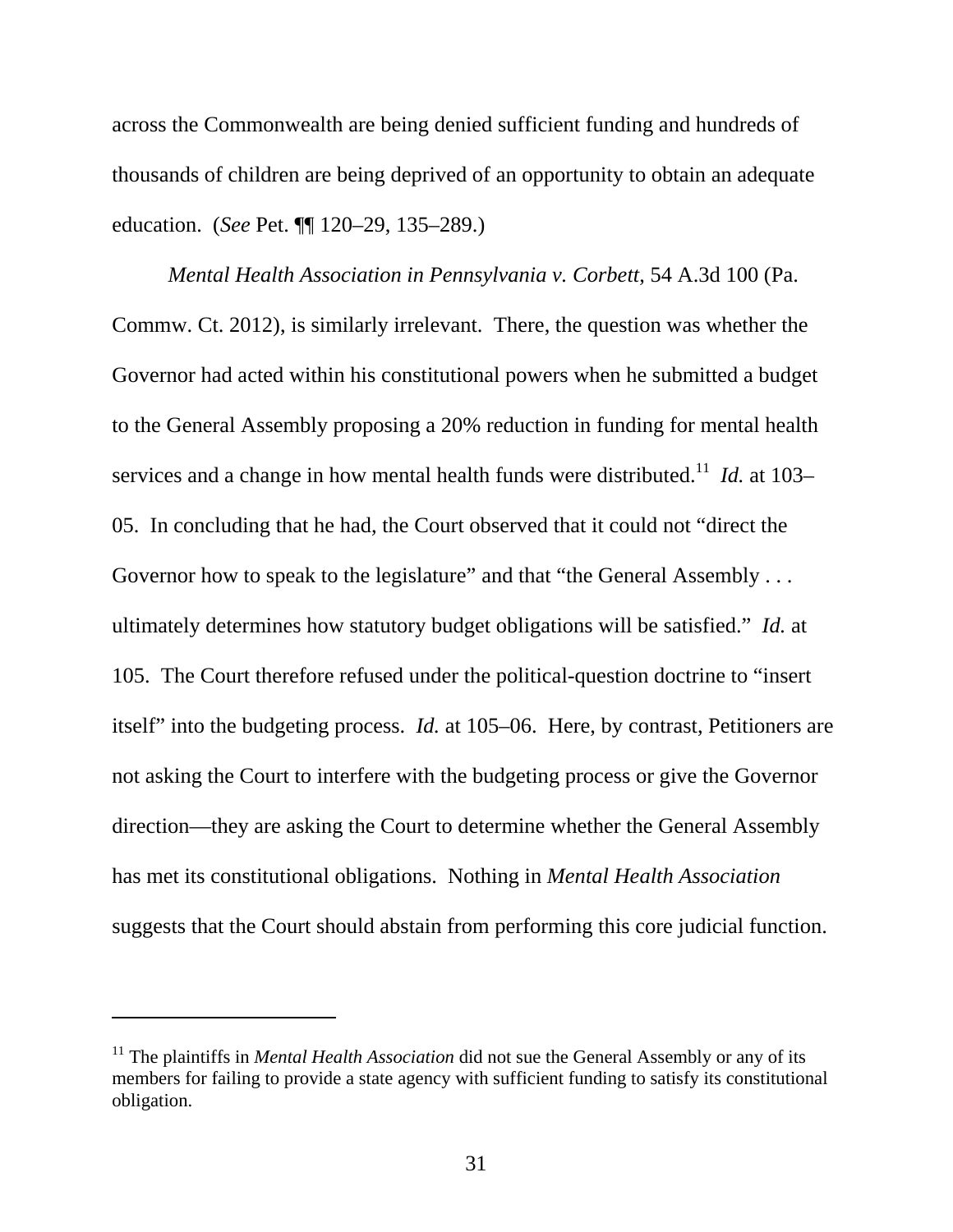#### **4. The Vast Majority of States Have Recognized That Education Funding Challenges Are Justiciable.**

Respondents underestimate the ability of the Pennsylvania courts to address the problem of education funding. (Legis. Br. 32.) Just because the problem is "multi-faceted" and relates to matters of public policy, (*id.*), does not mean the judiciary has no role to play. Where other state courts have addressed this issue, the vast majority have found that constitutional challenges to education-funding legislation *are justiciable*. *See Roosevelt Elementary Sch. Dist. No. 66 v. Bishop*, 877 P.2d 806 (Ariz. 1994); *Lake View Sch. Dist. No. 25 v. Huckabee*, 91 S.W.3d 472 (Ark. 2002); *Lobato v. Colorado*, 218 P.3d 358 (Colo. 2009); *Conn. Coal. for Justice in Educ. Funding, Inc. v. Rell*, 990 A.2d 206 (Conn. 2010); *McDaniel v. Thomas*, 285 S.E.2d 156 (Ga. 1981); *Idaho Sch. for Equal Educ. Opportunity v. Evans*, 850 P.2d 724 (Idaho 1993); *Gannon v. Kansas*, 319 P.3d 1196 (Kan. 2014); *Rose v. Council for Better Educ.*, 790 S.W.2d 186 (Ky. 1989); *Hornbeck v. Somerset Cnty. Bd. of Educ.*, 458 A.2d 758 (Md. 1983); *Skeen v. Minnesota*, 505 N.W.2d 299 (Minn. 1993); *Helena Elementary Sch. Dist. No. 1 v. Montana*, 769 P.2d 684 (Mont. 1989); *Claremont Sch. Dist. v. Governor*, 635 A.2d 1375 (N.H. 1993); *Robinson v. Cahill*, 355 A.2d 129 (N.J. 1976); *Leandro v. North Carolina*, 488 S.E.2d 249 (N.C. 1997); *DeRolph v. Ohio*, 677 N.E.2d 733 (Ohio 1997); *Abbeville Cnty. Sch. Dist. v. South Carolina*, 767 S.E.2d 157 (S.C. 2014); *Davis v. South Dakota*, 804 N.W.2d 618 (S.D. 2011); *Neeley v. W. Orange-Cove Consol.*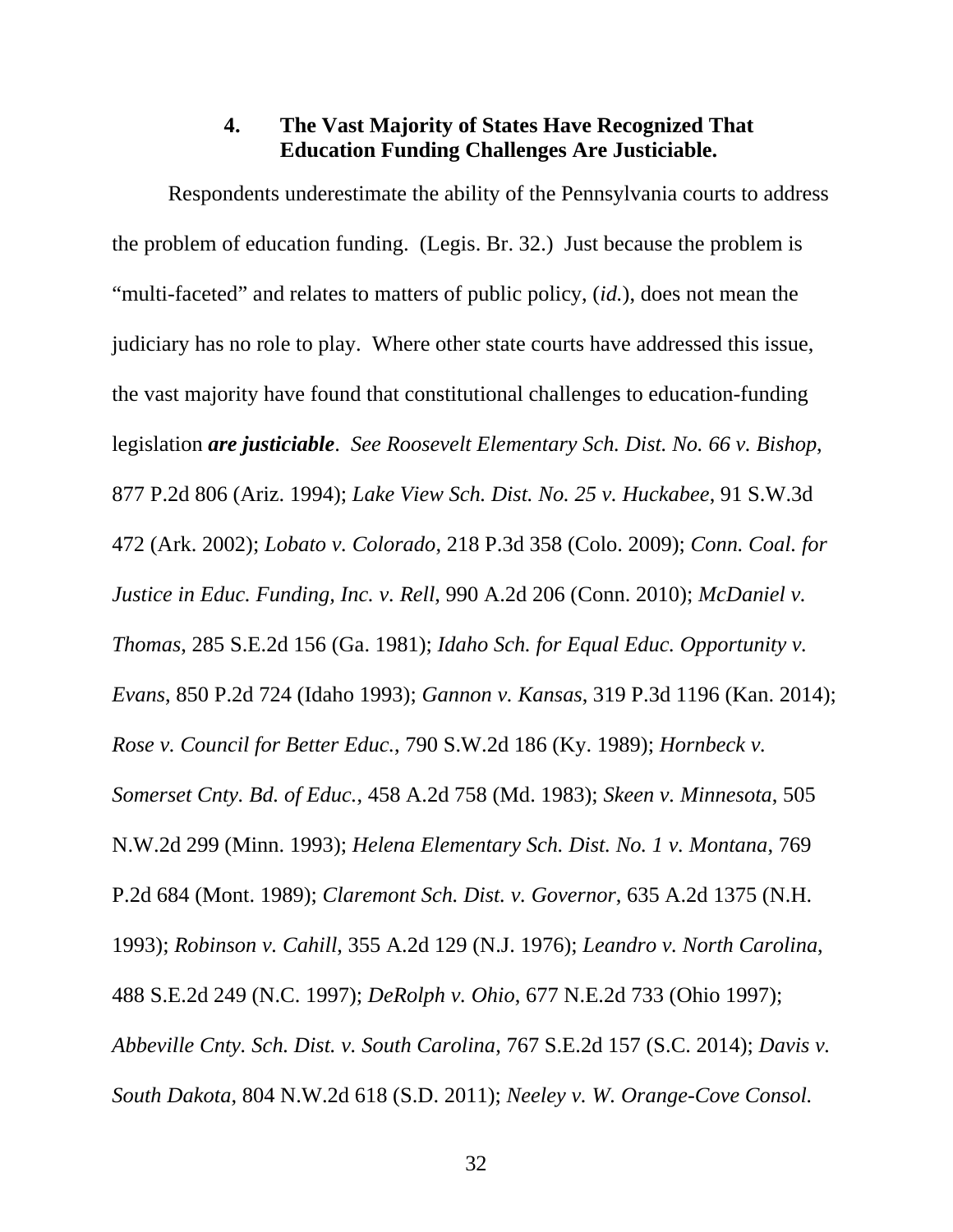*Indep. Sch. Dist.*, 176 S.W.3d 746 (Tex. 2005); *McCleary v. Washington*, 269 P.3d 227 (Wash. 2012); *Pauley v. Kelly*, 255 S.E.2d 859 (W.Va. 1979); *Kukor v. Grover*, 436 N.W.2d 568 (Wis. 1989); *Campbell Cnty. Sch. Dist. v. Wyoming*, 907 P.2d 1238 (Wyo. 1995).<sup>12</sup>

The Pennsylvania courts—among the oldest in the nation—are equally "equipped" as the courts in those cases to address whether a legislature has fulfilled its constitutional obligation under a state's education clause. To suggest otherwise runs contrary to the judiciary's role as the ultimate interpreter of state and federal constitutions and its long history of oversight on complex constitutional issues that implicate public policy.

## **5. The Pennsylvania Supreme Court Has Grown Reluctant to Apply the Political-Question Doctrine to Deflect Judicial Review of Legislative Action.**

Recently, the Pennsylvania Supreme Court has twice refused to abstain from reviewing high-profile cases on political-question grounds. Both cases demonstrate the Supreme Court's willingness to address constitutional issues, particularly where legislative appropriations implicate the General Assembly's constitutional obligations.

 $\overline{a}$ 

 $12$  The courts of Ohio, Minnesota, Maryland, West Virginia, and New Jersey were adjudicating constitutional provisions that are essentially the same as Pennsylvania's.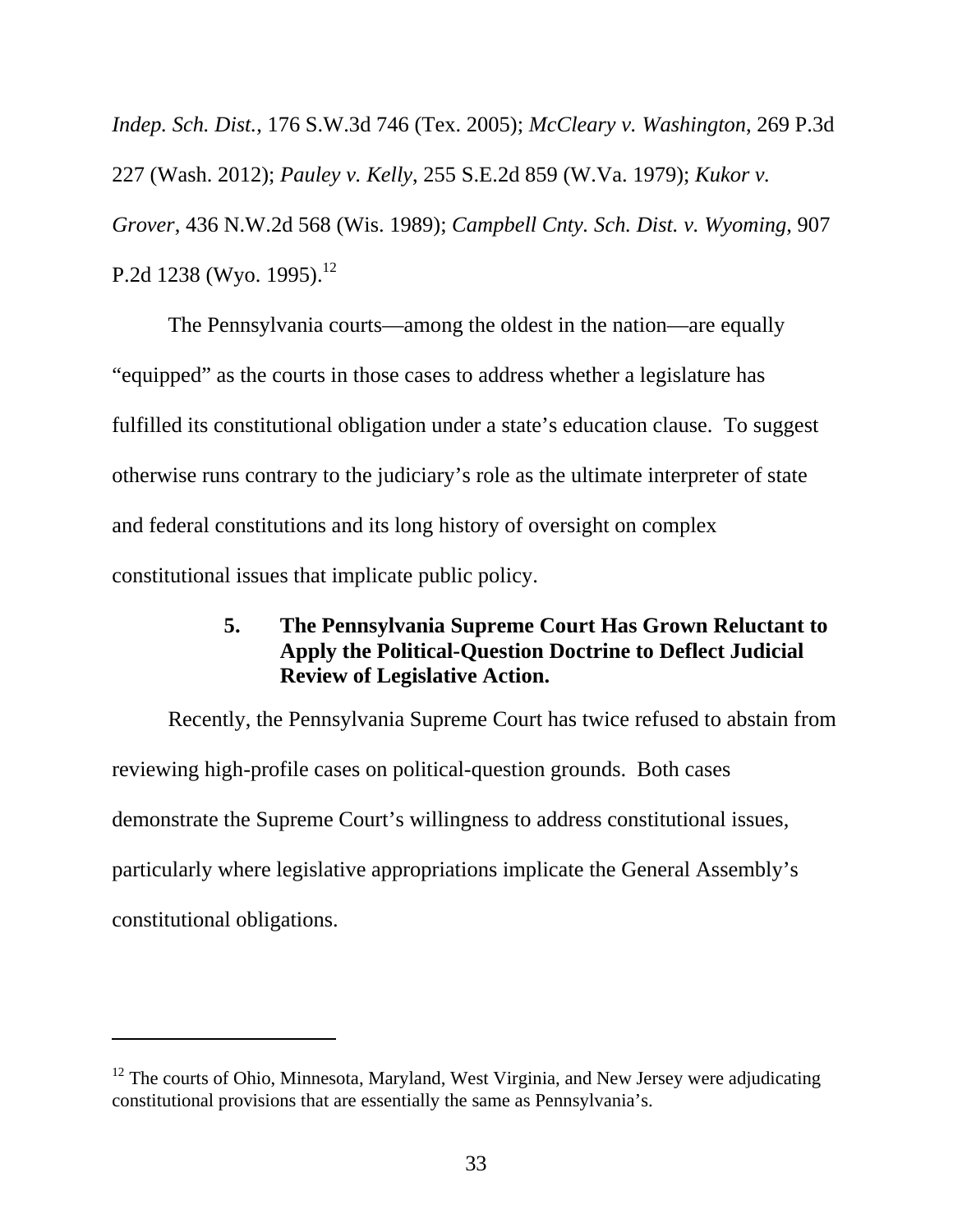In September 2013, the Pennsylvania Supreme Court decided *Hospital & Healthsystem Association of Pennsylvania v. Commonwealth*, 77 A.3d 587 (Pa. 2013), which concerned the General Assembly's attempt to balance the state budget by transferring \$100 million from an insurance fund for medical providers to the General Fund under its constitutional appropriations powers. *Id.* at 593. While the petitioners sought a declaration that the transfer constituted an illegal taking under the Pennsylvania and U.S. Constitutions, *id*., the Commonwealth argued that the petition presented a non-justiciable political question and would require the Court to make a policy determination on budgetary priorities. *See id.* at 598 n.12 (summarizing Commonwealth's argument that courts lack judicially manageable standards to decide where "the money [should] come from and what other programs should be defunded"). The Supreme Court, rejecting the Commonwealth's argument, refused to abdicate all matters of budget appropriations to the legislature—particularly when appropriations and budget allotments affect the interests or entitlements of individual citizens: "[R]egardless of the extent to which the political branches are responsible for budgetary matters, they are not permitted to enact budget-related legislation that violates the constitutional rights of Pennsylvania citizens." *Id.* at 598. Applying the *Baker* factors, the Supreme Court found that determining whether the transfer of funds was constitutional "is not a matter that has been textually committed to a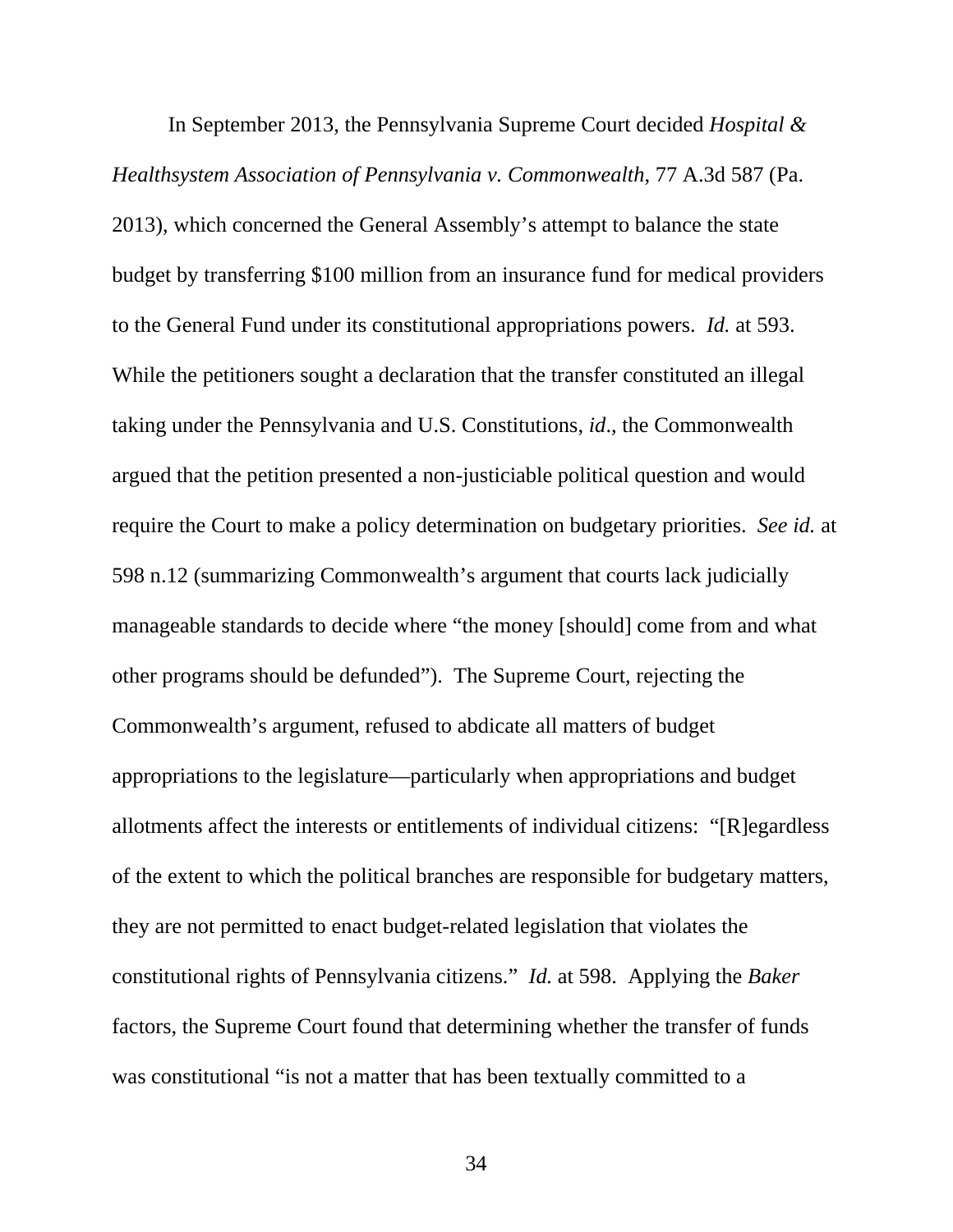coordinate branch of government, nor is there an unusual need for unquestioning adherence to the legislative decision already made." *Id.* 

Three months later, the Pennsylvania Supreme Court issued its decision in *Robinson Township v. Commonwealth*, which concerned legislation amending the Pennsylvania Oil and Gas Act. 83 A.3d at 913. The petitioners alleged that the legislation violated Article I, Section 27, of the Pennsylvania Constitution (the "Environmental Clause"), which provides that "the Commonwealth shall conserve and maintain [natural resources] for the benefit of all the people." PA. CONST. art. I, § 27.

Although there was only a plurality decision on the merits in *Robinson*, a *majority* of the Supreme Court agreed that the issue was justiciable. Applying *Baker*, the Court found that the political-question doctrine was not triggered because (i) "the Commonwealth [did] not identify any provision of the Constitution which grant[ed] it authority to adopt non-reviewable statutes" governing the environment; (ii) the "[o]rganic constitutional provisions on which the citizens rely offer[ed] . . . the type of judicially discoverable and manageable standards by which courts are able to measure and resolve the parties' dispute without overstepping the Judiciary's own constitutional bounds"; (iii) there was "no prospect that the Court would be required to make an initial policy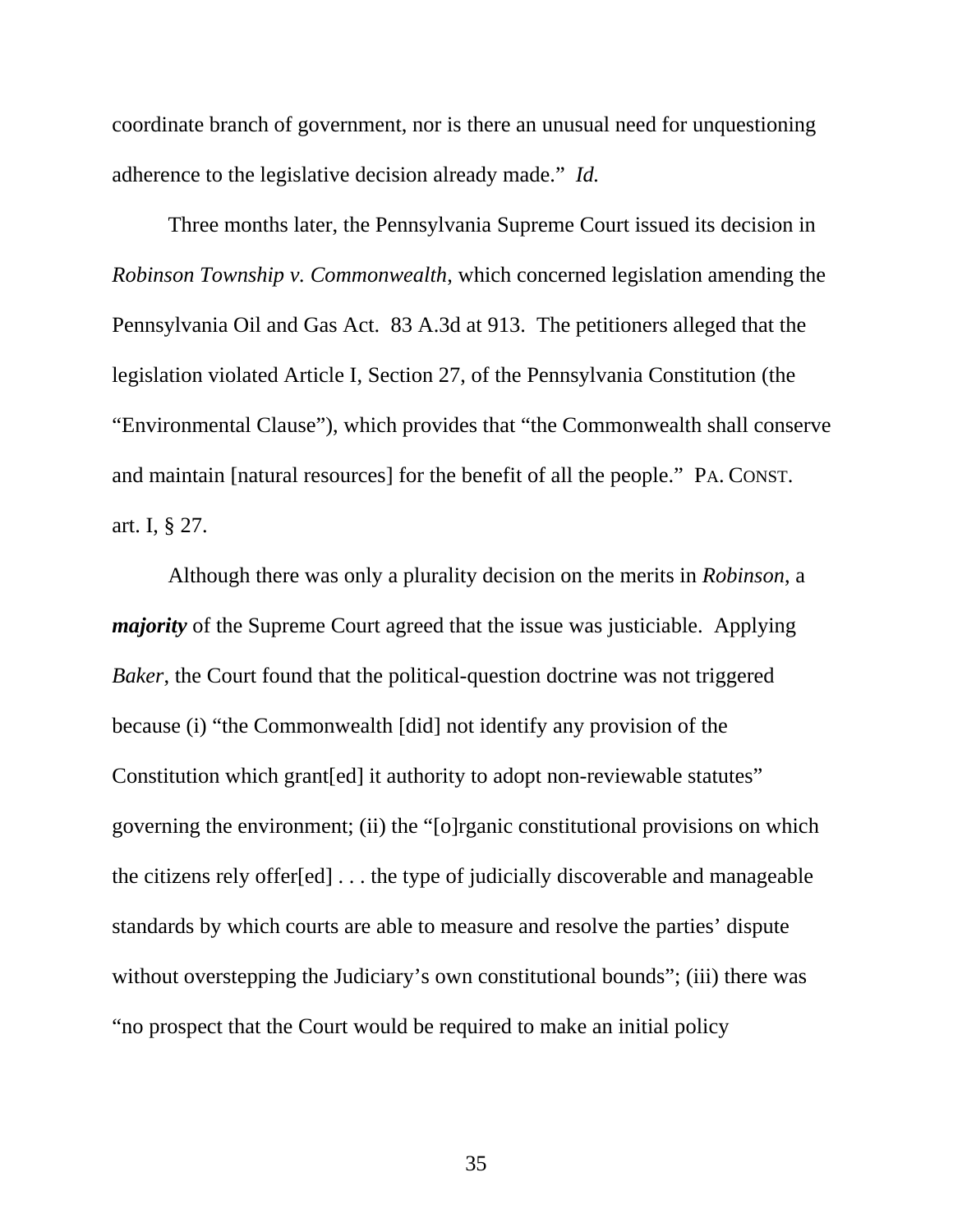determination"; and (iv) there was no "unusual need for unquestioning adherence to the legislative decision already made." *Robinson*, 83 A.3d at 929.

The Supreme Court's analysis in both *Hospital & Healthsystem* and *Robinson* demonstrates that legislative appropriations are not immune from constitutional challenge, particularly where they impact the rights of Pennsylvania's citizens. That analysis applies equally here, where hundreds of thousands of Pennsylvania children are being denied access to a "thorough and efficient system of public education" because of Respondents' refusal to comply with their constitutional funding obligations. As the Supreme Court concluded in *Hospital & Healthsystem*, the Court must fulfill its core duty to ensure that the General Assembly does not "enact budget-related legislation that violates the constitutional rights of Pennsylvania citizens." 77 A.3d*.* at 598.

### **B. Petitioners Have Alleged Facts Sufficient to State a Claim for Violation of the Education Clause.**

In their Preliminary Objections, Respondents assert that the Petition fails to state a claim under the Education Clause. (Legis. Objs.  $20-23$ ; Exec. Objs.  $2^{13}$ ) Specifically, Respondents assert that the legislative scheme for financing public education "has a reasonable relation" to providing for the maintenance and support of a thorough and efficient system of public education because it "is based on a

l

 $^{13}$  Executive Branch Respondents' Preliminary Objections to the Petition for Review, Dec. 10, 2014 ("Exec. Objs.").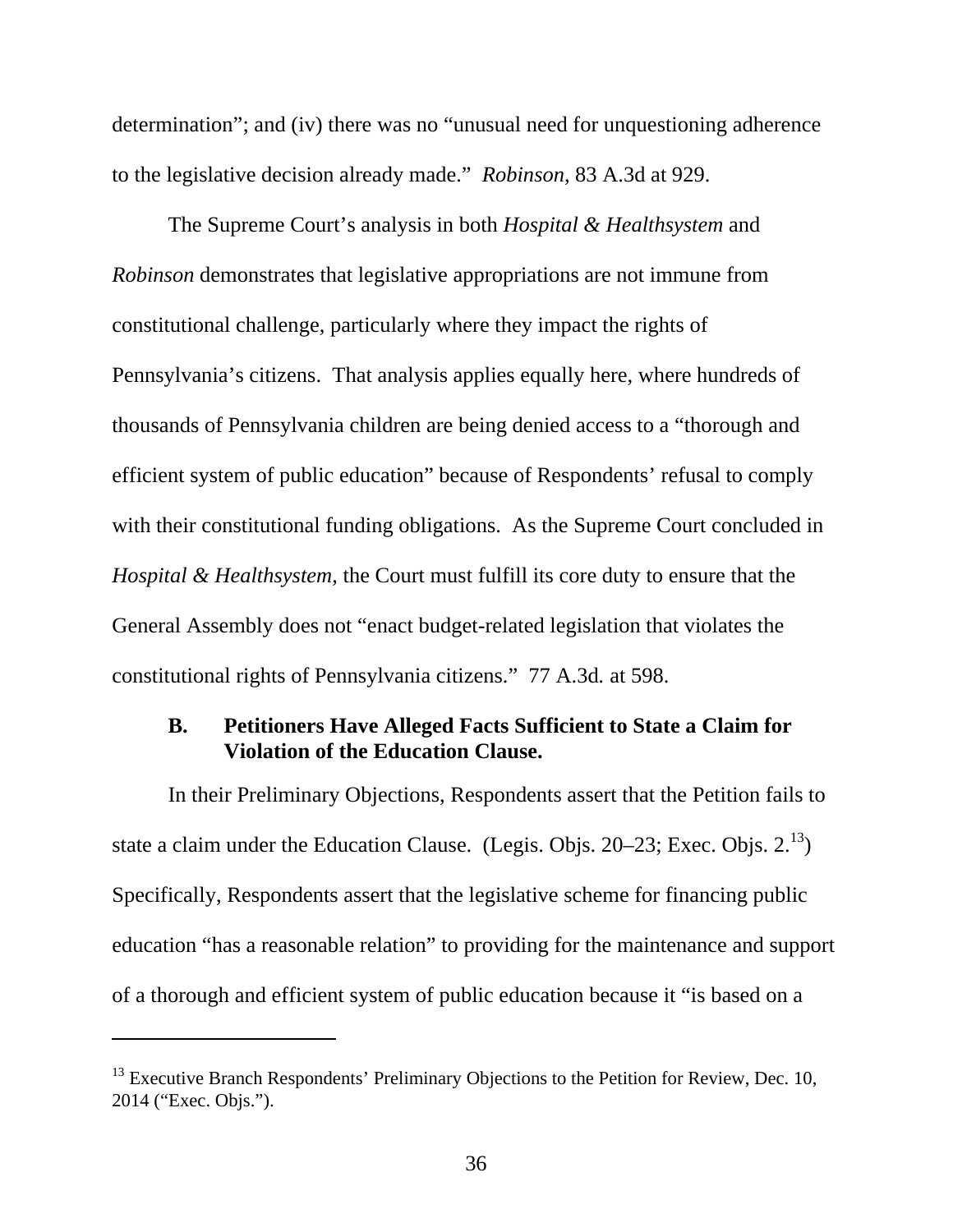combination of state appropriations and local property taxes" and "provides more than an equal share of state education subsidy funds to the Petitioners." (Legis. Objs. 20–21.) Although the Legislative Respondents do not address this objection in their supporting brief and the Executive Respondents touch on it only briefly (Exec. Br. 15–16), Petitioners will address it here and demonstrate why it is meritless.

First, the mere fact that the education-funding scheme is based on some combination of state and local funds says nothing about whether the scheme as a whole is reasonably related to supporting the public education system adopted by Respondents through the School Code and other legislative enactments. As the Petition describes in detail, the current education-funding scheme provides lowwealth districts with insufficient funds to deliver basic educational resources, many of which are mandated by the School Code, to their students. (Pet. ¶¶ 145–150, 169–261.) As a result, students in those districts are denied an opportunity to obtain an adequate education, as defined by state standards and demonstrated by their performance on state assessments. (*Id.* ¶¶ 95–115, 153–68.) A fact finder could plainly conclude that a funding scheme with those characteristics is unreasonable and bears no relation to supporting a "thorough and efficient system of public education."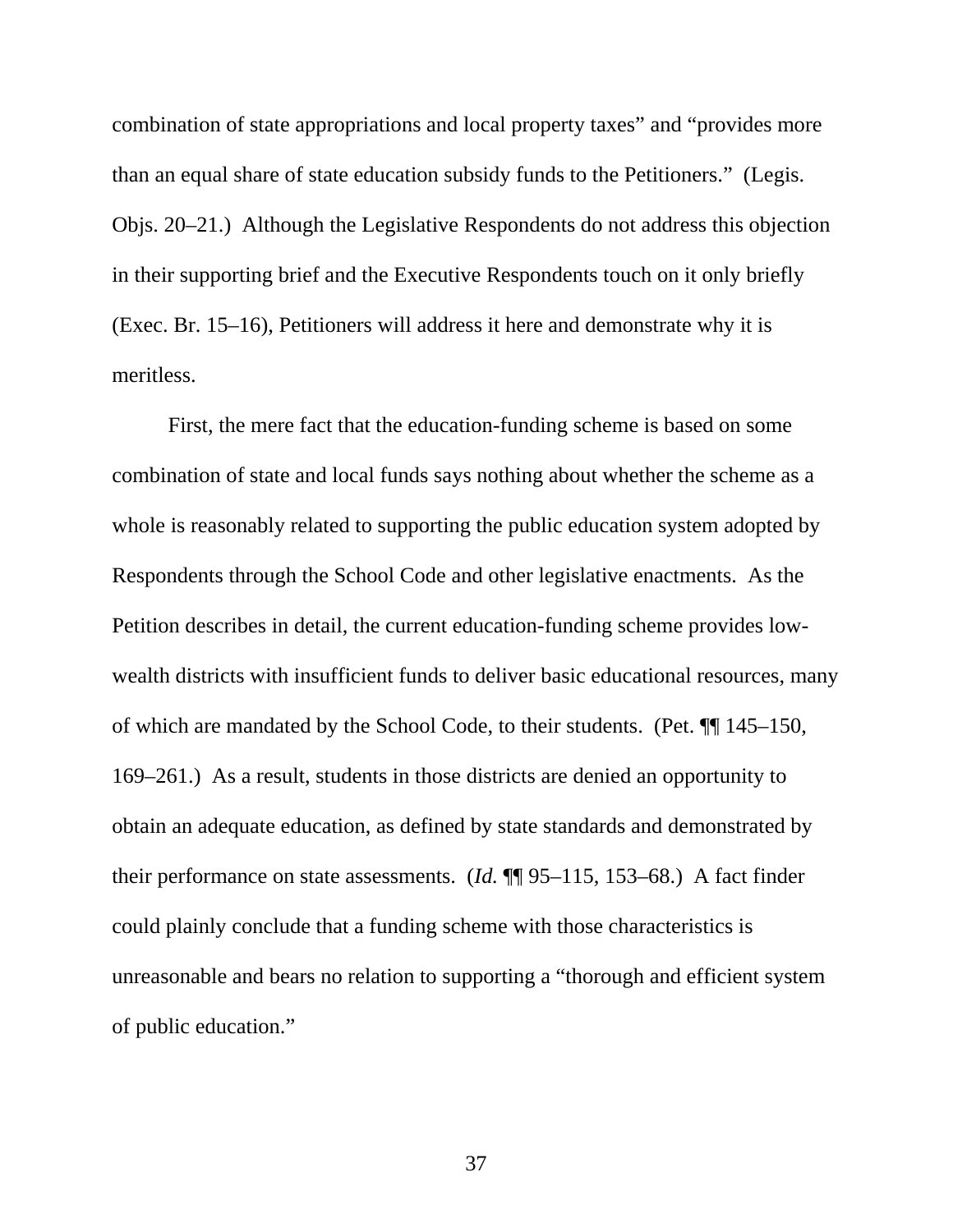Second, the Legislative Respondents' narrow focus on state education "subsidy funds" is irrelevant. (Legis. Objs. 21.) Under the structure devised by the General Assembly, education funds in Pennsylvania come from a combination of state, local, and federal appropriations. (*See* Pet. ¶ 262–99; Legis. Br. 2; Exec. Br. 5.) Thus, to determine whether the overall funding scheme is reasonably related to supporting the public education system, a fact finder must consider the net effect of those funding sources. *See Opinion of the Justices*, 624 So. 2d 107, 120 (Ala. 1993) ("[T]he appropriate funds to consider in evaluating state funds for education are funds raised for schools from *both* state and local sources.") (emphasis in original). That the Petitioner School Districts and other low-wealth districts get a larger share of state subsidy funds does not make up for their overall shortfall: The *total funds* available to those districts—even with tax rates often twice as high as wealthy districts—are still insufficient to provide their students with the educational resources mandated by the School Code or an opportunity to obtain an adequate education, as defined by state standards. (Pet. ¶¶ 95–115, 262– 99.)

#### **II. RESPONDENTS' OBJECTIONS TO PETITIONERS' SECOND CAUSE OF ACTION SHOULD BE OVERRULED.**

Respondents object to Petitioners' equal protection claim—which Respondents mischaracterize as seeking equal funding for all school districts—by asserting that (i) this claim also presents a political question, and (ii) the rationale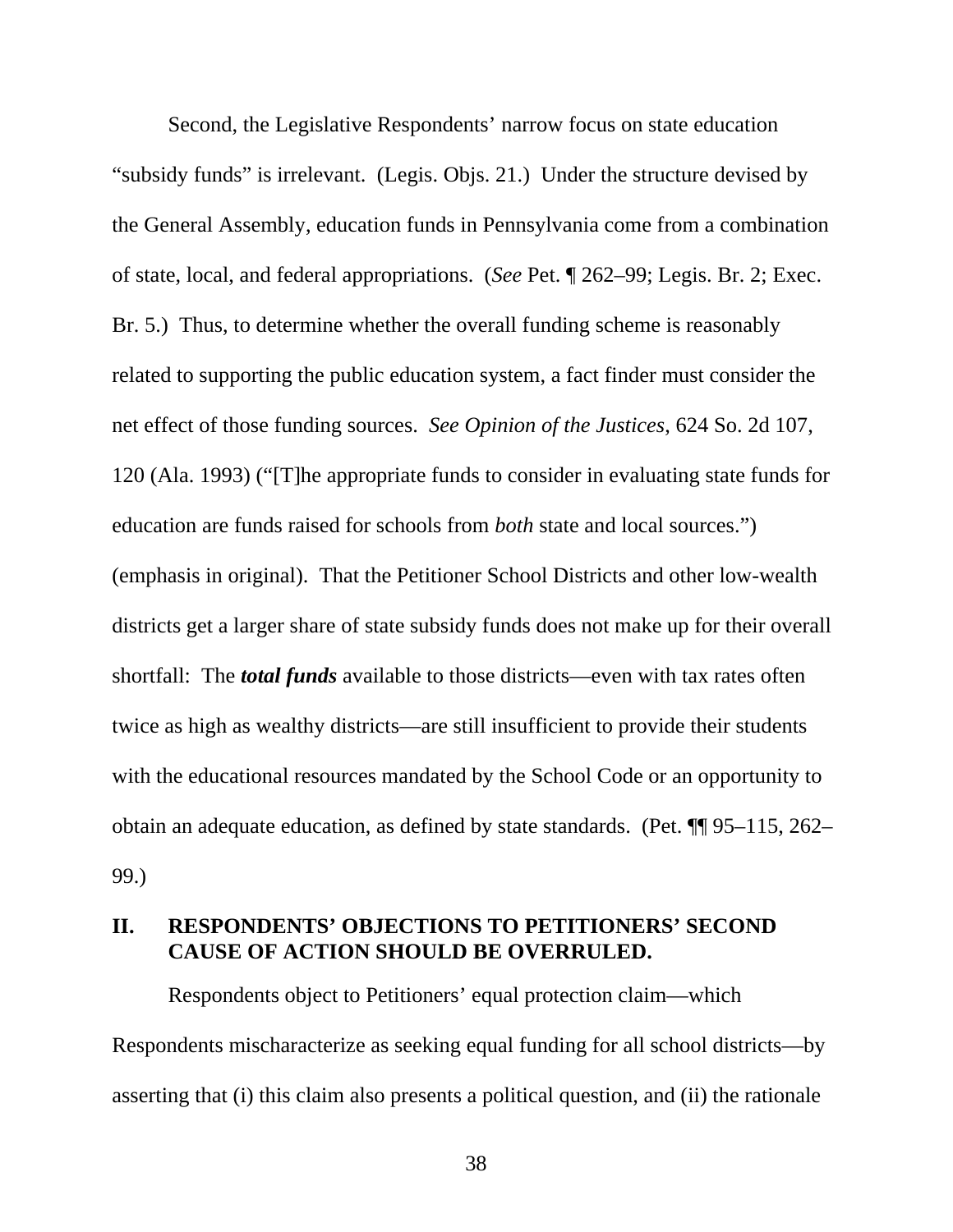of "local control" justifies the unequal treatment alleged. Neither of Respondents' objections has merit.

#### **A. Equal Protection Challenges to Education-Funding Legislation Are Justiciable.**

While the Executive Respondents argue that Petitioners' equal protection claim is non-justiciable (*see* Exec. Br. 7, 9), that argument is foreclosed by the *Baker* analysis—equal protection claims are routinely found justiciable by Pennsylvania courts—and by *Danson*, where the Supreme Court reached the *merits* of an equal protection challenge to the Commonwealth's education-funding scheme. *See* 399 A.2d at 367. The Legislative Respondents acknowledge that the *Danson* court did not abstain, and they argue that the Court should apply a similar equal protection analysis here (*see* Legis. Br. 34–35), though they misinterpret *Danson*'s holding, as described below.

*Pennsylvania Association of Rural & Small Schools* ("*PARSS*") does not change this result. (*See* Exec. Br. 12–13.) The *PARSS* court indicated that *Marrero* involved an equal protection claim and was therefore controlling on the justiciability question. *See PARSS*, Slip Op. at 13 ("*Marrero* holds that . . . what is 'thorough and efficient' education and whether it violates the Equal Protection provisions is non-justiciable."). *Marrero*, however, did not include an equal protection claim and was decided solely under the Education Clause. *See* 739 A.2d at 113 (dismissing petitioner's claims under the Education Clause). Still, the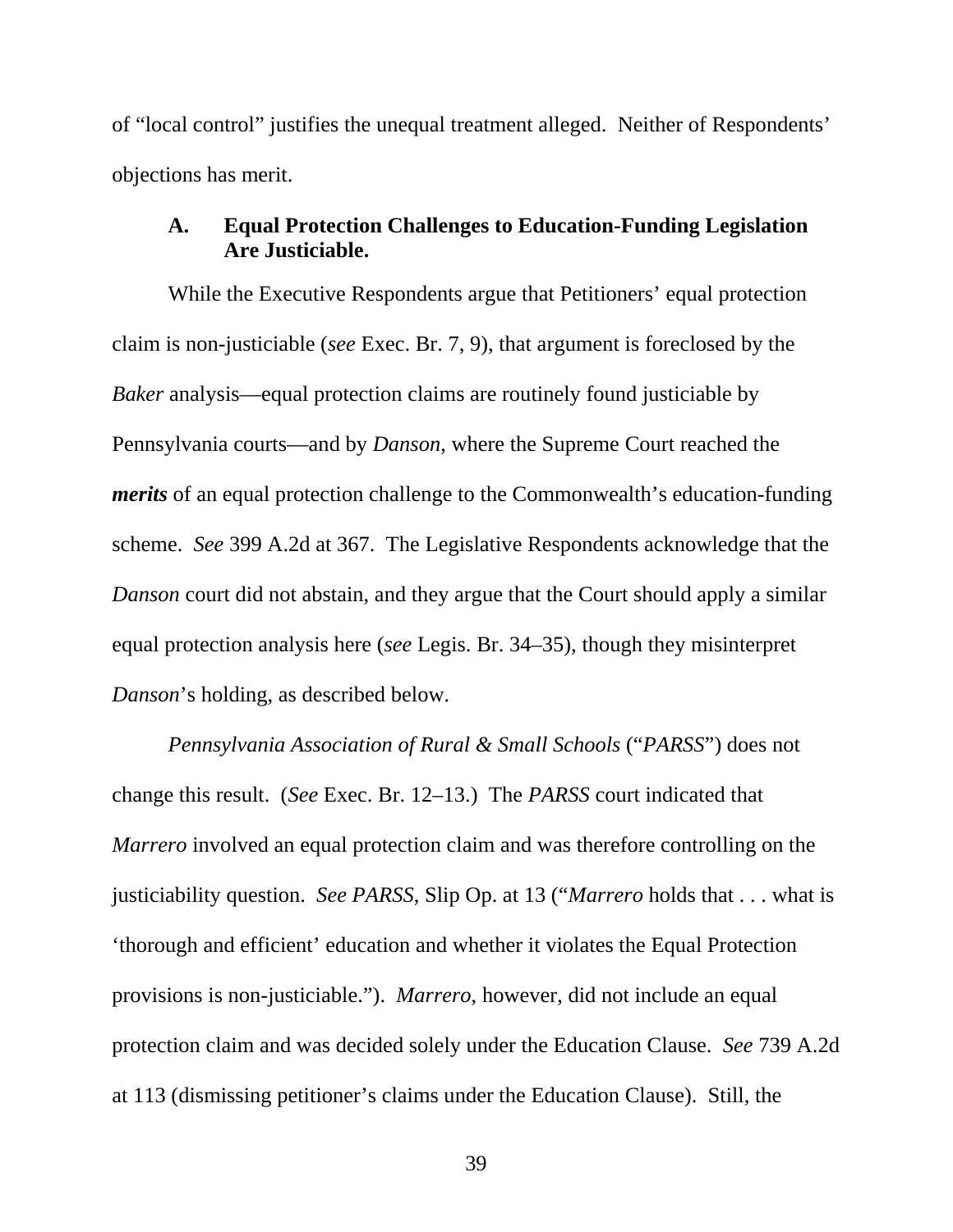*PARSS* court went on to reach the *merits* of the petitioners' equal protection claim after a month-long trial, ultimately holding that the petitioners failed "to show that the present system of funding education produced the result that a substantial number of districts did not have funds to provide a basic or minimal education for their students." *PARSS*, Slip Op. at 129. While the Supreme Court affirmed the *PARSS* decision in a *per curiam* opinion, it remains unclear whether the Supreme Court agreed that the equal protection claim was non-justiciable under *Marrero* or that the petitioners had failed to meet their evidentiary burden at trial. *See Pa. Ass'n of Rural & Small Schs. v. Ridge*, 737 A.2d 246 (Pa. 1999). Given the Supreme Court's reliance on *Danson* in the *Marrero* opinion, however, it is unreasonable to infer that the Supreme Court intended to overrule *Danson* and foreclose an equal protection challenge where spending disparities deny students the opportunity to obtain even a basic or adequate education. *See also Dupree v. Alma Sch. Dist.*, 651 S.W.2d 90, 93 (Ark. 1983) ("The constitutional mandate for a general, suitable and efficient education in no way precludes us from applying the equal protection clause to the present financing system.").

### **B. Petitioners Have Alleged Facts Sufficient to State an Equal Protection Claim.**

Article III, Section 32, of the Pennsylvania Constitution reflects the principle that "like persons in like circumstances will be treated similarly." *Harrisburg Sch. Dist. v. Zogby*, 828 A.2d 1079, 1088 (Pa. 2003). The right to equal protection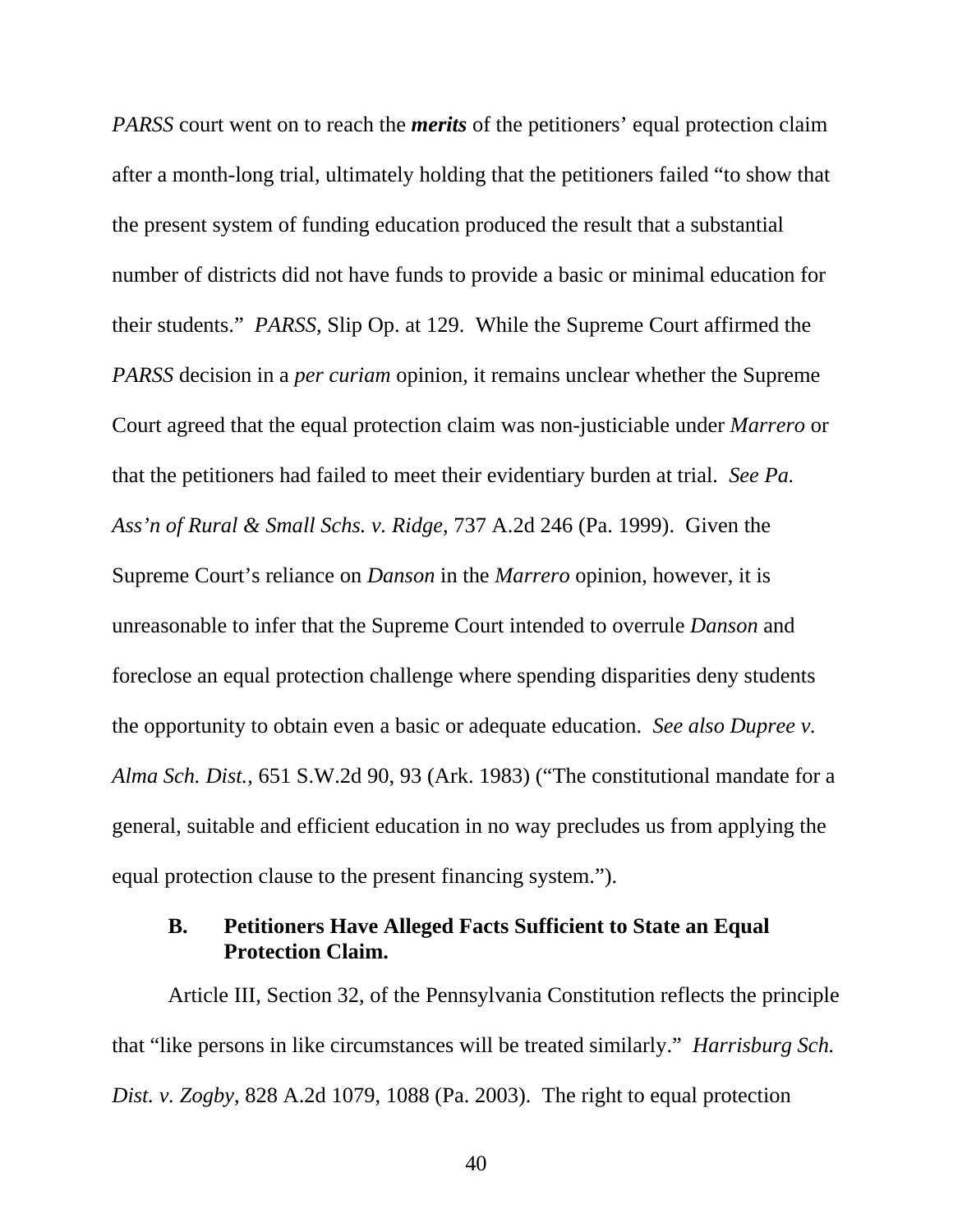"does not absolutely prohibit the Commonwealth from classifying individuals for the purpose of receiving different treatment." *Curtis v. Kline*, 666 A.2d 265, 267 (Pa. 1995). But where the Commonwealth resorts to legislative classifications, those classifications must be "reasonable rather than arbitrary and bear a reasonable relationship to the object of the legislation." *Id.* at 268.

When governmental classifications are challenged on equal protection grounds, the applicable standard of review depends on the type of classification at issue. *Love v. Stoudsburg*, 597 A.2d 1137, 1139 (Pa. 1991). A classification implicating neither suspect classes nor fundamental rights will be sustained if it meets a "rational basis" test. *Id.* Where a suspect classification has been made or a fundamental right has been burdened, the classification will be sustained if it satisfies "strict scrutiny." *Id.* And where a classification affects "important" though not fundamental rights, the classification will be sustained if it satisfies "intermediate" review. *Id.*

Here, Petitioners argue that Respondents have adopted an educationfinancing scheme that treats students differently based on the school district in which they reside. (Pet.  $\P$ [262–89.) This scheme discriminates against students residing in school districts with low incomes and property values by denying them an opportunity to receive a basic or adequate education, as defined by state standards. (*Id.* ¶¶ 262, 285–89.) School districts with high incomes and property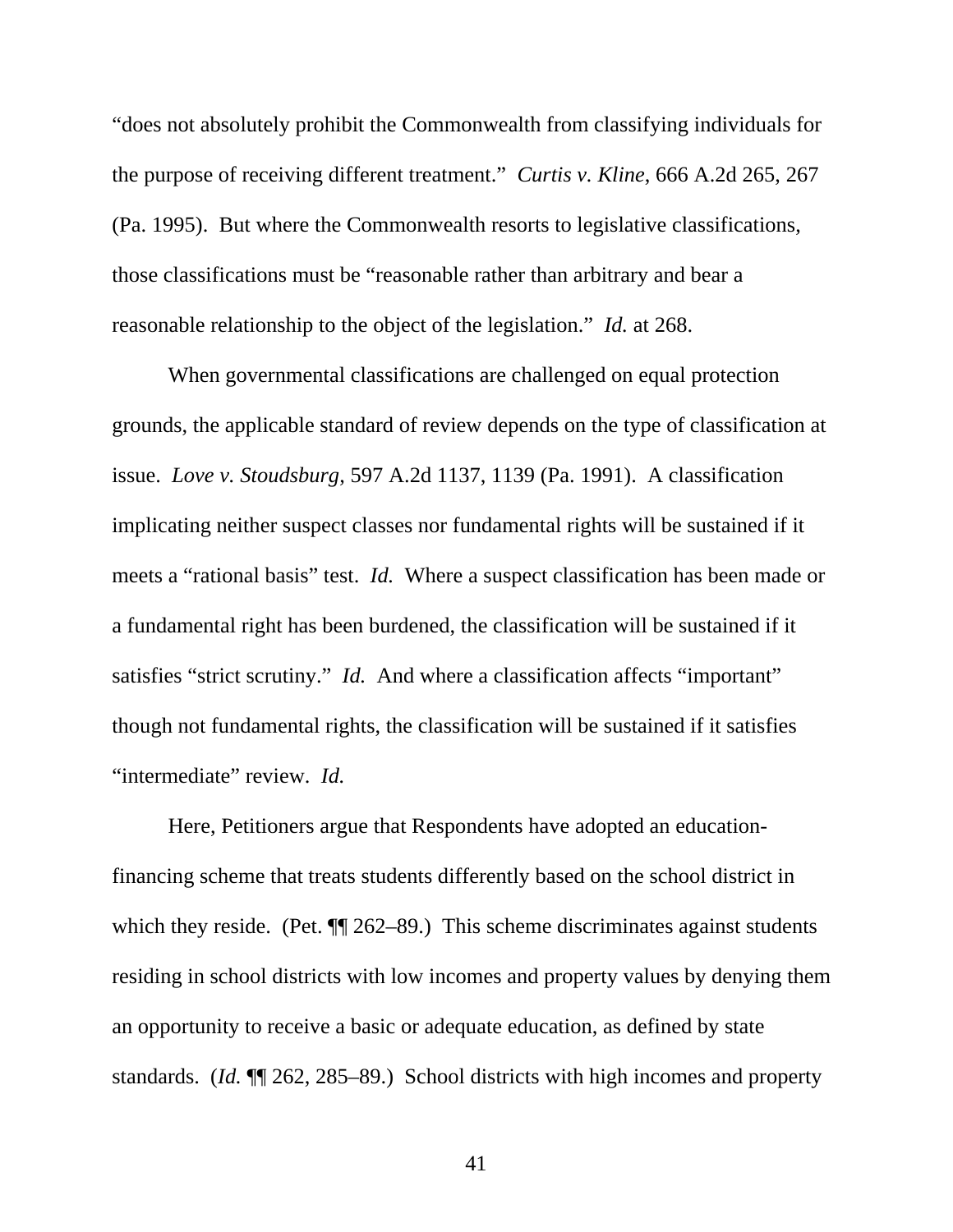values, by contrast, have the financial resources to provide their students with a quality education that prepares them to become successful, productive citizens. This funding scheme—which turns the availability of a basic education into a function of community wealth—is not reasonably related to any state interest under any level of scrutiny.

Total education expenditures per student now range from as little as \$9,800 per student in school districts with low property values and incomes to more than \$28,400 per student in districts with high property values and incomes. (*Id*. ¶ 8.) Unfortunately, these gross disparities do not simply reflect decisions by wealthy districts to pay for educational luxuries. Rather, they reflect the inability of low-wealth districts to afford basic necessities even though they often have property tax rates far higher than wealthier districts. For example, Petitioner Panther Valley School District, a property-poor district, raised revenue of just \$5,646 locally per student, while property-rich Lower Merion School District raised \$23,709 locally per student—*four times* more than Panther Valley. (*Id*. ¶¶ 8–10.) And yet Lower Merion was able to generate these funds with an equalized millage rate of just 14.7, almost *half* of Panther Valley's rate. (*Id*.) The insufficient revenues available to low-wealth districts has forced many to cut teacher and staff positions, eliminate course offerings, rely on outdated materials, and use dilapidated facilities. (*Id*. ¶¶ 173–246.) Petitioner School District of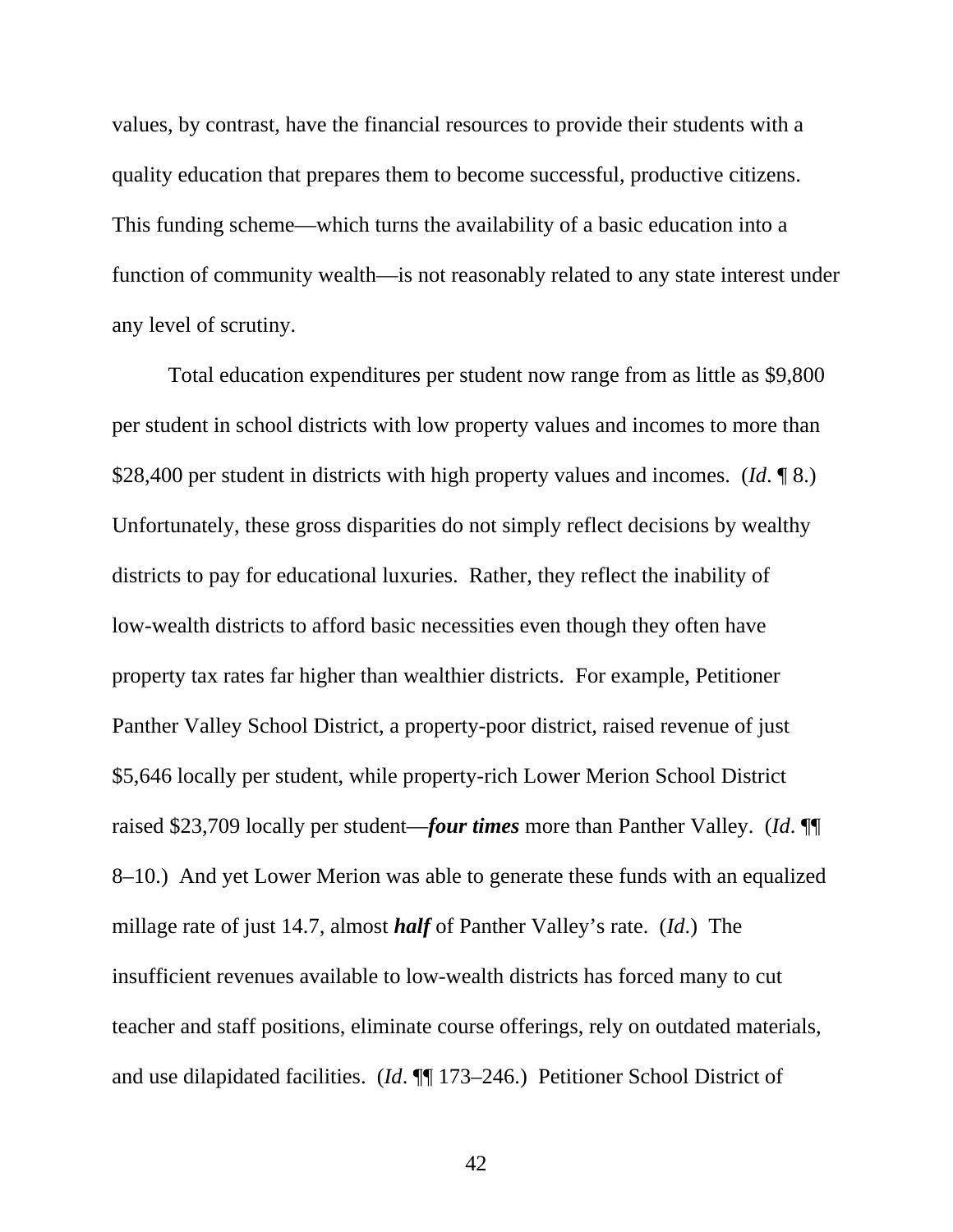Lancaster, for example, has been forced to eliminate over 100 teaching positions and more than 20 staff positions due to insufficient funding. (*Id*. ¶¶ 181–84.) Greater Johnstown has been forced to cut myriad programs, including science labs, special education, English-learner services, art, foreign languages, vocational training, after-school programs, and remediation and intervention services. (*Id*. ¶¶ 213–19.) William Penn lacks funding to purchase up-to-date textbooks that meet the requirements of the Pennsylvania Common Core or to replace the damaged roofs on its school buildings. (*Id*. ¶¶ 241–43.)

Lacking these and other basic resources, a substantial number of low-wealth districts are unable to provide their students with an opportunity to obtain an adequate education. This is demonstrated by their students' struggles to pass mandatory state assessments, including the Keystone Exams. In 2013, 36% of Pennsylvania students taking the Keystone Exams failed to score proficient in math, 25% failed to score proficient in literature, and more than 50% failed to score proficient in biology. (*Id*. ¶ 154.) These percentages are even worse in Petitioner School Districts. For example, 88% of William Penn students failed to score proficient in biology, and 71% of Lancaster students failed to score proficient in math. (*Id*. ¶ 156.) Thus, under the current funding scheme, students in lowwealth districts are being denied the inputs necessary to receive an adequate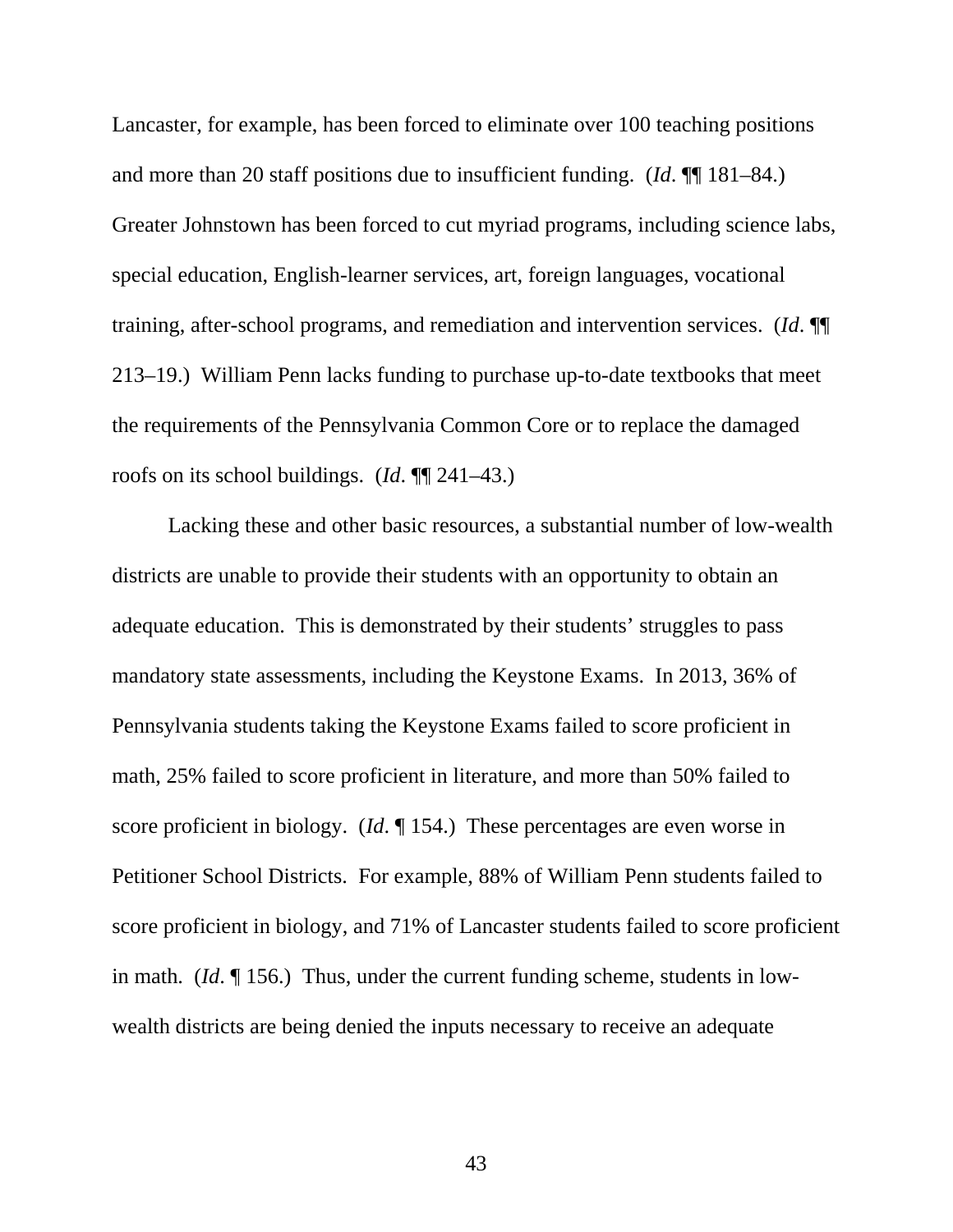education and are disproportionately failing to acquire the basic skills deemed necessary by the legislature.

## **1. The Current Education-Funding Scheme Is Unconstitutional Under Any Level of Scrutiny.**

# **i. Public Education Is a Fundamental Right in Pennsylvania.**

The education-funding scheme adopted by Respondents should be subject to strict scrutiny because it burdens a fundamental right: the right to public education. To determine whether a right is fundamental and entitled to strict scrutiny, courts "look to the Constitution to see if the right infringed has its source, explicitly or implicitly, therein." *James v. Southeastern Pa. Trans. Auth.*, 477 A.2d 1302, 1306 (Pa. 1984); *see also Zauflik v. Pennsbury Sch. Dist*., 104 A.3d 1096, 1118 (Pa. 2014) (explaining that fundamental rights "generally have their source in the Constitution"). Here, the right to public education is clearly identified in the constitutional provision that requires the General Assembly to provide a "thorough and efficient system of public education." PA. CONST. art. III, § 14. In fact, the Supreme Court recognized in *Wilkinsburg* that "*[p]ublic education in Pennsylvania is a fundamental right*."<sup>14</sup> 667 A.2d at 9 ("[T]his

-

<sup>&</sup>lt;sup>14</sup> *Wilkinsburg* is consistent with decisions in other states that have found education to be a fundamental right based on language in their state constitutions. *See, e.g.*, *Pauley v. Kelly*, 255 S.E.2d 859, 878 (W.Va. 1979) ("[T]he mandatory requirement of 'a thorough and efficient system of free schools,' found in Article XII, Section 1 of our Constitution, demonstrates that education is a fundamental constitutional right in this State."); *Washakie County Sch. Dist. v.*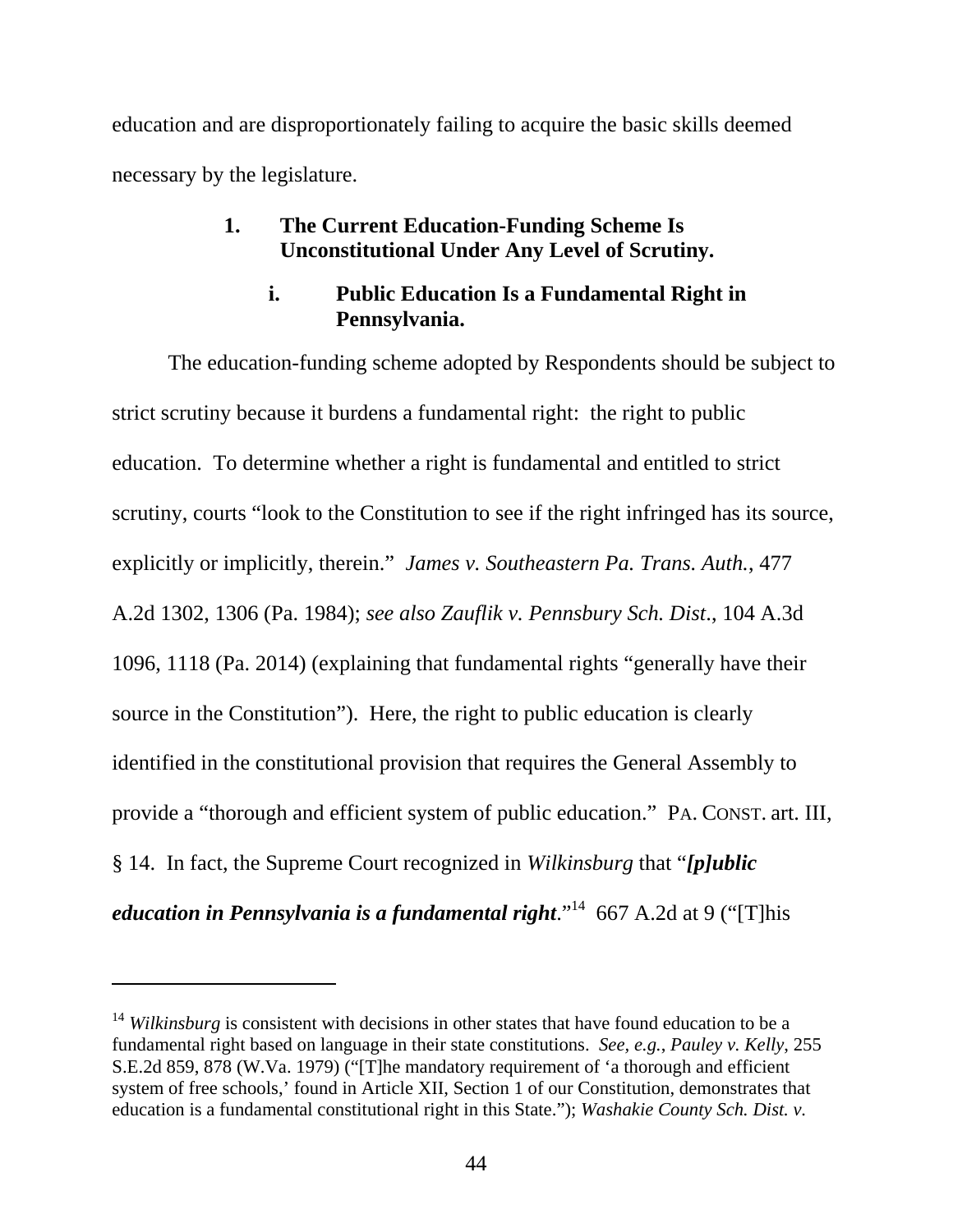court has consistently examined problems related to schools in the context of that fundamental right."); *Teachers' Tenure Act Cases*, 197 A. 344, 352 (Pa. 1938) ("The power of the State over education thus falls into that class of powers which are made fundamental to our government.").

Public education should also be considered a fundamental right given its crucial place in the long history of the Commonwealth. *See Wilson v. Phila. Sch. Dist.*, 195 A. 90, 94 (Pa. 1937) ("[T]he Constitutions of 1776, 1790, and 1838, and the laws recognized [the common school system's] vitally important part in our existence."); *Marrero*, 709 A.2d at 960 ("By 1865 the concept of a free public school as a state institution had become firmly established."). Recognizing the importance of preparing children to participate in society and exercise their civic rights and duties, the Commonwealth early on made public education compulsory. *See* 22 PA. CODE § 11.13 (compulsory school age).<sup>15</sup>

To the extent the question of whether education is a fundamental right for equal protection purposes remains open, *see Harrisburg*, 828 A.2d at 1089 n. 14 (declining to resolve "whether education is a fundamental right for purposes of

l

*Herschler*, 606 P.2d 310, 333 (Wyo. 1980) ("In the light of the emphasis which the Wyoming Constitution places on education, there is no room for any conclusion but that education . . . is a matter of fundamental interest.").

<sup>15</sup> Other states have similarly found public education to be a fundamental right. *See Serrano v. Priest*, 487 P.2d 1241, 1258 (Cal. 1971); *Rose v. Council for Better Educ.*, 790 S.W.2d 186, 206 (Ky. 1989); *Horton v. Meskill*, 376 A.2d 359, 373 (Conn. 1977); *Opinion of the Justices*, 624 So. 2d at 156–57.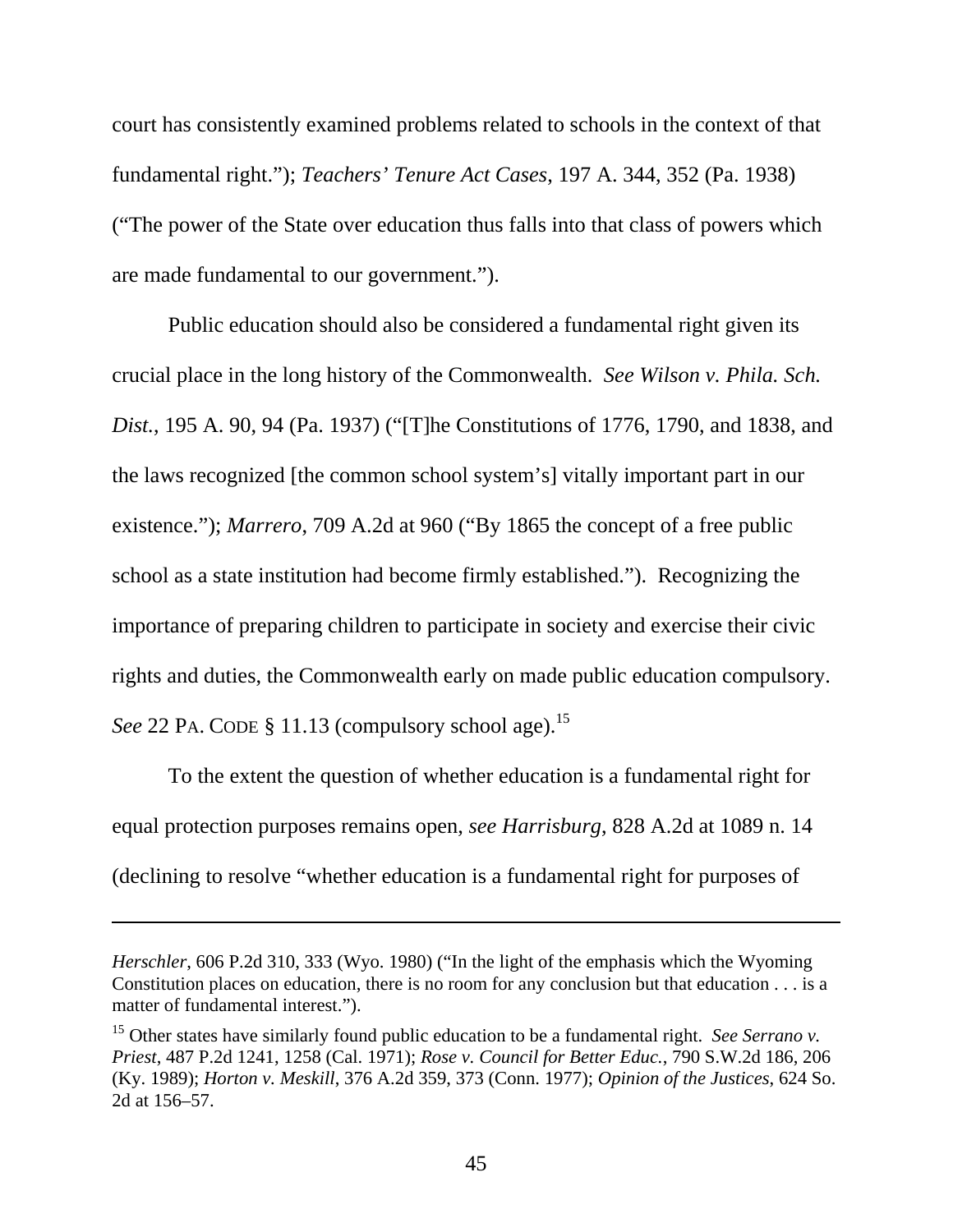equal protection analysis"), this Court should resolve that question and hold that any law infringing on the right of Pennsylvania's children to obtain an adequate or basic public education must be subject to strict scrutiny.<sup>16</sup> Given public education's central place in the Constitution, values, and history of the Commonwealth, the Supreme Court's recognition in *Wilkinsburg* that education is a fundamental right should be extended to equal protection claims. To hold otherwise would lead to the incongruous result that education is a fundamental right for some purposes but not for purposes of determining whether the legislature is justified in denying certain students access to a basic education. Education is far too important a right to be denied without the most compelling of justifications.

Respondents' contention that education is not a fundamental right in Pennsylvania fails to acknowledge *Wilkinsburg's* plain language to the contrary. (Legis. Br. 41–44.) Instead, Respondents argue that the Court should *infer* that education is not a fundamental right from the Supreme Court's purported application of a "rational basis review" in *Danson*. (*Id*. at 34.) But Respondents cite a portion of the *Danson* opinion addressing the standard of review under *the Education Clause*. (Legis. Br. 34–35.) The *Danson* court *did not apply* that

 $\overline{a}$ 

<sup>&</sup>lt;sup>16</sup> While the *PARSS* court applied rational basis review to an equal protection claim, petitioners there did not show that they were being denied a basic or adequate education. *PARSS*, Slip Op. at 3–4. Where students are being denied a basic or adequate education as the result of a government classification, the court should apply strict scrutiny to any purported justification given the fundamental nature of the right to obtain such an education.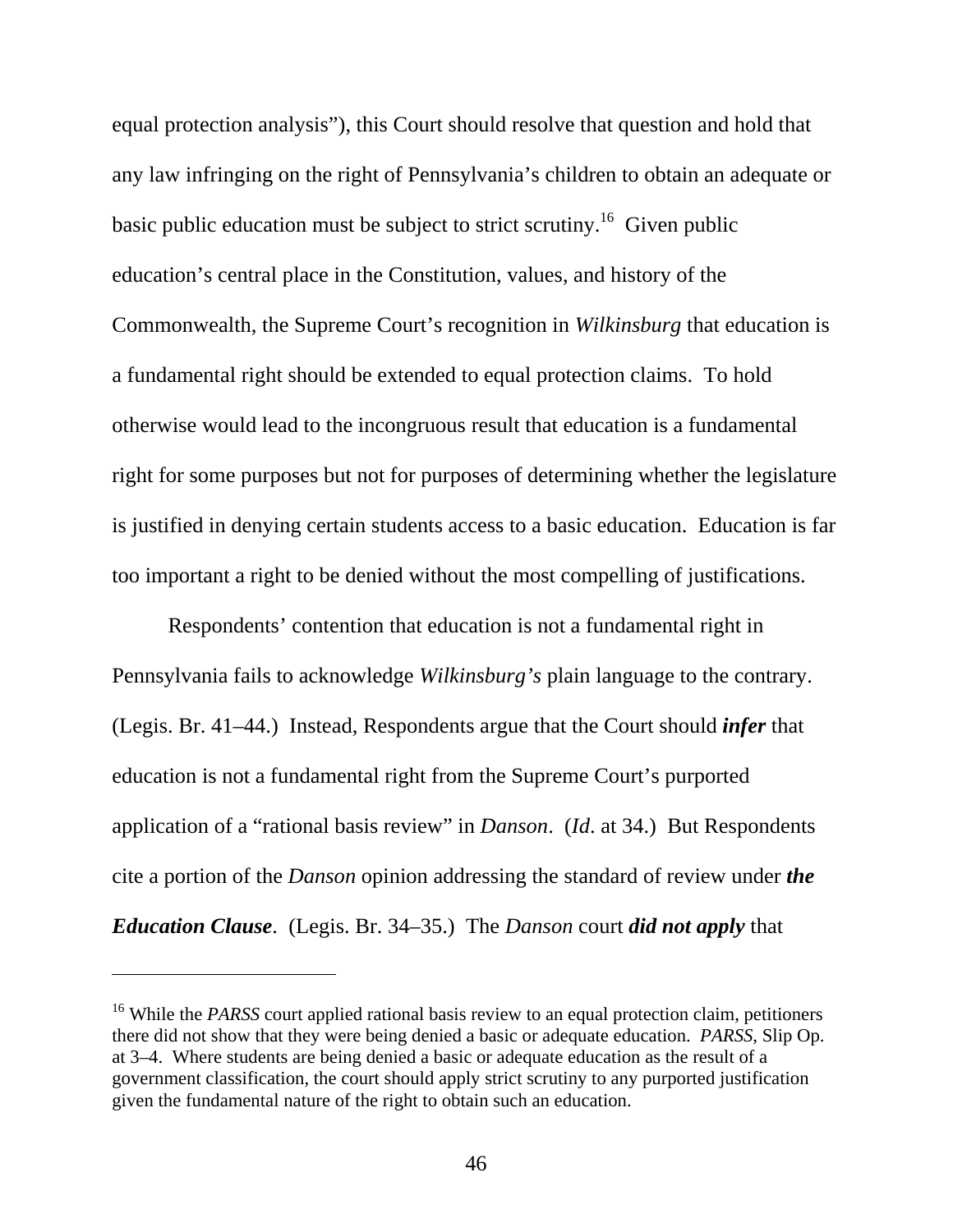"reasonable relation" standard to the petitioners' equal protection claim. *See Danson*, 399 A.2d at 367.

Instead, the Supreme Court found that there was no constitutional right to "uniformity" in education spending or services and thus did not scrutinize—under rational basis review or strict scrutiny—whether the funding scheme interfered with that right. *Id.* at 366–67. Had the petitioners alleged that they were being "denied an 'adequate,' 'minimum,' or 'basic' education"—which the Supreme Court specifically noted they did not, *id.* at 365—it is unclear what level of scrutiny the *Danson* court would have applied to the funding scheme.

Respondents' other cases are equally unavailing. In *D.C. v. School District of Philadelphia*, 879 A.2d 408 (Pa. Commw. Ct. 2005), the court did not address whether education is a fundamental right for equal protection purposes because the appellants' claims were based solely on their "fundamental right to reputation." *Id.* at 412–13. And while the court in *Lisa H. v. State Board of Education*, 447 A.2d 669, 673 (Pa. Commw. Ct. 1982), observed that "[t]his Court has previously recognized that the right to a public education in Pennsylvania is not a fundamental right," that statement was based on a misreading of *O'Leary v. Wisecup*, 364 A.2d 770 (Pa. Commw. Ct. 1976), the only case cited for that proposition. *O'Leary* involved a claim under the *federal* Equal Protection Clause, and thus when the court there stated that "public education . . . is not a fundamental right," it cited a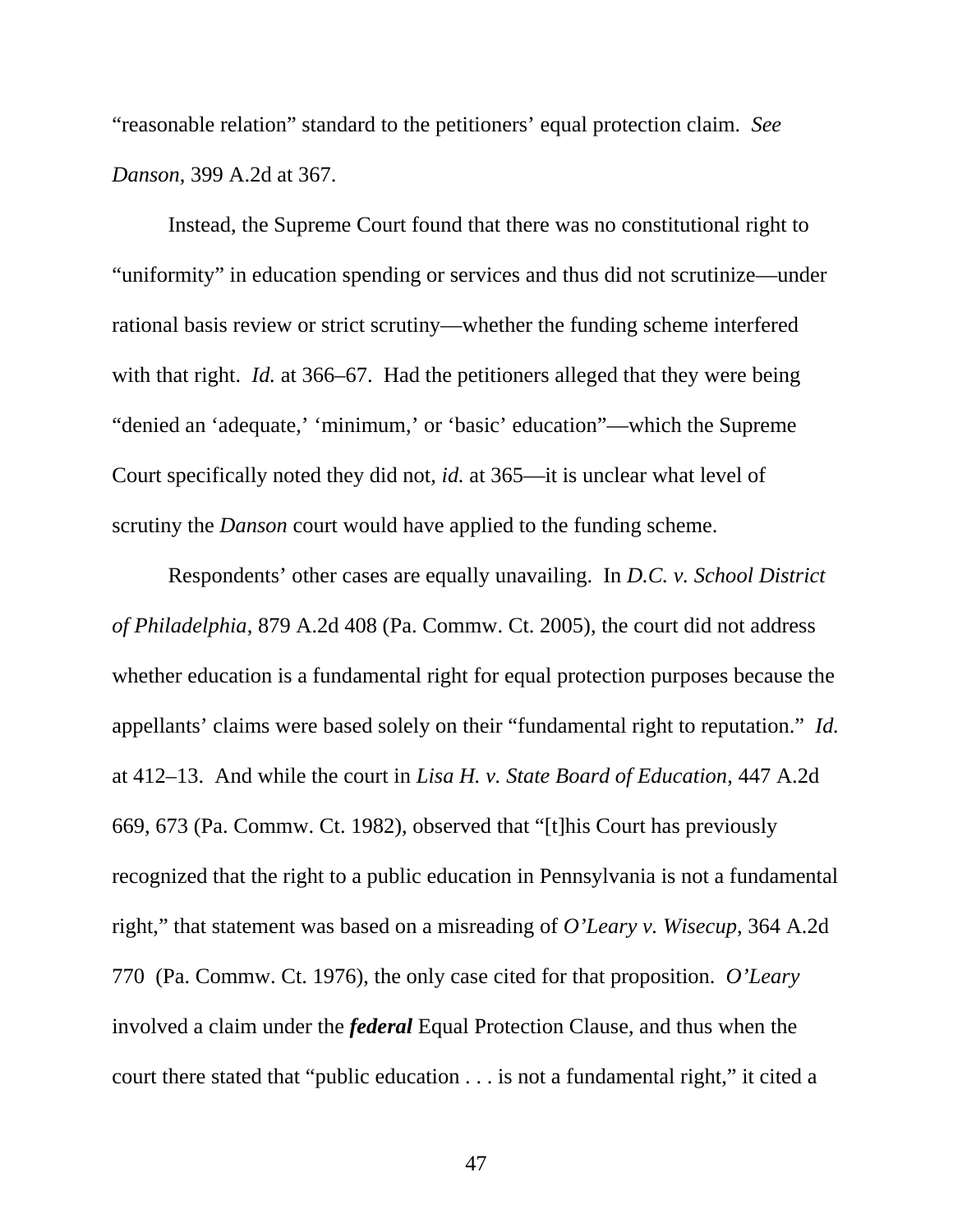*federal* district court decision. *Id.* at 773 (citing *Hammond v. Marx*, 406 F. Supp. 853, 855 (D. Maine 1975)). The same is true of *Brian B. ex rel. Lois B. v. Pa. Dep't of Educ.*, 230 F.3d 582 (3d Cir. 2000), which is a *federal* district court decision based on the Fourteenth Amendment.

Finally, the court's statement in *Bensalem Twp. Sch. Dist. v.* 

*Commonwealth*, 524 A.2d 1027, 1029 (Pa. Commw. Ct. 1987), that "Pennsylvania courts . . . have refused to recognize in this mandate a fundamental right to education subject to strict judicial scrutiny" is based on the same misreading of *Danson* that Respondents offer here. (*See* Legis. Br. 34.) Again, the Supreme Court's reference in *Danson* to the "reasonable relation" standard was in the context of the Education Clause; the *Teachers' Tenure Act Cases* from which it took that language *did not even involve an equal protection analysis*. *See* 197 A. at 352. Accordingly, *Danson* cannot be read as an endorsement of rational basis review where it is alleged that an education-funding scheme denies students access to an adequate or basic education.

## **ii. There Is No Rational Basis, Much Less a Compelling Justification, for Denying Students in Low-Wealth Districts the Opportunity to Obtain an Adequate Education.**

Under strict scrutiny, Respondents bear the burden of establishing that the funding scheme is narrowly tailored to further a "compelling" governmental purpose. *See Zauflik*, 104 A.3d at 1118 (citing *Whitewood v. Wolf*, 992 F. Supp. 2d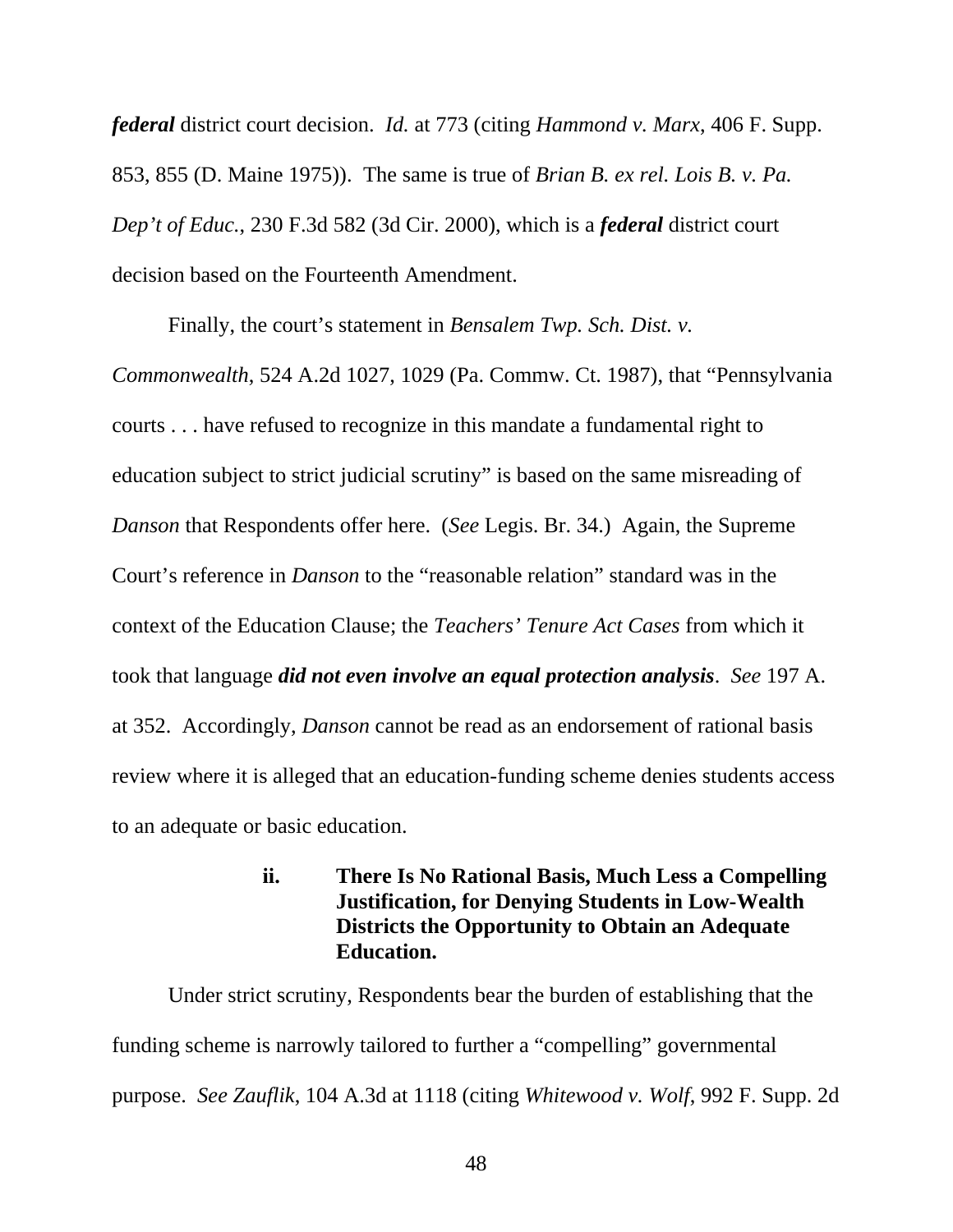410, 424–25 (M.D. Pa. 2014)). While it is premature to make this factual determination on preliminary objections, Respondents come nowhere close to meeting that burden.

The only justification Respondents offer for the current funding scheme is a stated interest in maintaining "local control" over education. (*See* Legis. Br. 33– 40.) But a preference for local control is not even a rational basis, much less a "compelling" justification, for denying students in low-wealth school districts the opportunity to obtain a basic or adequate education. *See PARSS*, Slip Op. at 129 (observing that a system in which school districts lack funds to provide basic education is not "rationally related to any state interest"); *see also Rose*, 790 S.W.2d at 211 ("Each child, *every child*, in this Commonwealth must be provided with an equal opportunity to have an adequate education. . . . This obligation cannot be shifted to local counties and local school districts.") (emphasis in original).

Respondents assert a state interest in "local control" but gloss over the meaning of that term. This is an important omission because there are two types of local control over education: (i) local decision-making power over the administration of schools, and (ii) local fiscal control over the amount of money spent on education. The first is not a rational basis to support the state's current *funding* scheme because "[n]o matter how the state decides to finance its system of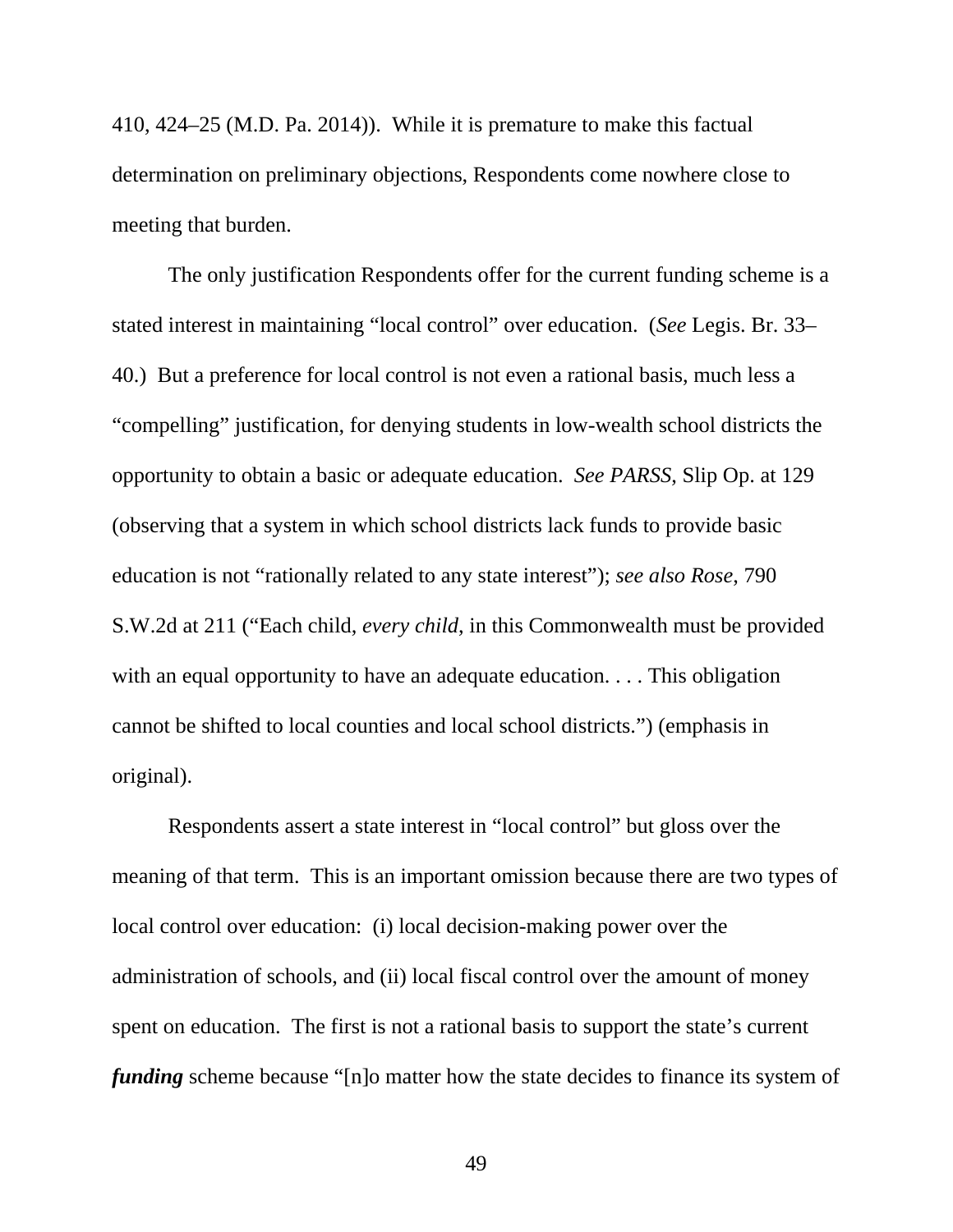public education, it can still leave [administrative] decision-making power in the hands of local districts." *Serrano*, 487 P.2d at 1260; *see also Dupree*, 651 S.W.2d at 93 ("[T]o alter the state financing system to provide greater equalization among districts does not in any way dictate that local control must be reduced."); *Horton*, 376 A.2d at 369 ("[T]here is no reason why local control needs to be diminished in any degree merely because some financing system other than the present one is adopted."). Thus, the Legislative Respondents' observation that Petitioner School Districts exercise control over which educational resources they will cut in response to their large funding shortfalls says nothing about whether the method of providing that funding is rational. (Legis. Br. 33–40.) Moreover, the type of administrative control envisioned by the framers—*i.e.*, local districts tailoring their curriculum to the needs of their children and community—has already been significantly diminished by the Keystone Exam graduation requirements and myriad other legislative enactments imposing state control over critical aspects of education in Pennsylvania.

The second type of local control—fiscal control over the amount spent on education—is also not a rational basis for the current funding scheme. Implicit in that goal is the assumption that local fiscal control will give communities the option of raising additional funds to *expand* educational opportunities for their children beyond the basic education subsidized by the state. *See Danson*, 399 A.2d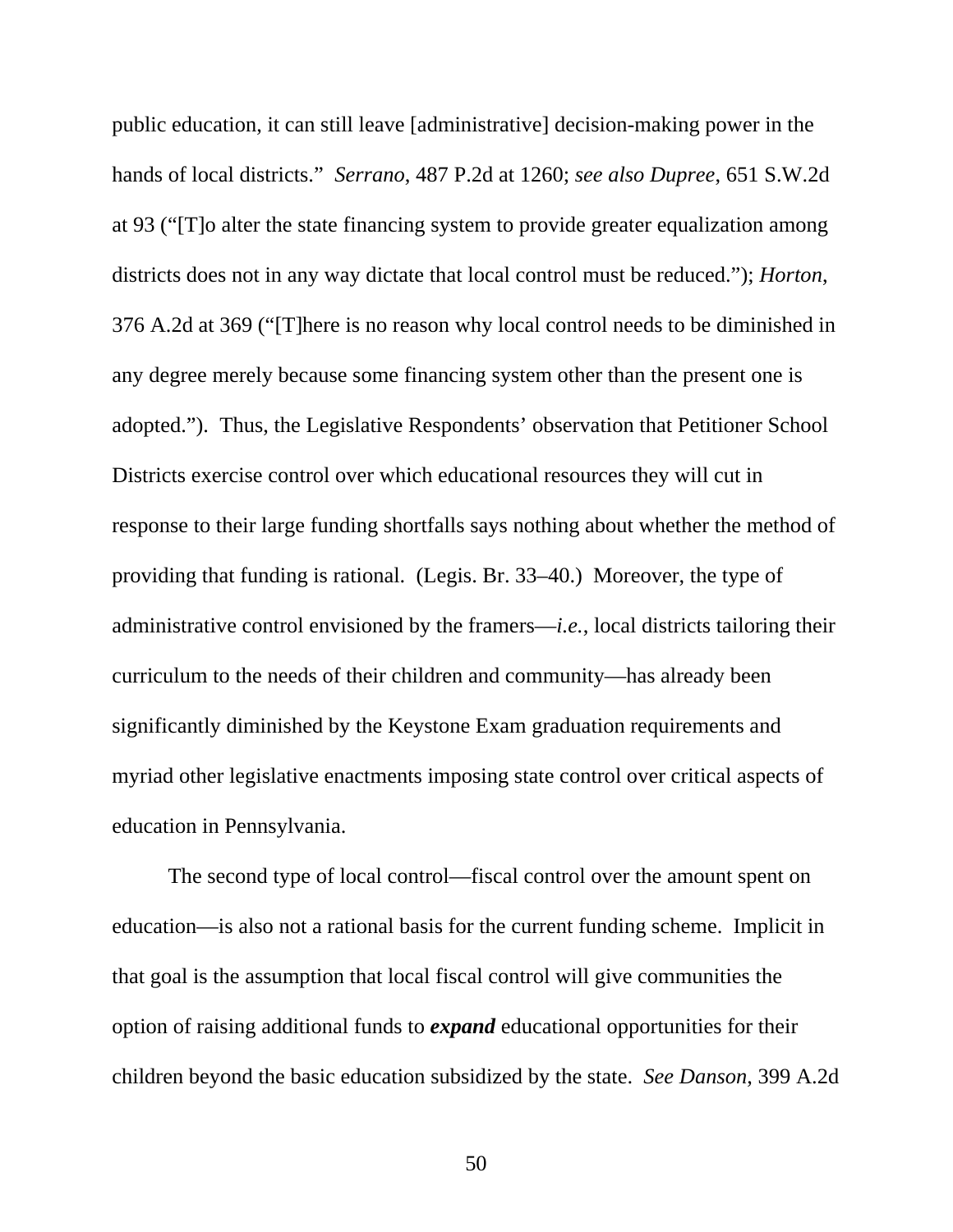at 367 ("[T]he framers endorsed the concept of local control to meet diverse local needs and took notice of the right of local communities to utilize local tax revenues to *expand* educational programs subsidized by the state."). Thus, any rational system for promoting local fiscal control must ensure that each school district has (i) sufficient funds to provide students with a basic or adequate education to begin with, and (ii) at least some control over the manner in which they raise additional funds to expand educational opportunities. The current funding scheme provides neither.

First, Petitioner School Districts and a substantial number of other lowwealth school districts lack sufficient resources under the current funding scheme to provide even a basic or adequate education to their students, as measured by state standards. (Pet. ¶¶ 285–89.) That alone renders the current funding scheme irrational: Promoting local fiscal control cannot come at the expense of providing basic educational opportunities to all students. *See Danson*, 399 A.2d at 365–66.

Second, local fiscal control is *illusory* under the current funding scheme for low-wealth districts, because they do not exercise any actual control over the amount of money they spend on education. Not only are low-wealth districts restricted by Act 1 from raising property taxes more than a *de minimis* amount, many already have *higher taxes* than their wealthy peers yet raise only a fraction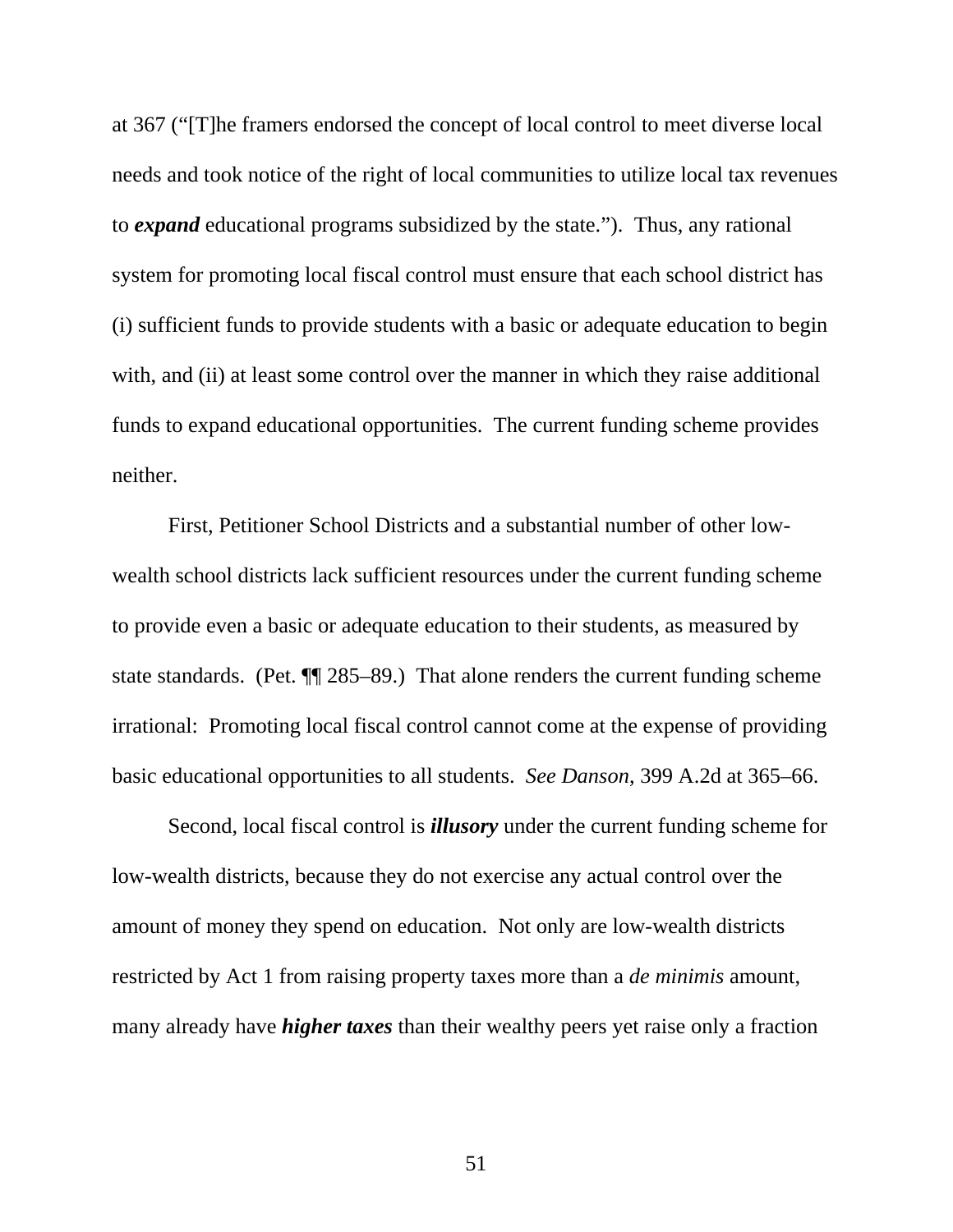of the revenue.17 Thus, as one state court put it, "fiscal freewill is a *cruel illusion* for the poor school districts" because a "poor district cannot freely choose to tax itself into an excellence which its tax rolls cannot provide." *Serrano*, 487 P.2d at 1260. As another court explained: "*[P]oorer districts cannot realistically choose to spend more for educational excellence* than their property wealth will allow, no matter how much sacrifice their voters are willing to make." *Brigham v. Vermont*, 692 A.2d 384, 396 (Vt. 1997); *see also Bismarck Pub. Sch. Dist. #1 v. State*, 511 N.W.2d 247, 261 (N.D. 1994) ("The present method of distributing funding for education *fails to offer any realistic local control to many school districts*,

because it fails to provide many local school boards with a means to generate the funding needed to provide educational opportunities similar to those in other districts, and it fails to give local school boards any realistic credit for the local taxation efforts their patrons bear."); *Opinion of the Justices*, 624 So. 2d at 141 ("[I]f local tax effort reflects the desire for a higher level of education, citizens in the poorest systems seem to want the most for their children—but *their hands are tied by the very system that defendant argues is designed to enhance their ability* 

 $\overline{a}$ 

<sup>17</sup> While Respondents contend that there were "strict ceilings" on local taxes when *Danson* was decided (*see* Legis. Br. 39–40), the Supreme Court disagreed: "The Philadelphia School District's ability to obtain local tax funds is limited only by the ability of its appointed school board to convince City Council and the Mayor that the levies it requests are necessary for current operation of the school district," *Danson*, 399 A.2d at 367. Petitioners here allege the opposite. Respondents have passed Act 1, which prohibits school districts from raising property taxes more than a trivial amount, thus limiting local revenues and hampering their ability to provide students with an opportunity to obtain an adequate education. (Pet. ¶¶ 143–44.)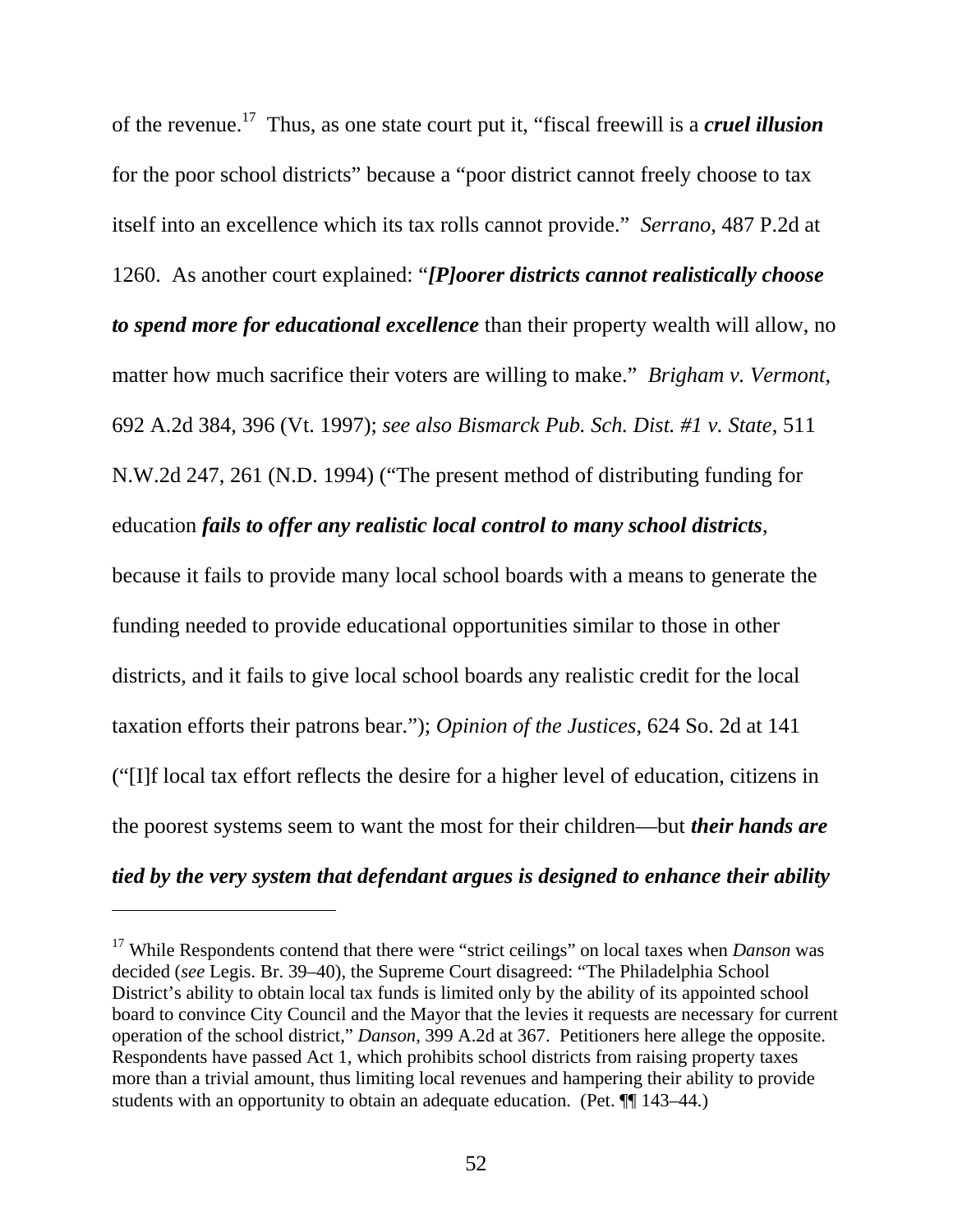*to realize their aspirations*."); *Tenn. Small Sch. Sys. v. McWherter,* 851 S.W.2d 139, 155 (Tenn. 1993) ("If a county has a relatively low assessed value of property and very little business activity, that county has, in effect, a stone wall beyond which it cannot go in attempting to fund its educational system regardless of its needs. In those cases, local control is truly a 'cruel illusion.'").

### **2. Similar Funding Schemes in Other States Have Been Found to Violate Equal Protection.**

Courts in other states have repeatedly found education-funding schemes that produced disparities on a scale similar to Pennsylvania's to be unconstitutional, even under rational basis review.18 The Supreme Court acknowledged such decisions in *Danson*, but declined to follow them because the petitioners there did not allege that the "state's financing system resulted in some school districts having significantly less money than other districts, causing gross disparities in total and per child expenditures throughout the state." 399 A.2d at 365 n.10. Petitioners here, by contrast, demonstrate that Pennsylvania's funding scheme has become extraordinarily inequitable in the 36 years since *Danson*. Thus, as other states have done, this Court should hold that invoking the term "local control" is not a rational justification for a funding scheme that results in vast disparities in

l

<sup>18</sup> *See, e.g.*, *Opinion of the Justices*, 624 So. 2d at 161; *McWherter*, 851 S.W. 2d at 156; *Dupree*, 651 S.W.2d at 95; *Horton*, 376 A.2d at 374; *Brigham*, 692 A.2d at 396.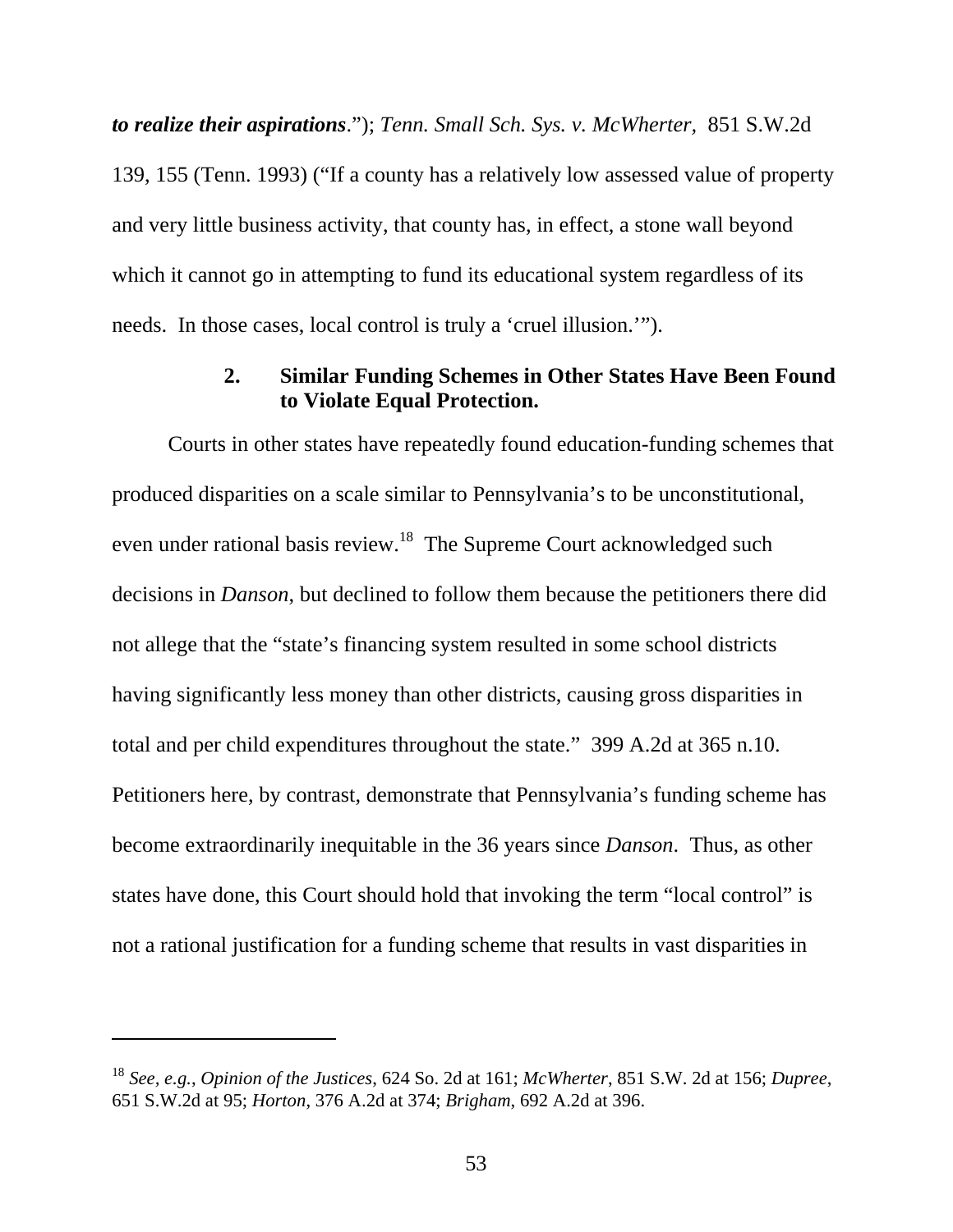educational opportunity and denies hundreds of thousands of students an adequate education.

# **III. PETITIONERS' REQUESTED RELIEF IS NOT BARRED BY SOVEREIGN IMMUNITY.**

## **A. The Court Has Authority to Declare the Current Education-Funding Scheme Unconstitutional.**

Executive Respondents contend that sovereign immunity bars this Court from considering Petitioners' request for declaratory relief. (Exec. Br. 18–19.) But the Pennsylvania Supreme Court has held unambiguously that "sovereign immunity . . . is not applicable to declaratory judgment actions," *Legal Capital, LLC v. Med. Prof. Liab. Catastrophe Loss Fund*, 750 A.2d 299, 302 (Pa. 2000), and "poses no bar" to a declaration that a statute is unconstitutional, *Wilkinsburg Police Officers Ass'n v. Commonwealth*, 636 A.2d 134, 137 (Pa. 1993); *see also Del. Valley Apartment House Owner's Ass'n v. Commonwealth*, 389 A.2d 234, 238 (Pa. Commw. Ct. 1978) (same). Thus, the Court would be well within its authority to grant Petitioners' requested relief and declare that "the existing school-financing arrangement violates . . . the Pennsylvania Constitution['s]" equal protection provisions (Pet. ¶¶ 316–19) and "fails to comply with the . . . Education Clause"  $(id. \P\P 313 - 15).^{19}$ 

-

<sup>19</sup> Relying on *Stackhouse v. Commonwealth*, 892 A.2d 54 (Pa. Commw. Ct. 2006), Executive Respondents contend that declaratory relief is available only in conjunction with other types of relief, such as injunctive relief. (*See* Exec. Br. 18–19). This Court recently rejected that precise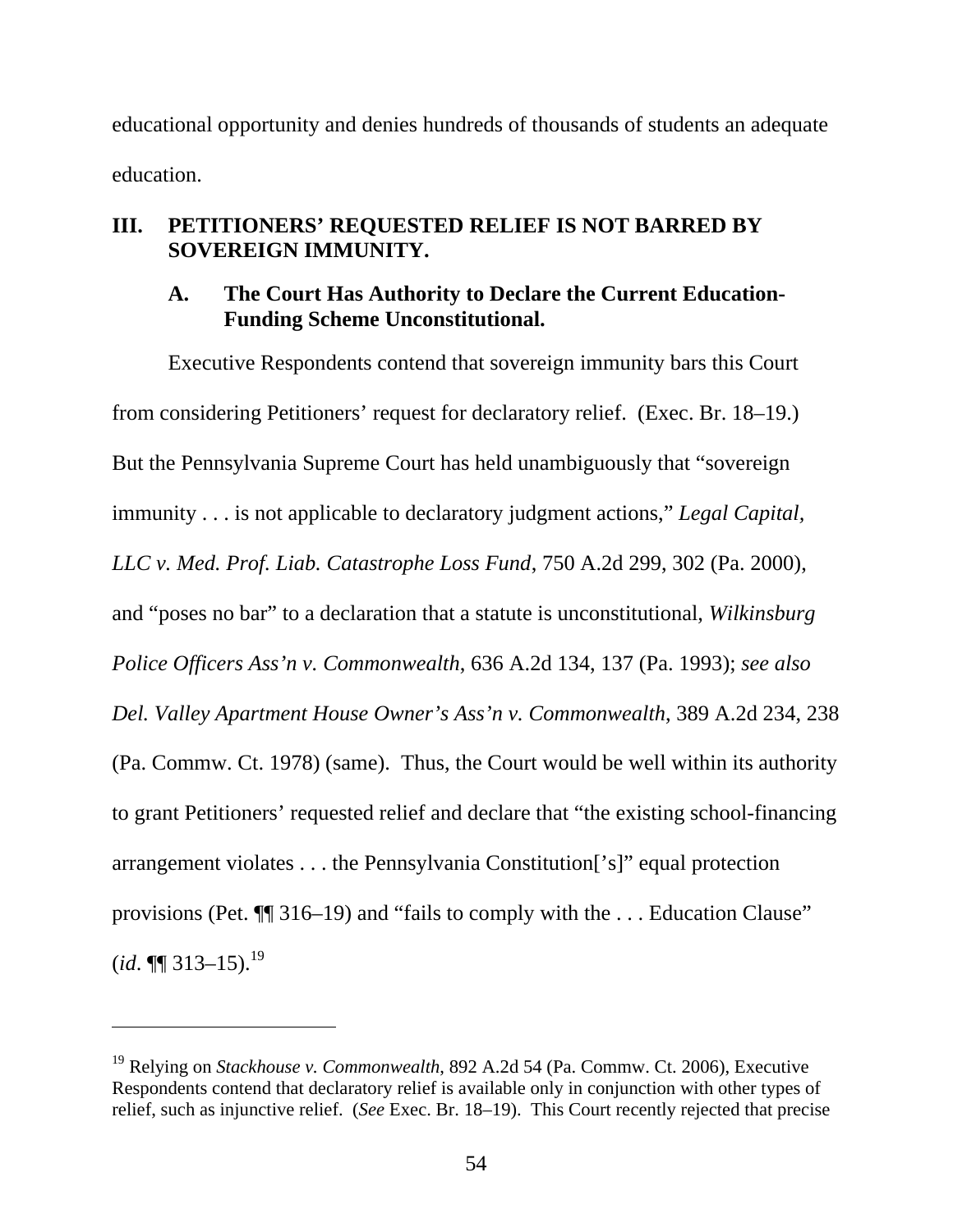## **B. The Court Has Authority to Enter an Injunction Barring State Officials From Enforcing an Unconstitutional Education-Funding Scheme.**

Executive Respondents also contend that sovereign immunity bars this Court from considering Petitioners' request for injunctive relief. (Exec. Br. 16–18.) But sovereign immunity is inapplicable "where the plaintiff seeks to restrain [government officials] from performing an affirmative act," *Legal Capital*, 750 A.2d at 302, or "from enforcing the provisions of a statute claimed to be unconstitutional." *Phila. Life Ins. Co. v. Commonwealth*, 190 A.2d 111, 114 (Pa. 1963) ("[I]t is an equally generally recognized rule that an action against state officers, attacking the constitutionality of a statute of the state, to enjoin them from enforcing an unconstitutional law is not a suit against the state, and is not prohibited as such under the general principles of immunity . . . ."); *accord Fawber v. Cohen*, 532 A.2d 429, 433–34 (Pa. 1987) ("[S]uits which seek simply to restrain state officials . . . are not within the rule of immunity."). Nor does sovereign immunity bar suits affirmatively requiring government officials to comply with the Pennsylvania Constitution. *See Twps. of Springdale & Wilkins v. Kane*, 312 A.2d 611, 617 (Pa. Commw. Ct. 1973) ("[P]laintiffs are not seeking some affirmative

 $\overline{a}$ 

argument. *Pa. Fed'n of Dog Clubs v. Commonwealth*, 2014 WL 6663198, at \*15 (Pa. Commw. Ct. Nov. 19, 2014) ("[N]otwithstanding that Petitioners may be barred from injunctive relief because of sovereign immunity, they are permitted to seek declaratory relief and thus, their Amended Complaint cannot be dismissed on this basis.").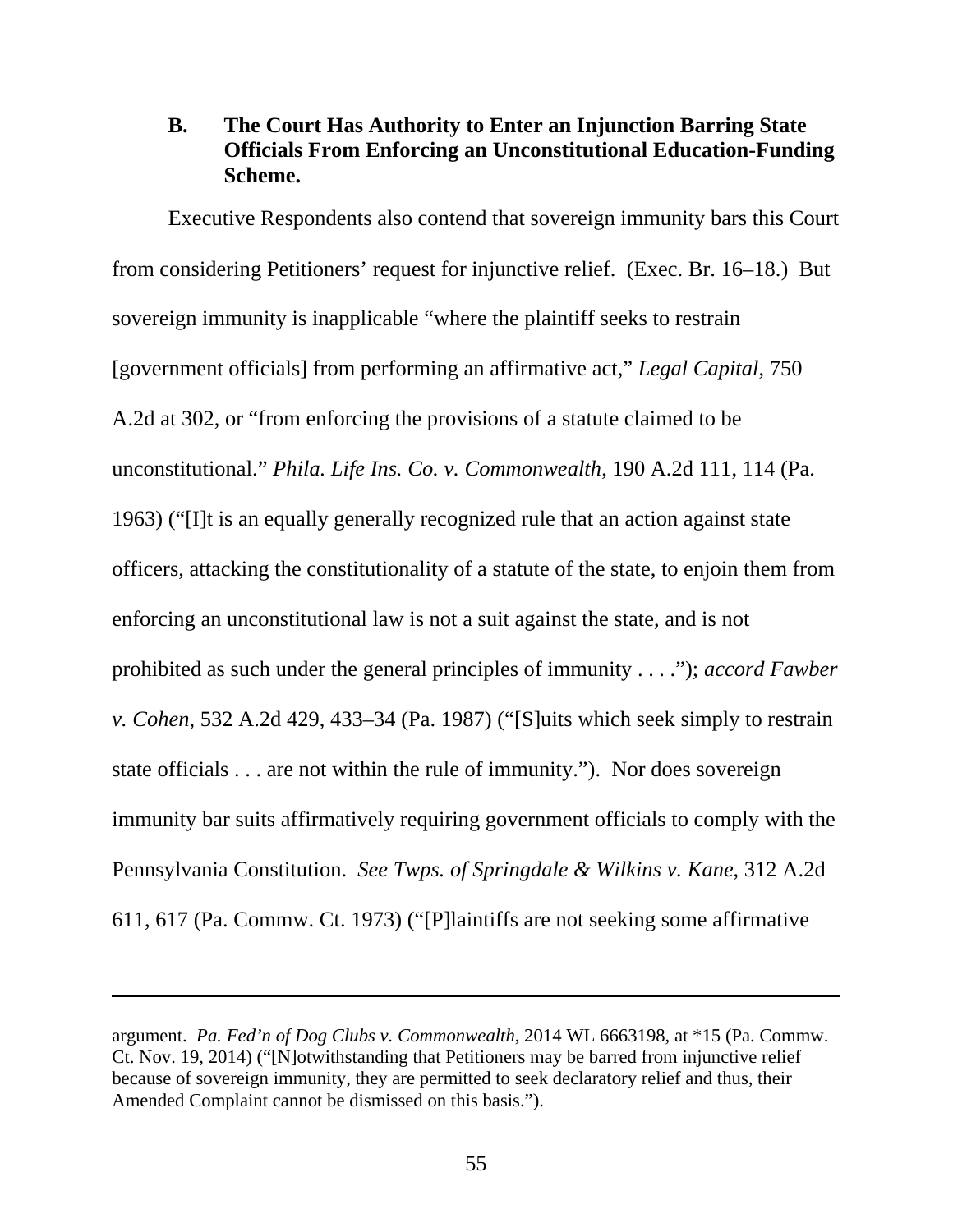action on the part of State officials required by statute, but rather that the affirmative action sought is mandated by the constitutional provision."); *see also Legal Capital*, 750 A.2d at 302–03 (holding that sovereign immunity did not bar a suit seeking funds the appellee was obliged to pay). Thus, the Court has authority to grant Petitioners' limited request for an injunction restraining Respondents from implementing an unconstitutional funding scheme and requiring Respondents to comply with the Pennsylvania Constitution.

While Executive Respondents try to distort Petitioners' request for injunctive relief—suggesting that Petitioners seek "an injunction 'compelling Respondents to establish, fund, and maintain' a new system of public education, and to 'develop' a new system of funding it" (Exec. Br. 18 (quoting Pet. ¶¶ 320– 21))—Petitioners ask for no such thing. The paragraphs of the Petition quoted by Executive Respondents actually ask for "permanent injunctions compelling Respondents to establish, fund and maintain a thorough and efficient system of public education"—as required by the Education Clause—and "after a reasonable period of time, develop a school-funding arrangement that complies with the Education Clause and the Equal Protection Clause." (Pet. ¶¶ 320–21.) As that language makes clear, Petitioners are seeking an injunction simply requiring Respondents to comply with their constitutional obligations.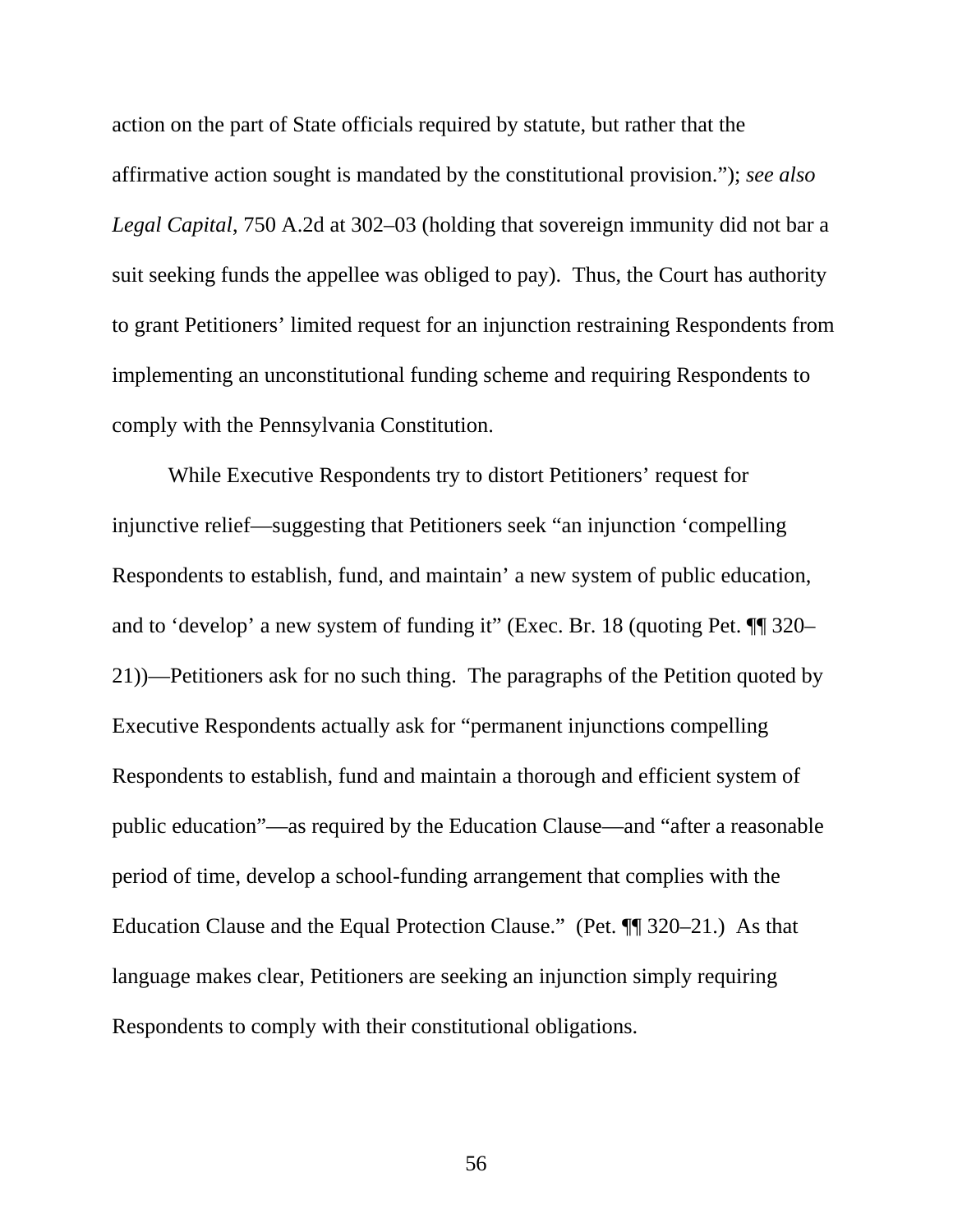Respondents further mischaracterize this Court's holding in *Stackhouse v. Commonwealth*, 892 A.2d 54 (Pa. Commw. Ct. 2006). There, the Court found that the plaintiff did not allege any constitutional violations and concluded that the plaintiff's requested relief would have required the respondents to introduce certain guidelines, policies, limitations, and restrictions on their internal investigation processes. *Id.* at 58, 61. Here, in contrast, Petitioners are not asking for an injunction requiring Respondents to introduce any specific policies or guidelines: Petitioners are asking the Court to enforce Respondents' affirmative duty to establish and support a system of public education within the bounds of the Education Clause. *See Teachers' Tenure Act Cases*, 197 A. at 352 ("When the people directed through the Constitution that the General Assembly should 'provide for the maintenance and support of a thorough and efficient system of public schools,' it was a positive mandate that no legislature could ignore."). Thus, although the relief Petitioners seek is "affirmative," sovereign immunity does not bar such relief because the affirmative action sought is mandated by the constitution.20 *See Kane*, 312 A.2d at 617; *see also Brigham*, 692 A.2d at 384

l

 $20$  The remaining authorities Executive Respondents cite are inapposite. The distinguishing feature of those cases was that injunctive relief was sought as a means to indirectly obtain monetary relief, which is barred by sovereign immunity. *See Fawber*, 532 A.2d 429, 434 (Pa. 1987) ("Suits which seek to . . . to obtain money damages . . . from the Commonwealth are within the rule of immunity."). Here, in contrast, Petitioners are not seeking monetary relief, directly or indirectly. *Cf. Finn v. Rendell*, 990 A.2d 100 (Pa. Commw. Ct. 2010) (request barred because it sought reimbursement of money); *Swift v. Dep't of Transp.*, 937 A.2d 1162 (Pa.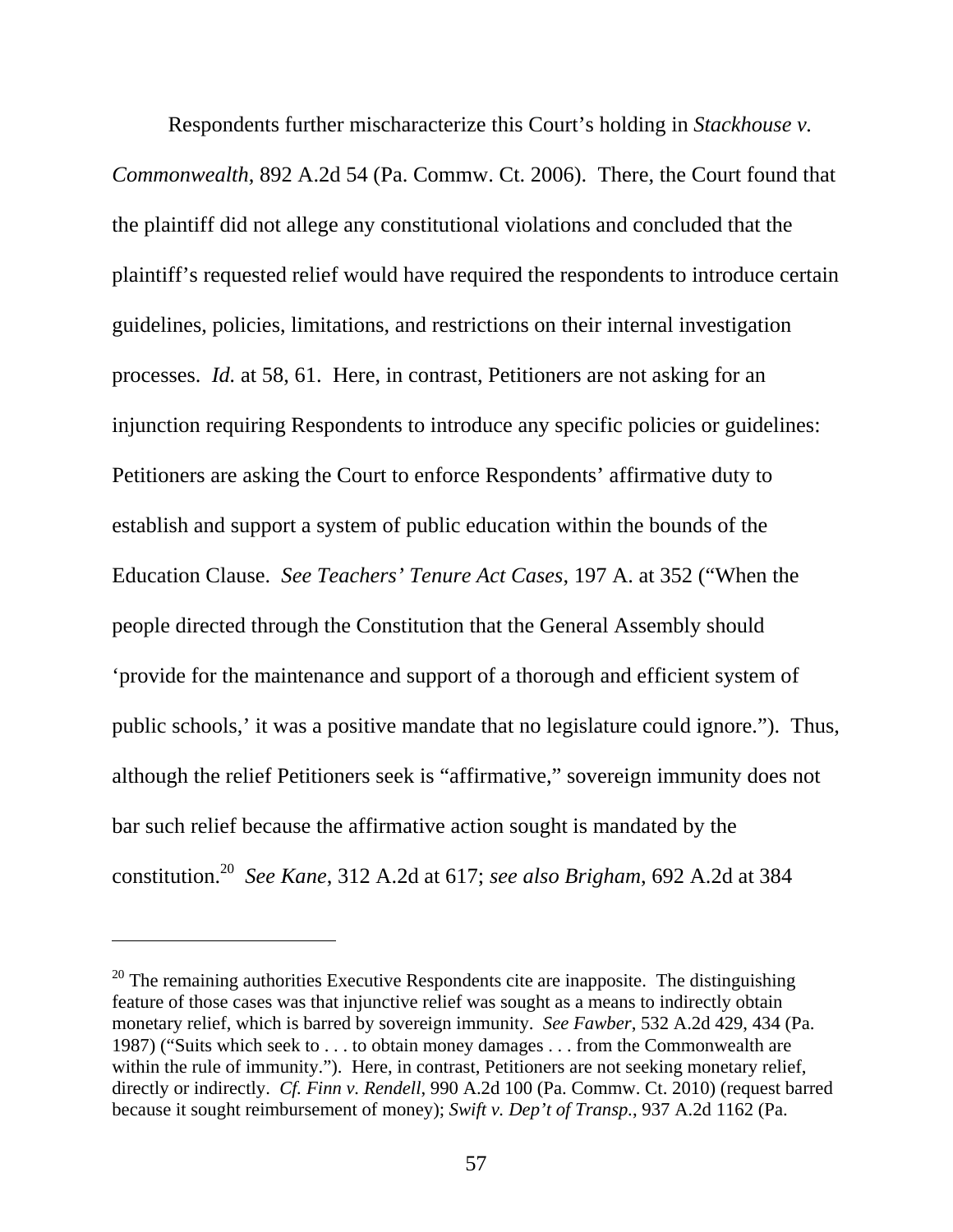(requiring the legislature to enact a funding arrangement that complies with the

state constitution).

### **CONCLUSION**

For the foregoing reasons, the Executive and Legislative Respondents'

Preliminary Objections should be overruled.

Dated: February 17, 2015

By: /s/ Brad M. Elias

Brad M. Elias (*pro hac vice*) O'MELVENY & MYERS LLP Times Square Tower 7 Times Square New York, NY 10036 Telephone: (212) 326-2000

Aparna Joshi (*pro hac vice*) Matthew J. Sheehan (Bar No. 208600) O'MELVENY & MYERS LLP 1625 Eye Street, NW Washington, D.C. 20006 Telephone: (202) 383-5300

*Attorneys for Plaintiffs William Penn School District, Panther Valley School District, The School District of Lancaster, Greater Johnstown School District, Wilkes-Barre Area School District, Shenandoah Valley School District, and Pennsylvania Association of Rural and Small Schools.* 

 $\overline{a}$ 

By: /s/ Jennifer R. Clarke

Jennifer R. Clarke (Bar No. 49836) Michael Churchill (Bar No. 04661) PUBLIC INTEREST LAW CENTER OF PHILADELPHIA 1709 Benjamin Franklin Parkway Philadelphia, PA 19103 Telephone: 215-627-7100

*Attorneys for Plaintiffs William Penn School District, Panther Valley School District, The School District of Lancaster, Greater Johnstown School District, Wilkes-Barre Area School District, Shenandoah Valley School District, Jamella and Bryant Miller, Sheila Armstrong, Tyesha Strickland, Angel Martinez, Barbara Nemeth, Tracey Hughes, Pennsylvania Association of Rural and Small Schools, and the National Association for the Advancement of Colored People—Pennsylvania State Conference.*

Commw. Ct. 2007) (request barred as "equivalent to an action for damages"); *Chiro-Med Review Co. v. Bur. of Workers' Comp.*, 908 A.2d 980 (Pa. Commw. Ct. 2006) (request barred where it was "meant to provide financial compensation").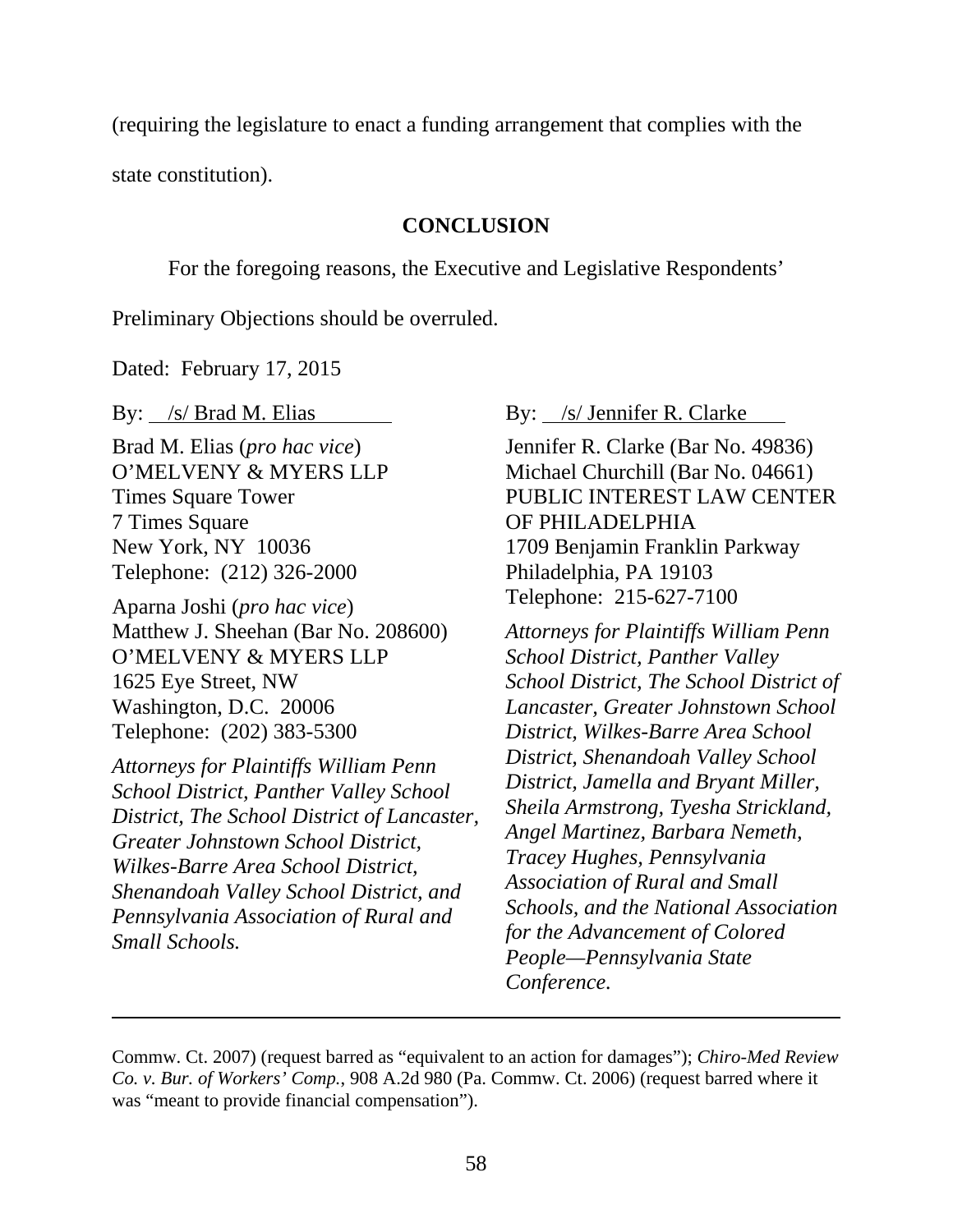By: <u>/s/ Maura McInerney</u>

Maura McInerney (Bar No. 71468) David Lapp (Bar No. 209614) Cheryl Kleiman (Bar No. 318043) EDUCATION LAW CENTER 1315 Walnut St., Suite 400 Philadelphia, PA 19107 Telephone: (215) 238-6970

*Attorneys for Plaintiffs Jamella and Bryant Miller, Sheila Armstrong, Tyesha Strickland, Angel Martinez, Barbara Nemeth, Tracey Hughes, Pennsylvania Association of Rural and Small Schools, and the National Association for the Advancement of Colored People— Pennsylvania State Conference.*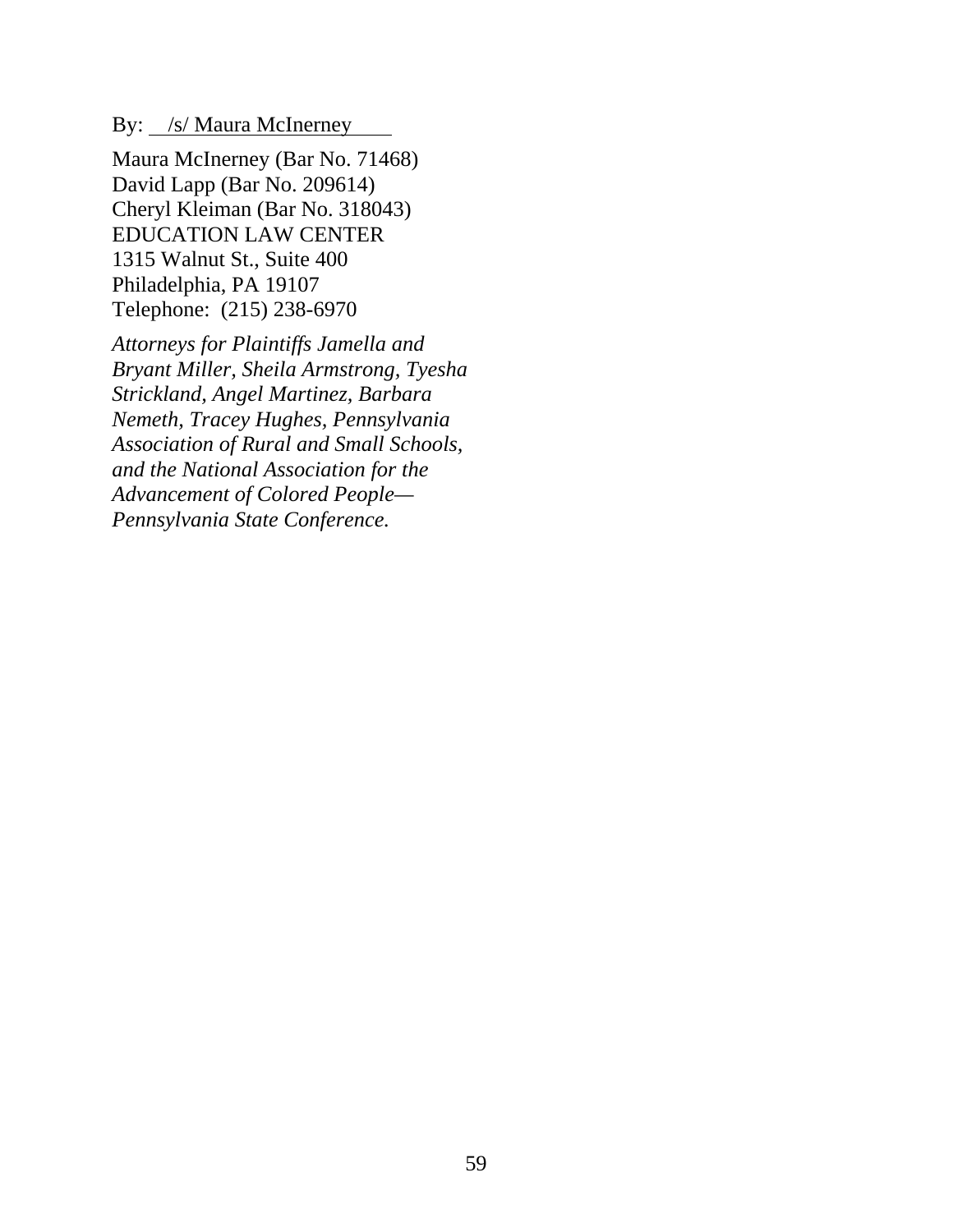### **CERTIFICATION OF COMPLIANCE WITH RULE 2135(d)**

Petitioners' Brief in Opposition to Respondents' Preliminary Objections complies with the word count limitation of Pa. R.A.P. 2135 because it contains 13,767 words, excluding the parts exempted by section (b) of this Rule. This Certificate is based upon the word count of the word processing system used to prepare this Brief.

Date: February 17, 2015

By: <u>/s/ Brad M. Elias</u>